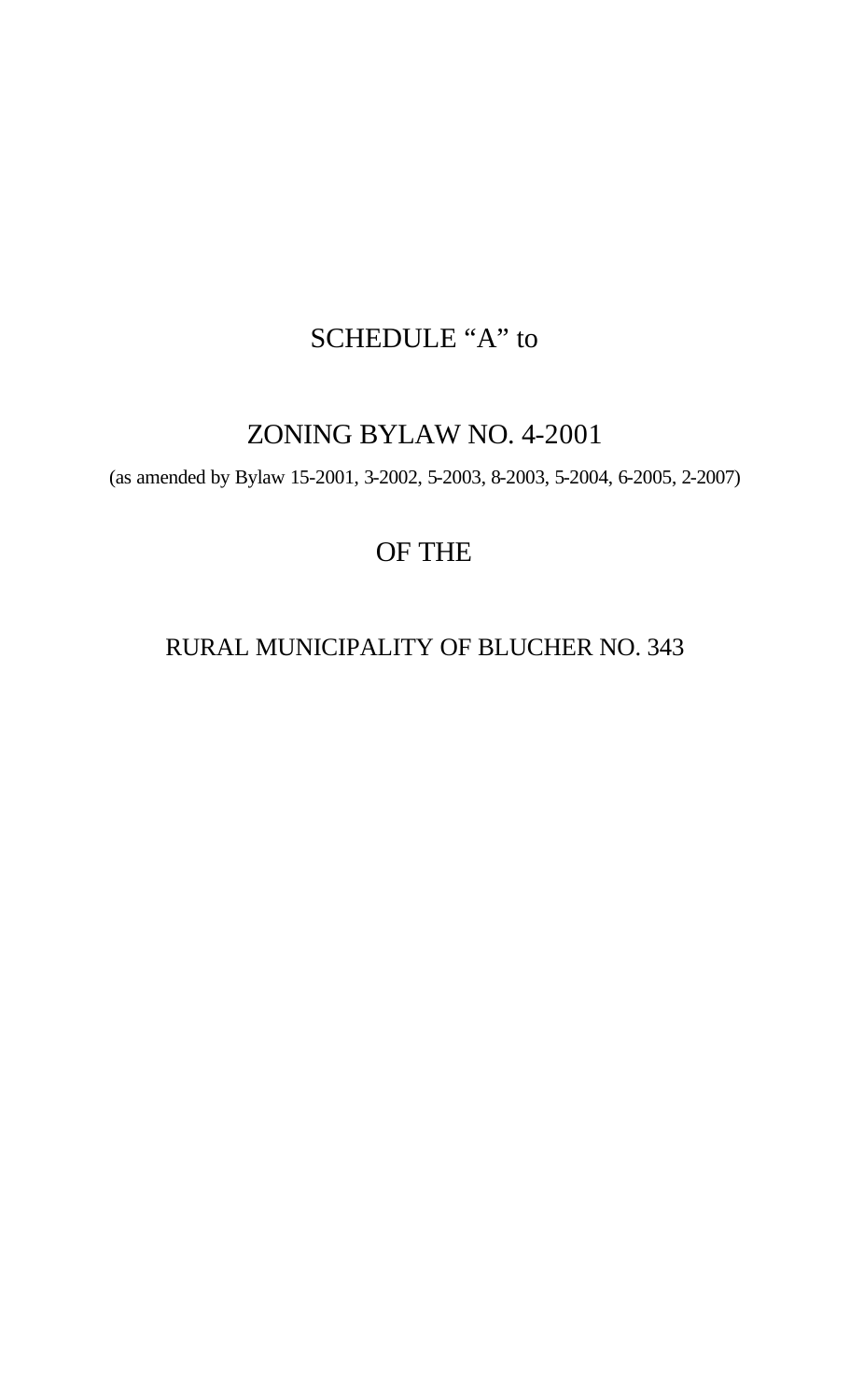# CONTENTS PAGE

| <b>PART I</b>   |                                                                        | $\overline{4}$ |  |  |
|-----------------|------------------------------------------------------------------------|----------------|--|--|
| PART II         |                                                                        | $\overline{4}$ |  |  |
|                 | 1.                                                                     | $\overline{4}$ |  |  |
|                 | 2.                                                                     | $\overline{4}$ |  |  |
|                 | 3.                                                                     | $\overline{A}$ |  |  |
|                 | 3.1                                                                    | $\overline{4}$ |  |  |
|                 | 3.2                                                                    | 5              |  |  |
|                 | 4.                                                                     | 5              |  |  |
|                 | 5.                                                                     | 5              |  |  |
|                 | 6.                                                                     | 6              |  |  |
|                 | 7.                                                                     | 6              |  |  |
|                 | 8.                                                                     | $\overline{7}$ |  |  |
|                 | 9.                                                                     | 7              |  |  |
| <b>PART III</b> |                                                                        |                |  |  |
|                 | Licenses, Permits and Compliance with Other Bylaws<br>1.               | 7              |  |  |
|                 | 2.                                                                     | 7              |  |  |
|                 | 3.                                                                     | 7              |  |  |
|                 | 4.                                                                     | 8              |  |  |
|                 | 5.                                                                     | 8              |  |  |
|                 | Storage of Chemicals, Fertilizers and Combustible Material<br>6.       | 8              |  |  |
|                 | 7.                                                                     | 8              |  |  |
|                 | One Principal-Building or Use Permitted on Site<br>8.                  | 9              |  |  |
|                 | 9.                                                                     | 9              |  |  |
|                 | 10.                                                                    | 9              |  |  |
|                 | 11.                                                                    | 10             |  |  |
|                 | 12.                                                                    | 10             |  |  |
|                 | 13.                                                                    | 11             |  |  |
|                 | 14. Development Standards for Solid & Liquid Waste Disposal Facilities | 11             |  |  |
|                 | 14.1 Development Standards for Clean Fill Sites                        | 11             |  |  |
|                 |                                                                        | 14             |  |  |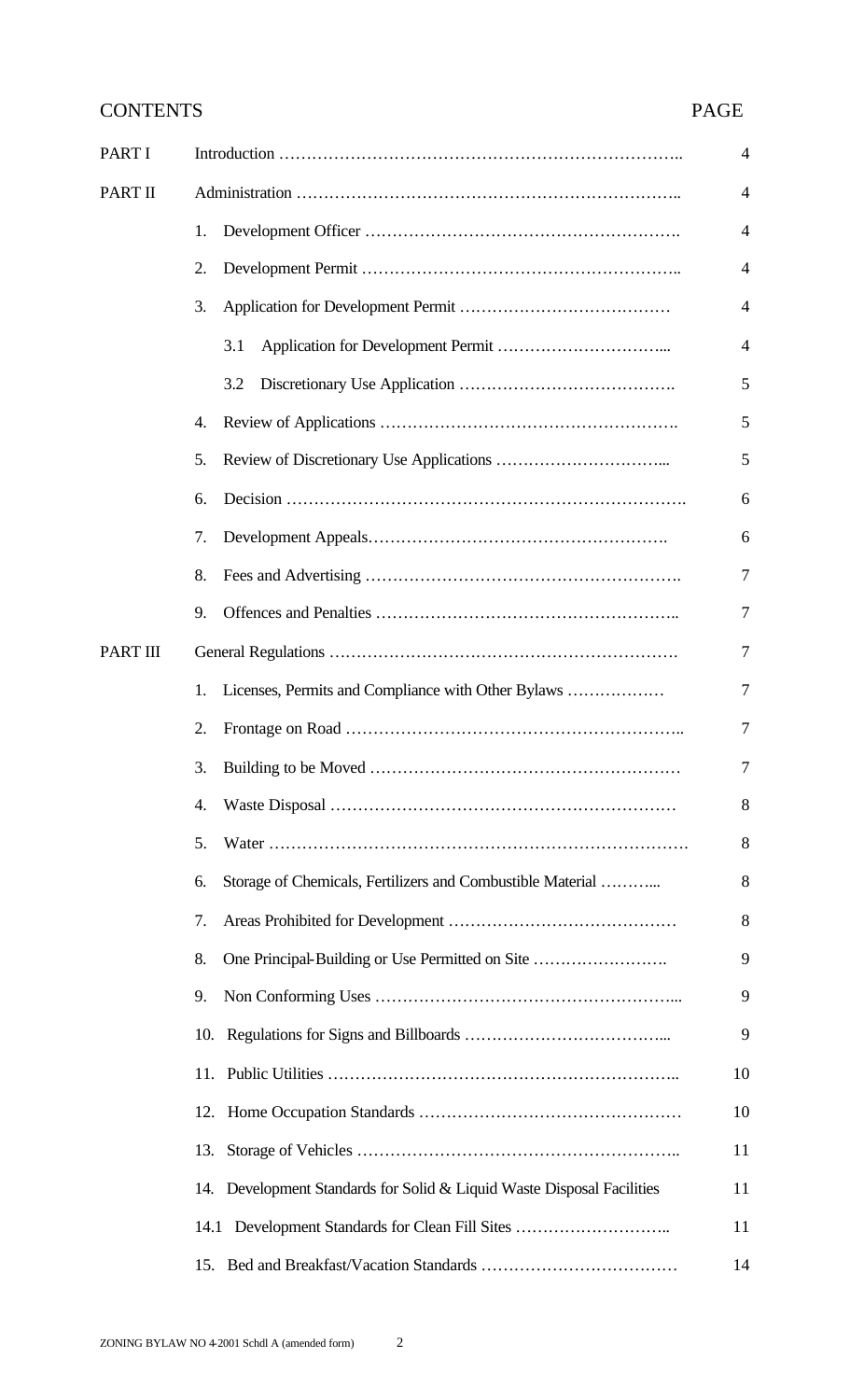|                | 16. Mineral Extraction Development Standards    | 14 |
|----------------|-------------------------------------------------|----|
| <b>PART IV</b> |                                                 | 16 |
|                |                                                 | 17 |
|                |                                                 | 22 |
|                | Schedule C: ICR – Intensive Country Residential | 25 |
|                |                                                 | 27 |
|                |                                                 | 29 |
|                |                                                 | 31 |
|                | Schedule G: RD - Reservoir Development District | 33 |
|                |                                                 | 34 |
| <b>PART V</b>  |                                                 | 37 |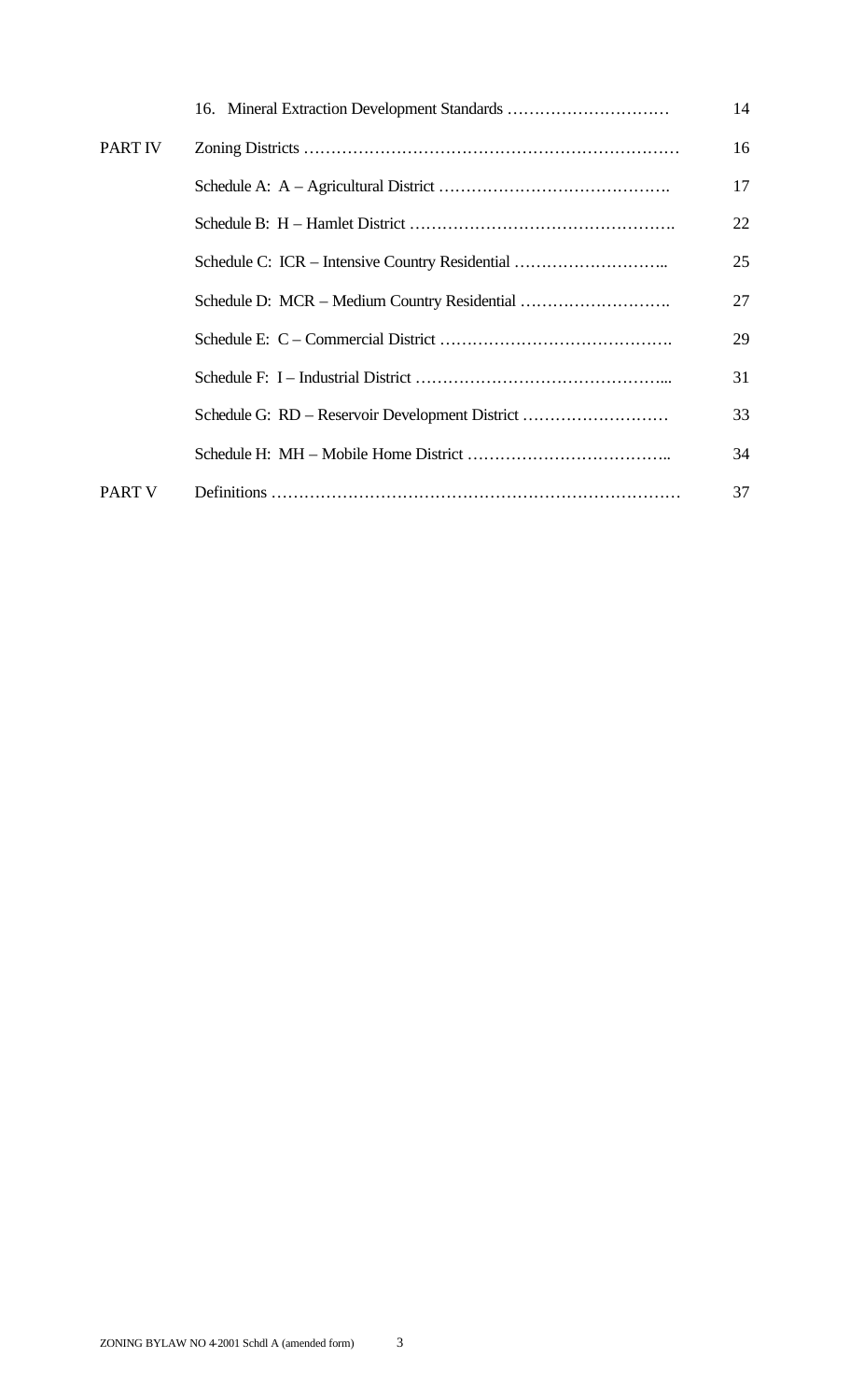# **PART I – INTRODUCTION**

1. Title

This bylaw shall be known as the "Zoning Bylaw of the Rural Municipality of Blucher No. 343."

2. Authority

Pursuant to Section 67 of The Planning and Development Act, 1983, the Council of the Rural Municipality of Blucher No. 343 hereby adopts Zoning Bylaw 42001 of the Rural Municipality of Blucher No. 343.

3. Scope

All development within the limits of the municipality shall be in conformity with the provisions of this bylaw.

4. Purpose

This is a bylaw to control the use and development of land in the municipality and to assist in implementing the basic planning statement.

5. Severability

If any part of this bylaw, including anything shown on the zoning district may, is declared to be invalid for any reason, by an authority of competent jurisdiction, that decision shall not affect the validity of the bylaw as a whole, or any other part, section or provision of this bylaw.

# **PART II – ADMINSTRATION**

- 1. DEVELOPMENT OFFICER
	- 1.1 The Development Officer shall administer this Bylaw.
	- 1.2 The Development Officer shall be the Administrator of the R.M. of Blucher and any other person authorized, in writing, by the Administrator to act as a Development Officer for the purposes of this Bylaw and The Planning and Development Act, 1983.

#### 2. DEVELOPMENT PERMIT

- 2.1 Except as provided in Section 2.2 no person shall undertake a development or commence a use unless a Development Permit has first been obtained. Farm residences will require a development permit. Intensive Iivestock and poultry operations over 100 animal units shall be considered intensive livestock operations under this bylaw and will also require a development permit. A Development Permit cannot be issued in contravention of any of the provisions of this Bylaw subject to Sections 91 to 104 of The Act.
- 2.2 A Development Permit is not required for the following, but all other applicable provisions of this bylaw are to be followed for:
	- a) Accessory Farm Uses; Farm buildings where applied to a principal agricultural use within the zoning districts established by this bylaw.
	- b) Public Utilities: Any operation for the purposes of inspecting, repairing, or renewing sewers, mains, cables, pipes, wires, tracks, or similar public works as required by a public utility.
	- c) Disposal of clean fill on a site where the clean fill is generated by construction or demolition activity on that site, subject to compliance with all federal and provincial requirements.

#### 3. APPLICATION FOR A DEVELOPMENT PERMIT

3.1 The application for a Development Permit shall be made, to the Development Officer. The application shall be accompanied by two copies of a site or building plan showing dimensions of the site, the site size, the location on the site of any existing and all proposed development and the method and location of on-site sewage disposal facilities, shall be submitted as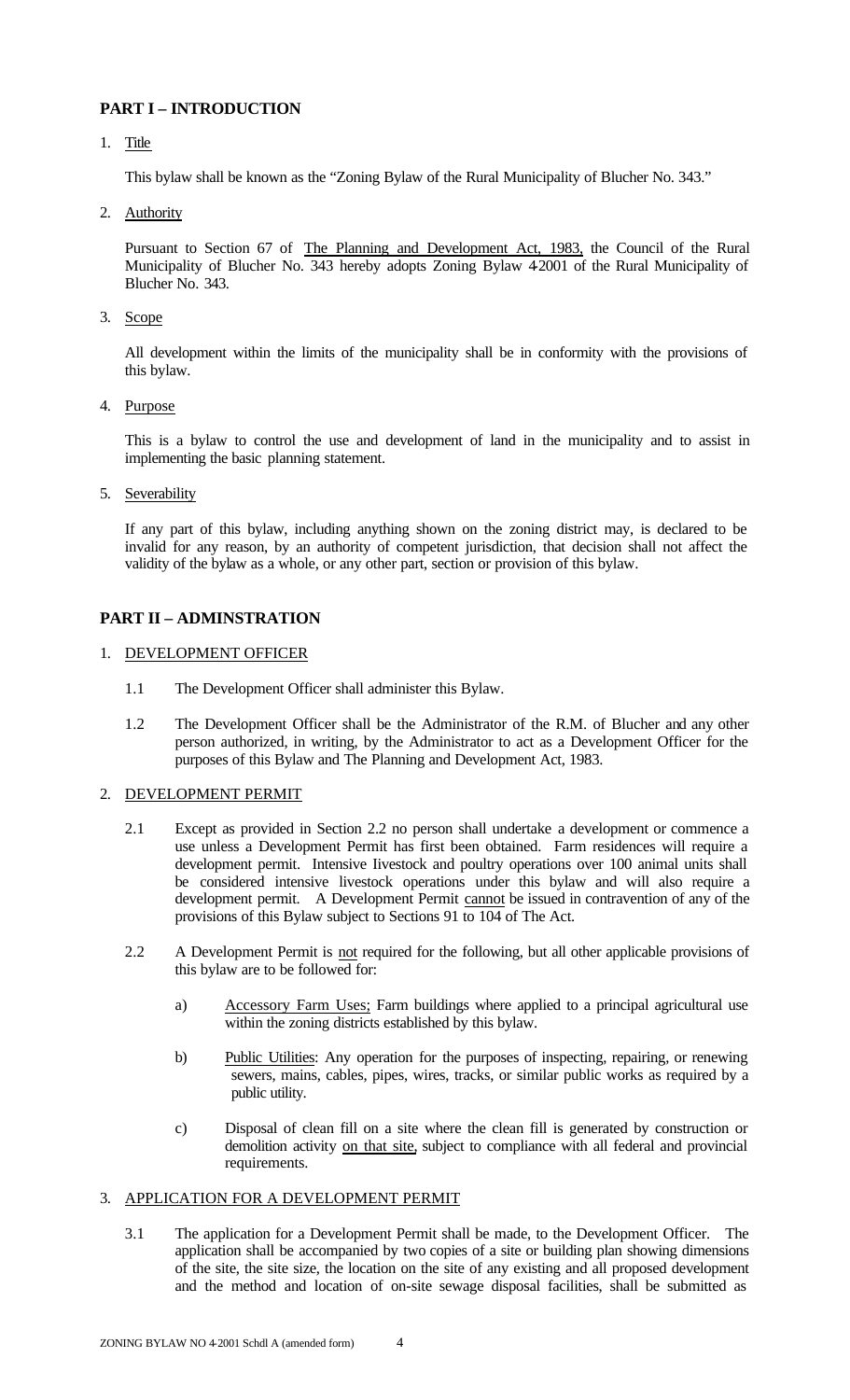prescribed in No 2. above, for approval to the Development Officer together with such other information as may be required in support of the application.

# 3.2 Discretionary Use Applications

- a) Where the application is for a Discretionary Use the applicant shall also provide a written description of the proposed development, describing the intended use and operations, structures to be located on the site, required municipal services, and any other information that Council determines is necessary to fully review the proposed development.
- b) ln the case of an application for mineral extraction, the following is required:
	- i) A plan showing the location of the area of the operation relative to site boundaries, the depth of excavation and the quantity of material to be removed;
	- ii) A description of the excavation, stripping or grading operation proposed;
	- iii) A detailed timing and phasing program covering the time span of the proposed operation;
	- iv) A plan showing the final site condition following completion of the operation and land reclamation procedure to be followed;
	- v) A description of the measures to be taken for the prevention and lessening of dust and other nuisances during and after the operation; and
	- vi) Road maintenance measures and proposed truck routes.

# 4. REVIEW OF APPLICATIONS

- 4.1 The Development Officer is responsible for reviewing all applications to ensure that the proposed development complies with all applicable regulations and provisions of this bylaw and the policies contained in the Basic Planning Statement Bylaw.
- 4.2 The Development Officer may refer any application to Council for interpretation.

# 5. REVIEW OF DISCRETIONARY USE APPLICATIONS

- 5.1 Where the application is for a discretionary use, the Development Officer shall submit the application, a report on the application, and all other relevant material to Council.
- 5.2 The Development Officer shall set a date for the meeting at which the application will be considered by Council and will give notice as set out below in this section.
	- a) A notice shall be published in a newspaper having a circulation in the municipality, and copies of the notice shall be mailed to the assessed owner of each property located within 6.4 km of the property that is the subject of the application, where the application is for any of the following uses in any zoning district:
		- i) Intensive Livestock Operations
		- ii) Abattoirs, hide defleshing and tanning facilities, and stockyards
		- iii) Airports and private airstrips
		- iv) Solid and liquid waste disposal facilities
	- b) For all discretionary commercial uses (except home occupations) in both the Hamlet and Intensive Country Residential Zoning Districts, notice shall be mailed to the assessed owner of each property located in either the hamlet or intensive country residential subdivision within which the application applies.
	- c) For all other discretionary uses, notice shall be mailed to the assessed owner of each property, or portion thereof, within 0.80 km. of the property that is the subject of the application.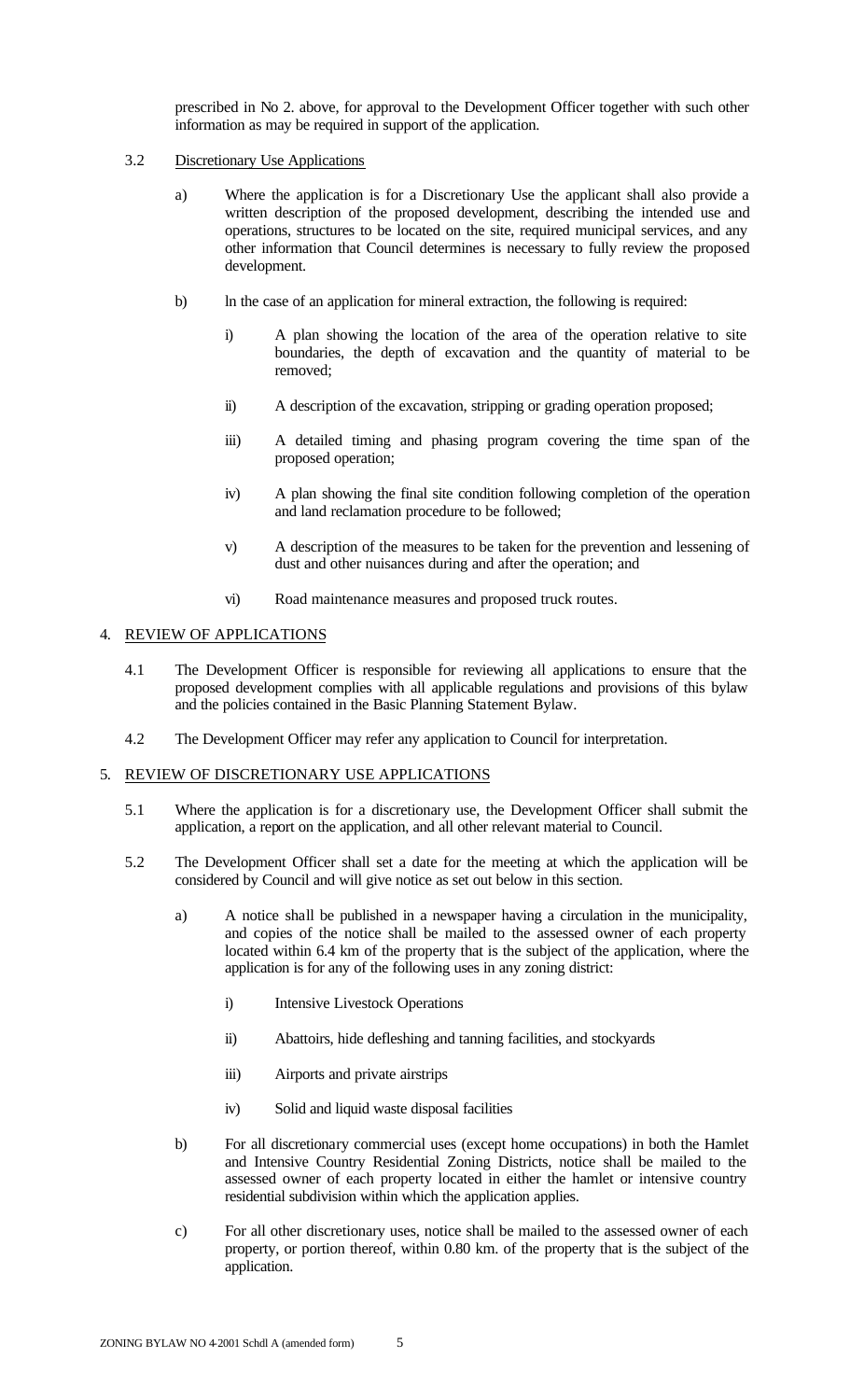- d) The notices referred to in this section shall: describe the use applied for; describe the location of the use applied for; and specify the date, time and location of the meeting at which Council will consider the application.
- e) Newspaper notices shall be published at least once a week for two consecutive weeks and the first of these notices shall be published at least four weeks before the date fixed for Council to consider the application.
- f) Mailed notices shall be postmarked (using ordinary mail) at least three weeks before the date fixed for Council to consider the application.
- 5.3 Council shall consider the application, together with the report from the Development Officer and any written or verbal submissions received by Council.

# 6. DECISION

- 6.1 The decision on all applications shall be made in writing to the applicant.
- 6.2 Where the application is for a PERMITTED USE the Development Officer shall, upon completion of the review:
	- a) issue a Development Permit where the application conforms to all provisions of this Bylaw; or
	- b) issue the Development Permit specifying any special regulations or standards to which the development or use must comply, where the class of development or use is subject to special regulations, performance standards or development standards that are specified in this Bylaw; or
	- c) refuse the application where the provisions of this Bylaw are not met, indicating to the applicant the reason for the refusal.
- 6.3 Where the application is for a DISCRETIONARY USE the Development Officer shall submit the application to Council for review. Upon completion of its review, Council shall pass a resolution instructing the Development Officer to either:
	- a) issue a Development Permit incorporating any special development standards prescribed by Council in accordance with the provisions of this Bylaw; or
	- b) refuse the application, indicating the reasons for the refusal.
- 6.4 Revocation of Decision Where an approved development is not being developed in accordance with the provisions of this bylaw, or with the standards and conditions specified in the Development Permit, Council may revoke or suspend the Development Permit. The Development Permit shall not be reissued or reinstated until all deficiencies have been corrected.

#### 7. DEVELOPMENT APPEALS

- 7.1 Development Appeals Board A Development Appeals Board of the R.M. of Blucher shall be appointed in accordance with Sections 71 and 91 to 104 of The Act.
- 7.2 Where an application for a PERMITTED USE has been REFUSED, the applicant shall be advised of the right of appeal to the Development Appeals Board of the R.M. of Blucher.
- 7.3 Where an application for a DISCRETIONARY USE has been APPROVED by Council, WITH PRESCRIBED SPECIAL DEVELOPMENT STANDARDS pursuant to this Bylaw, the applicant shall be advised that any development standards considered excessive, may be appealed to the Development Appeals Board of the R.M. of Blucher.
- 7.4 Any appeal considered by the Development Appeals Board of the R.M. of Blucher shall be received by the Secretary to the Board within thirty (30) days of the date of the issuance of or refusal to issue a development permit, or of the issuance of an order, as the case may be.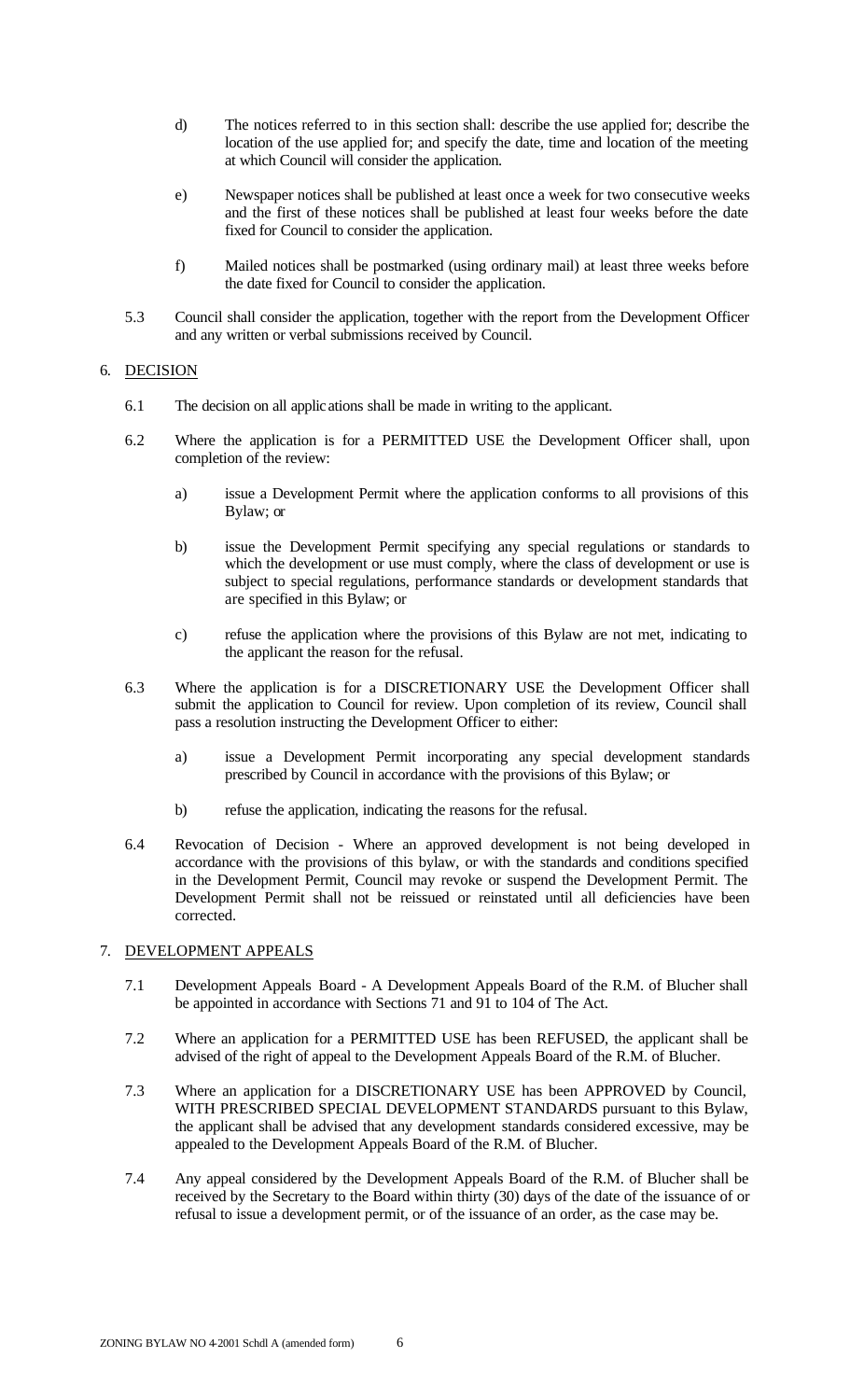#### 8. FEES AND ADVERTISING

8.1 Amendment of the Zoning Bylaw - Where a person requests Council to amend the zoning bylaw that person shall pay to the municipality a fee equal to the costs, to the municipality, associated with the public advertisement of the proposed amendment.

Council may amend this bylaw at any time, upon its own initiative or upon request, provided that the amendments are in keeping with the intent of the R.M of Blucher=s No. 343 Basic Planning Statement.

- 8.2 Review of a discretionary use application The applicant shall pay to the municipality a fee equal to the costs, to the municipality, associated with the preparation, publishing and distribution of required notices.
- 8.3 Application fees An applicant for a development permit shall pay an application fee in accordance with the following:

| a)             | Discretionary accessory use | \$20.00 |
|----------------|-----------------------------|---------|
| b)             | Discretionary principal use | \$35.00 |
| $\mathbf{c}$ ) | Minor variance              | \$35.00 |

d) Development Appeal fee up to \$50.00 as specified by the board

These fees shall be in addition to any fee required by clauses 8.1 and 8.2 above.

#### 9. OFFENCES AND PENALTIES

Any person who contravenes any of the provisions of this bylaw is guilty of an offence and is liable, on summary conviction, to the penalties provided by Section 220.1 of the Act, or any amendments pertaining thereto. In addition, a person convicted in respect of a development carried out in contravention of the Act or any order, regulation, bylaw, municipal development plan or scheme in force pursuant to the Act may be ordered to remove or remedy such development.

# **PART III – GENERAL REGULATIONS**

The following regulations shall apply to all Zoning Districts in this Bylaw:

1. Licenses, Permits and Compliance with Other Bylaws

Nothing in this bylaw shall exempt any person from complying with the requirements of a building bylaw, or any other bylaw in force within the municipality, or from obtaining any permission required by this, or any other bylaw of the municipality, the province or the federal government.

Where the provisions in this bylaw conflict with those of any other municipal, provincial or federal requirement, the higher or more stringent standards shall prevail.

2. Frontage on Road

Neither subdivision approval nor a development permit shall be issued unless the site intended to be subdivided, used, or upon which a building or structure is to be erected, abuts, or has frontage and has direct access, via a road approach, to a graded all-weather municipal road, or unless satisfactory arrangements have been made with council for the improvement or building of a road.

3. Building to be Moved

No building, except accessory farm buildings, shall be moved within, or into the municipality, without first obtaining a development permit from the Development Officer.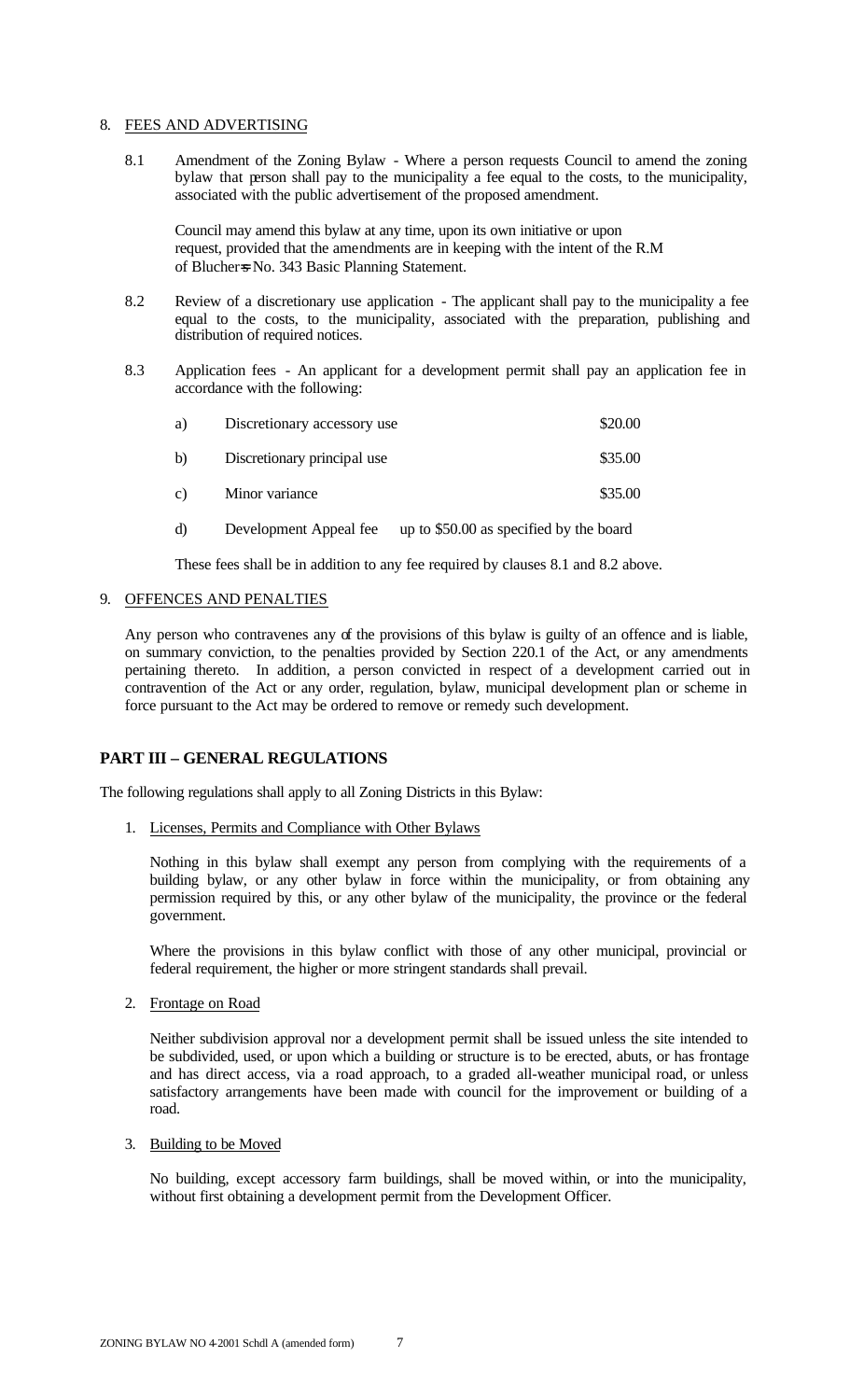#### 4. Waste Disposal

No development or use of land which requires the disposal of solid waste, liquid waste, gaseous waste or clean fill shall be permitted unless the development or use has received all required federal and provincial approvals.

### 5. Water

No development or use of land shall be permitted where the proposal will adversely affect domestic and municipal water supplies, or where a suitable, potable water supply cannot be furnished to the requirements of the Department of Health and/or the Saskatchewan Water Corporation.

#### 6. Storage of Chemicals, Fertilizers and Combustible Materials

The storage of chemicals, fertilizers and combustible materials are subject to the requirements of both the federal and provincial governments. All necessary requirements and permits must be met and obtained prior to issuance of a development permit.

# 7. Areas Prohibited for Development

- a) A development permit may not be issued for development of a site or road located on land which, in the opinion of council, has:
	- ? ? marshy, boggy or high water table conditions;
	- ? ? high erosion potential;
	- ? ? adjacent water courses or water bodies;
	- ? ? flood potential;
	- ? ? slope instability, or potential for same if developed;
	- ? ? fragile, sensitive, unique or otherwise significant flora or fauna;
	- ? ? valuable wildlife habitat; or
	- ? ? archaeological or other cultural heritage sites.
- b) Prior to issuing a development permit for an application on land deemed by council as having strong potential for containing archaeological resources, Council shall require that the developer/proponent submit a heritage resource assessment, prepared by a qualified archaeologist with a permit issued by the Saskatchewan Heritage Branch. Such assessment shall:
	- ? ? describe any heritage resources found in the area that is the subject of the proposed development;
	- ? ? assess the impact of the proposed development on the heritage resources, if any; and
	- ? ? identify the actions required to prevent, change, mitigate or remedy the adverse effects of the proposed development on the heritage resources, if any.

Identified actions for prevention, change, mitigation or remedy shall be incorporated as conditions to issuance of a development permit;

- c) Prior to issuing a development permit for an application on land deemed by council to be environmentally sensitive or hazardous, Council shall require that the developer/proponent submit a certified environmental, geotechnical and/or hydrological assessment, prepared by a qualified professional consultant. Such assessment shall address, at Council's discretion, any or all of the following:
	- ? ? identification of all on-site and relevant off-site environmental constraints on and hazards to development and servicing;
	- ? ? identification of all on-site and relevant off-site environmentally sensitive lands;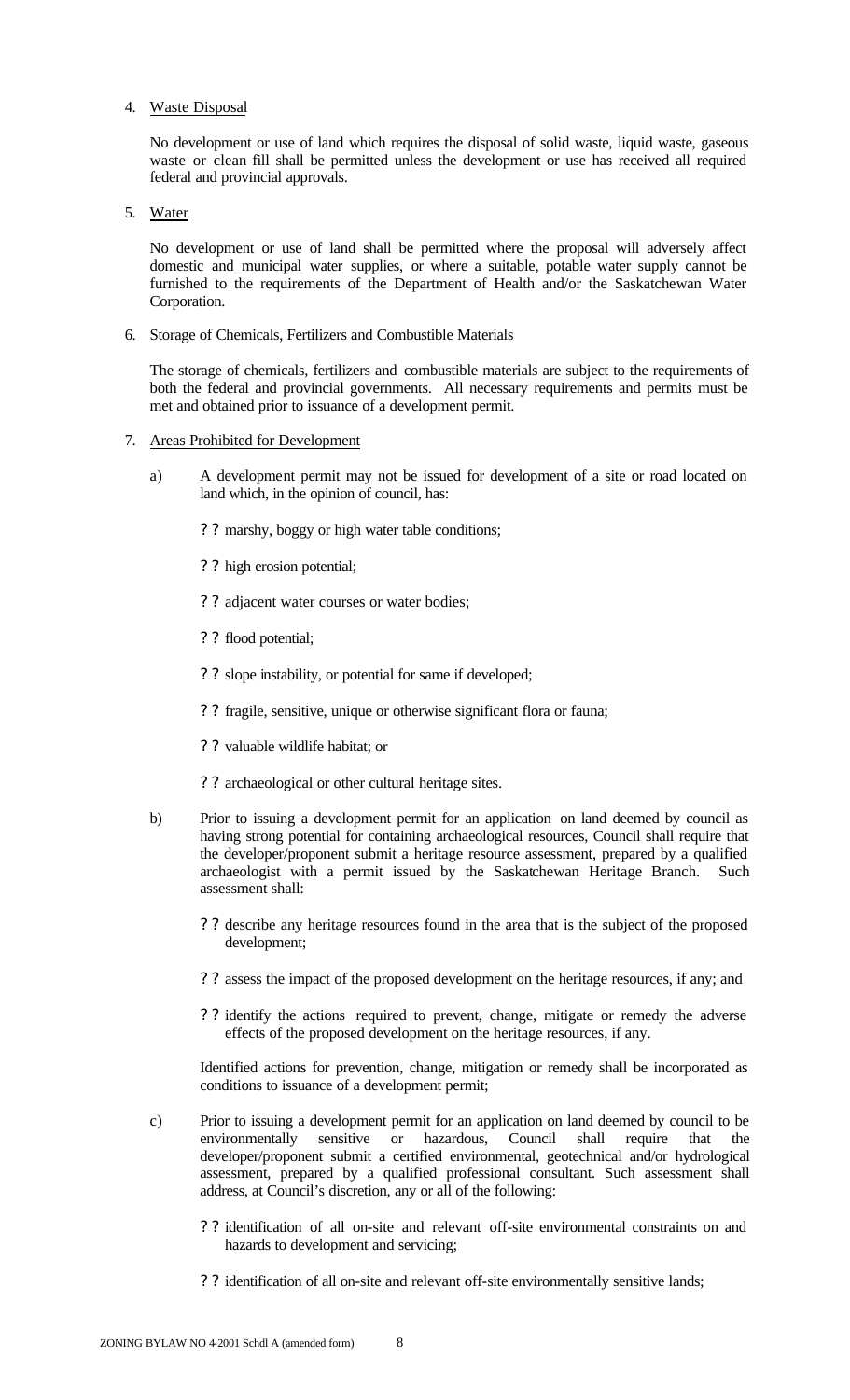- ? ? assessment of the impact of the proposed development on the environment (both onsite and off-site);
- ? ? assessment of the impact of on-site and/or off-site environmental conditions on the proposed development; and
- ? ? identification of actions required to prevent, change, mitigate or remedy the adverse effects of the proposed development on the environment and/or the adverse effects of the environment on the proposed development.

Identified actions for prevention, change, mitigation or remedy shall be incorporated as conditions to issuance of a development permit.

d) A development permit for residential, commercial, or industrial buildings shall not be permitted except in accordance with the recommended separation distances of the "Regulations respecting Anhydrous Ammonia-Saskatchewan Regulations 361/77" which may be amended from time to time. Residences and buildings, which are an integral part of the fertilizer operation, are not subject to the foregoing buffer requirement.

#### 8. One Principal Building or Use Permitted on a Site

Not more than one principal building or use shall be permitted on any one site except for:

- a) Public utility uses;
- b) Institutional uses;
- c) Agricultural uses.
- 9. Non-conforming Uses

The provisions of The Planning and Development Act, 1983, Sections 113 and 118 inclusive, shall apply to all non-conforming buildings and uses.

10. Regulations for Signs and Billboards

#### a) Permit Requirements

The sign regulations of this bylaw will be administered by issuance of a development permit by the development officer. In addition, all signs situated along a highway, including those located in a highway sign corridor, are required to comply with "The Erection of Signs Adjacent to Provincial Highway Regulations, 1986" as may be amended from time to time.

- b) Signs Requiring a Development Permit Under This Bylaw
	- i) Hamlets and Country Residential Districts

Signs and billboards will be prohibited in any hamlet or country residential district in the municipality except for signs advertising the principal use of a premise or the principal products offered for sale on a premise. Permitted signs shall be subject to the following requirements:

- ? ? no more than two (2) signs shall be permitted on the premises;
- ? ? no sign shall be in the excess of three (3) square metres (36 square feet) in area, but the two permitted signs may be combined and the total facial area shall not exceed  $\vec{6}$  square metres (64 square feet). Each sign may be double faced;
- ? ? no sign shall be illuminated unless the source of light is steady and suitably shielded; and,
- ? ? the maximum height of any sign shall be 3.5 metres (11.5 feet).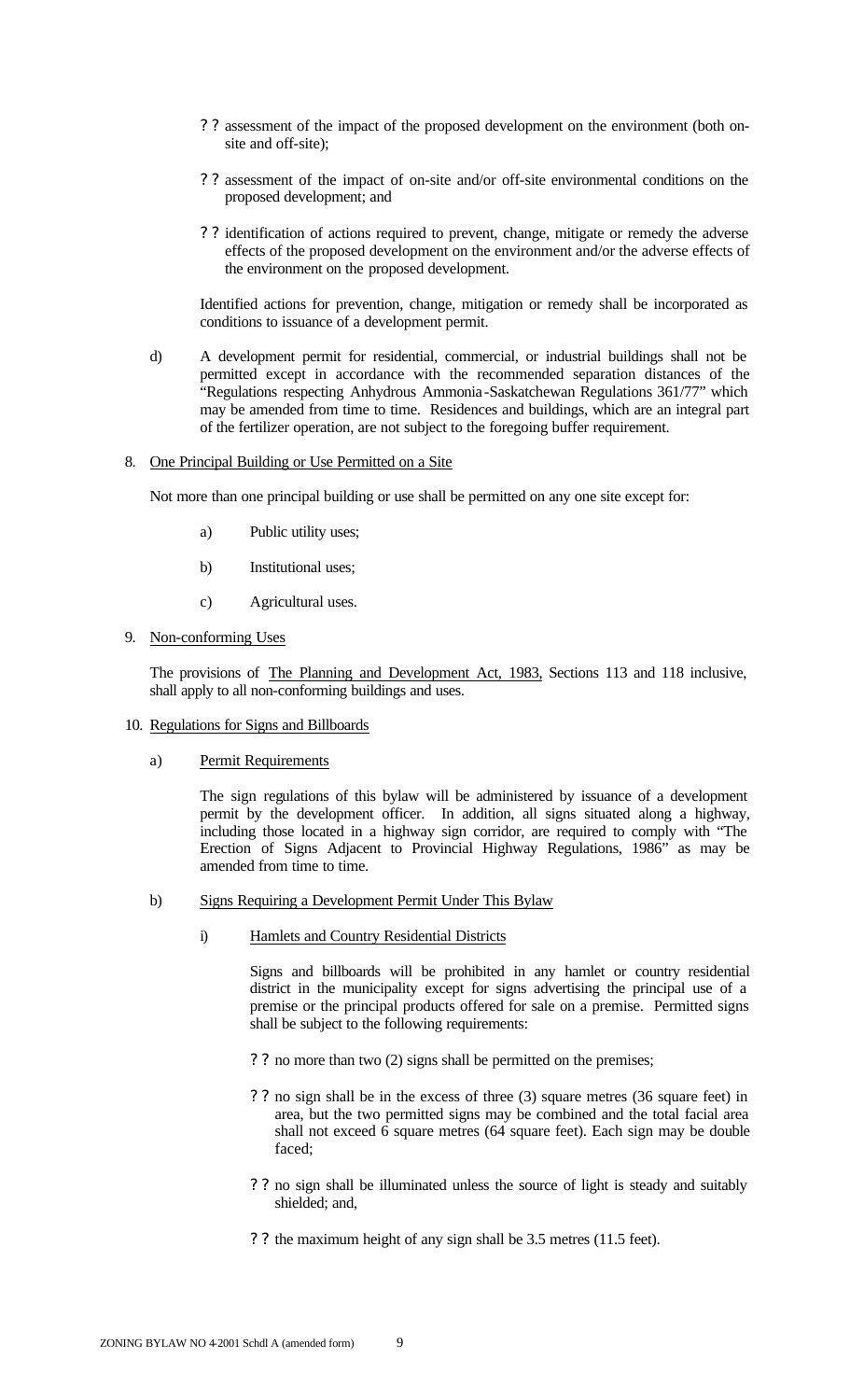ii) Other

Signs and billboards that are not located in a highway sign corridor, a hamlet, or a country residential district, and that advertise agricultural commercial uses,

home occupations, the principal use of a premises or the principal products offered for sale on a premises will require a development permit and are subject to the following requirements:

? ? no more than two (2) signs shall be permitted on the premises;

- ? ? no sign shall be in the excess of 6 square metres (64.5 square feet) in area, but the two permitted signs may be combined and the total facial area shall not exceed 12 square metres (129 square feet). Each sign may be double faced;
- ? ? no sign shall be illuminated unless the source of light is steady and suitably shielded; and,
- ? ? the maximum height of any sign shall be 6 metres (20 feet).
- c) Signs Not Requiring a Development Permit Under This Bylaw
	- i) signs in a highway sign corridor.
	- ii) government signs all signs erected by any level of government.
	- iii) real estate signs only on property, which is being advertised.
	- iv) directional signs signs such as traffic warning signs, parking  $\alpha$  no trespassing signs.
	- v) address signs one address designation per use, which denotes the numerical address and/or name of occupant.
	- vi) election signs any level of government election signs.
	- vii) memorial signs such as plaques, tablets and headstones.
	- viii) construction signs signs that indicate the impending development of a site are permitted on a temporary basis.
	- ix) agricultural related signs are permitted on a temporary basis, such as herbicide or insecticide or seed advertising promotional signs.
- 11. Public Utilities

Public utilities, except solid waste disposal, liquid waste disposal and clean fill sites, shall be listed as permitted use in every zoning district and no minimum site area or yard requirements shall apply. Permit approvals for communications transmission towers will only be issued following completion of the public consultation and approval process conducted as required by Industry Canada.

#### 12. Home Occupation Standards

Home occupations are permitted subject to the discretion of council and in accordance with the following conditions:

- a) The use in clearly incidental and secondary to the use of the dwelling unit as a private residence.
- b) The use should not involve the display or storage of goods or equipment upon or inside the premises such that these items are exposed to public view from the exterior.
- c) No variation in the residential character and appearance of the dwelling, ancillary residential building, or land shall be permitted.
- d) Advertising signs shall be limited in size and number in accordance with this bylaw.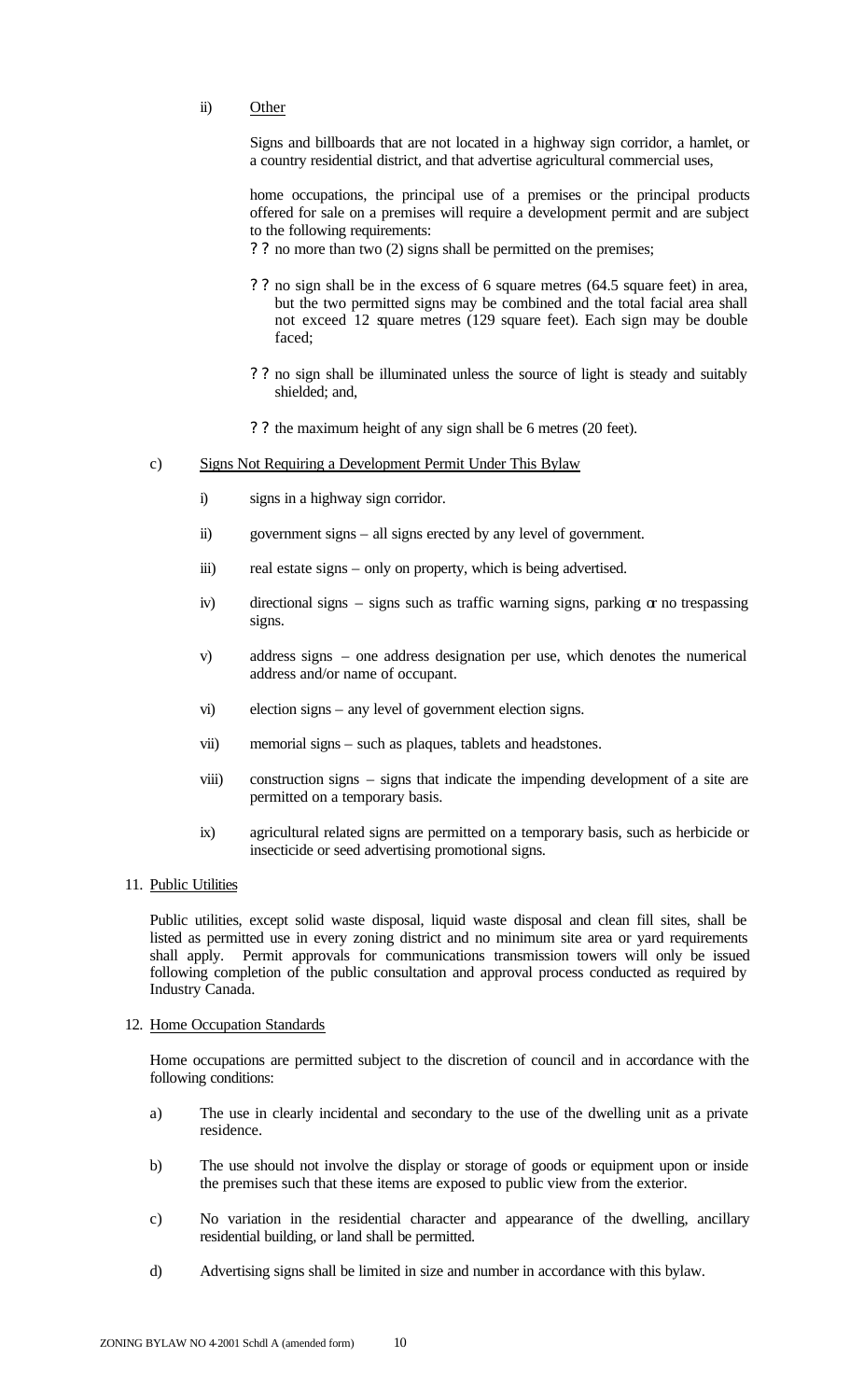- e) The use shall not generate substantially more vehicular and/or pedestrian traffic and vehicular parking than normal within the district.
- f) No offensive noise, vibration, electrical interference, smoke, dust, odours, heat or glare shall be produced by the use.
- g) No use shall cause an increase in the demand placed on one or more utilities (water, sewer, electricity, telephone, garbage, etc.) such that the combined total consumption for a dwelling and its home occupation substantially exceeds the average for residences in the area.
- h) No use requiring electrical or mechanical equipment shall cause a substantial fire rating change in the structure or the district in which the home occupation is located.
- i) The permitted use shall be valid only for the period of time the property is occupied by the applicant for such permitted use.
- j) All permits issued for home occupations shall be subject to the condition that the permit may be revoked at any time if, in the opinion of the council, the use is or has become detrimental to the residential character and amenities of the neighbourhood.

#### 13. Storage of Vehicles

Notwithstanding anything contained in this bylaw, no person shall use any site in any district for the parking or storage of any vehicle that is not in running order, except that not more than six such vehicles may be stored on any site in an intensive country residential, medium density country residential or hamlet district and not more than twelve such vehicles shall be stored in any site in the commercial or industrial district, except in the case of permitted vehicle storage establishments or auto wreckers. Council may require that such vehicles be screened from roadways or neighboring properties by landscape features or fences or a combination thereof.

#### 14. Development Standards for Solid and Liquid Waste Disposal Facilities

Development and maintenance of a solid or liquid waste disposal facility will be subject to the following standards:

- a) development and site maintenance shall be in accordance with provincial environmental and health regulations;
- b) a buffer strip containing trees, shrubs or a berm shall be located surrounding a disposal area;
- c) any solid or liquid waste disposal facility shall be fenced;
- d) adequate precautions shall be taken to prevent pollution of ground water by disposal operations;
- e) solid waste disposal facilities shall be located in proximity to a provincial highway and adjacent to an all weather road;
- f) the development of any new disposal sites shall take into consideration direction of prevailing winds; and,

#### 14.1 Development Standards for Clean Fill Sites

Development and maintenance of clean fill sites will be subject to the following standards:

- a) development and site maintenance shall be in accordance with all federal and provincial requirements;
- b) in addition to the public notification provisions for discretionary uses contained in this bylaw, Council shall require that the application be circulated to property owners adjacent to the proposed haul roads, other than Provincial Highways, to obtain public input on the proposed site;
- c) sites should be directed to locations that would:
	- i) permit an excavated area to be reclaimed, and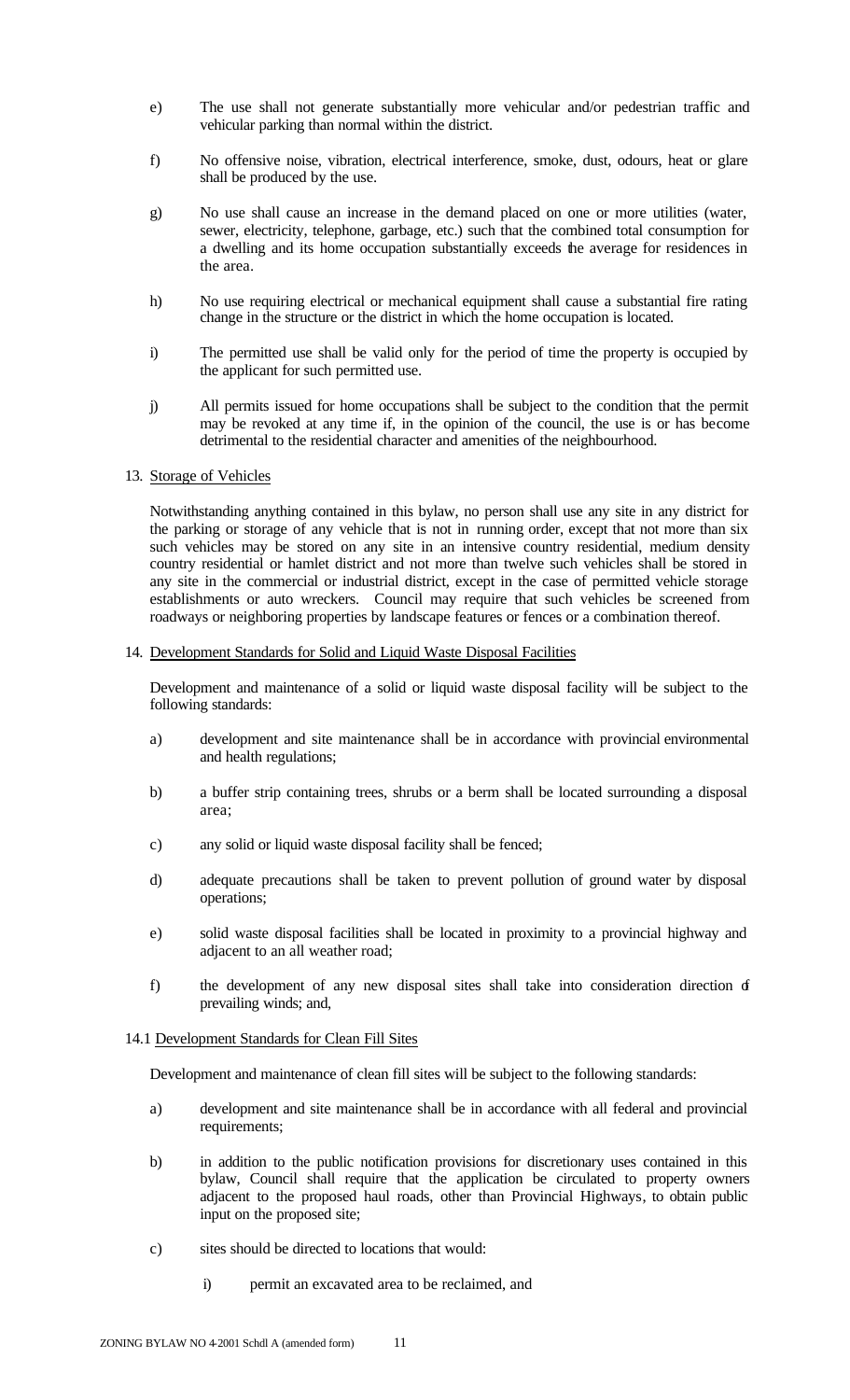- ii) allow for intermunicipal or regional use;
- d) adequate precautions shall be taken to prevent pollution of ground water by the disposal operations;
- e) sites shall have regard for adjacent land uses and shall be:
	- i) located adjacent to an all weather road
	- ii) serviced by an adequate all weather road network
	- iii) located in proximity to a provincial highway, and
	- iv) located a minimum of 305 m (1,000 ft) from medium density or intensive density country residential developments and 215 m (705 ft) from any isolated residence or residential site;
- f) no excavation, stockpiling or structures shall be permitted within 46 m. of the centre line of any highway or municipal road, or municipal right of way, or within 6 m. of any site line not adjacent to a highway or municipal road or municipal right of way;
- g) a buffer strip containing trees, shrubs or a berm shall be located surrounding a disposal area;
- h) no material is to be deposited within 30 m (100 ft) of the bank of any river or watercourse;
- i) the site shall be:
	- i) fenced and gated with a locking gate,
	- ii) appropriately staffed and no unsupervised access to the site shall be permitted;
	- iii) signed to identify hours of operation and acceptable clean fill materials permitted on site, and
	- iv) if required by Council, landscaped to the satisfaction of Council;
- j) the owner of the land and the site operator shall be required to enter into:
	- i) an agreement to ensure the site complies with all relevant requirements of this bylaw, and
	- ii) a restoration agreement to reclaim the site based on a detailed restoration plan, which must be submitted to and approved by the municipality. The following guidelines shall be followed in the preparation of a restoration plan:
		- i) The objective of site restoration is to achieve an appropriate and productive after use of the disturbed site. Depending on the area involved, this normally consists of some combination of the following: smoothing and contouring slopes, restoring subsoil and topsoil, and revegetating.
		- ii) Restoration should be recognized as an integral part of extraction, and should be included in pre-excavation planning. As part of this process a practical after-use should be selected as early as is possible. Factors to consider include: site location and characteristics, availability of topsoil and water, the surrounding area, zoning and similar restrictions, and practicality and costeffectiveness. The operator, landowner or other individual to whom title to the site will he transferred (if known), and the municipality should undertake this planning jointly.
		- iii) Progressive restoration, in which sections of a site are restored while operations are ongoing in other sections of the same site, is encouraged, particularly for large sites.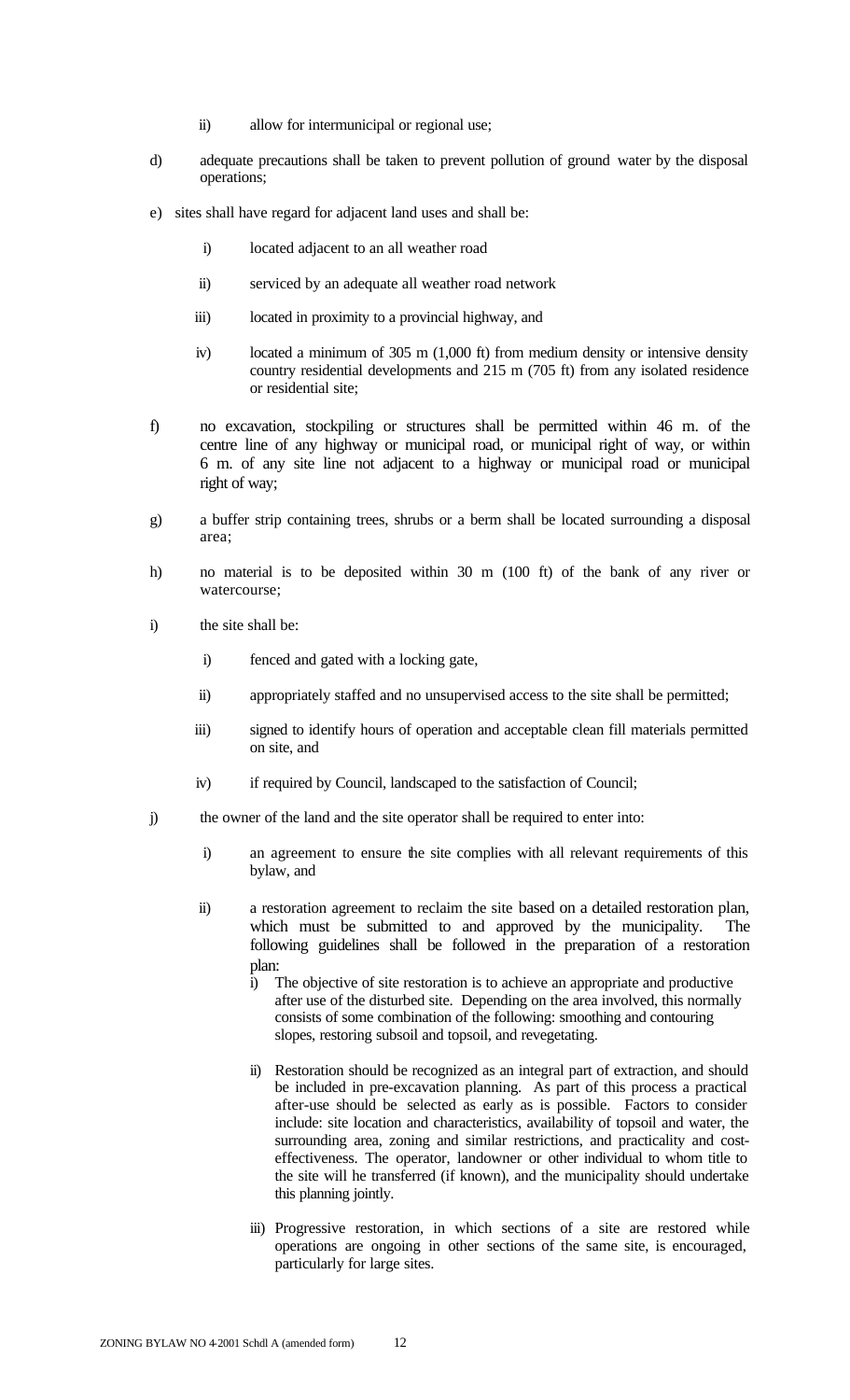- iv) Post-excavation ownership of a site or the restorative procedures and designated after-use which will be required by the municipality may be in substantial doubt prior to and during operations. Where this is the case, it may be advisable for the operator to delay intensive restoration or designation of any unusual or highly specialized after-use until final agreements are reached. This does not reduce the necessity for basic environmental protection and restoration during excavation to ensure public safety, slope stability, overburden management, drainage, and erosion and weed control. **Similarly, progressive restoration should not be delayed where the designated after-use does not require intensive restoration (e.g. an unimproved wildlife area).**
- v) Rehabilitative earthwork normally should include the covering of bare rock and subsoil. Nonusable or nonsalable materials, including overburden, screenings and rocks, should be placed in the pit bottom. Recontoured slopes generally should be no steeper than 4:1 where reasonably attainable and consistent with surrounding terrain and planned after use.
- vi) Topsoil should be applied to newly recontoured slopes to a minimum depth of  $\overline{5}$  to 10 cm.
- vii) Revegetation as soon as possible following recontouring is the best way to stabilize slopes, control weeds, minimize erosion and promote an aesthetic and productive after use.
- viii) The most essential aspect of revegetation is rapid establishment of a ground cover. Grasses are usually the best species for doing this. Fertilizers, including manure, will enhance growth. Spreading of slash on recontoured slopes will speed natural revegetation.
- ix) Underwater slopes should have a gentle grade where wildlife are to be encouraged.
- x) The operator should restore, in a mutually agreeable manner, access and haul roads constructed by the operator and considered unnecessary by the final land owner.
- xi) Restoration normally should be finished within three years of completing operations.
- k) the site operator and any person who hauls clean fill may be required to enter into a road maintenance agreement; and
- l) Council may require a performance bond to guarantee adherence to the above noted agreements subject to the following.
	- i) The guarantee shall be in the amount of a minimum of \$5,000 for the first two (2) ha or portion thereof of the area disturbed by the operation (including the area disturbed by excavation, stockpiling, overburden and debris storage and on-site access / haul routes) and \$1,000 for each additional 0.4 ha or portion thereof.
	- ii) The guarantee may take the form of cash, performance bond, irrevocable letter of credit or other form acceptable to Council.
	- iii) Arrangements will be made for the guarantee to remain in effect for six months beyond the termination of mineral extraction, restoration and road maintenance agreements relating to the operation, to allow a discovery period by the municipality.
	- iv) Any performance bond which forms a part or all of the performance guarantee shall be renewed thirty (30) days before its date of expiry. Failure to provide written confirmation of renewal may lead to the municipality requiring a payout of the performance bond.
- m) An approval of a clean fill development shall be for a maximum period of two years and may be renewed at the discretion of Council providing the requirements of this Bylaw continue to be met.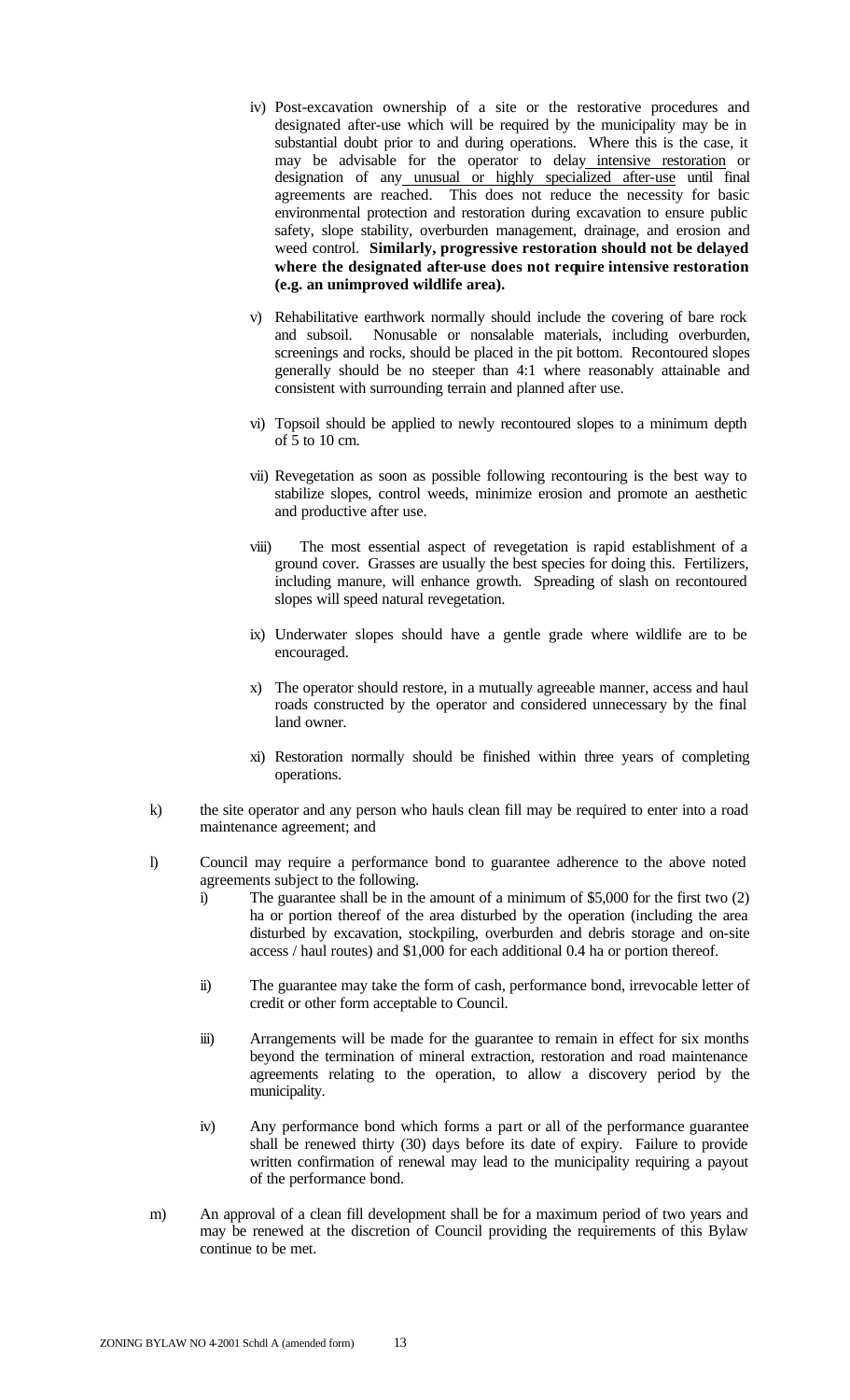#### 15. Bed and Breakfast/Vacation Farm Standards

Vacation farms and bed and breakfast homes subject to the following requirements:

- a) Vacation farms shall be accessory to an agricultural farm operation or country residence and may include bed and breakfast, cabins, and overnight camping areas.
- b) A maximum of five cabins shall be permitted as part of a vacation farm or bed and breakfast operation.
- c) Only one sign, not exceeding 1.5 square metres advertising the vacation farm or bed and breakfast and located on site, is permitted.
- d) Vacation farms and bed and breakfast operations shall be licensed by the Department of Health.
- e) Bed and Breakfast operations shall be located in a single detached dwelling used as the operator's principal residence developed as a farmstead site or country residence; or located in cabins accessory to and established on the same site as the host principal residence.

#### 16. Mineral Extraction Development Standards

Mineral extraction developments are subject to the following standards:

- a) No excavation shall be permitted within 46 m., or lesser amount if approved by Council resolution, of the centre line of any highway or municipal road, or municipal right of way; or within 6 m. of any site line not adjacent to a highway or municipal road or municipal right of way; and no stockpiling or structures shall be permitted within 46 m. of the centre line of any highway or municipal road, or municipal right of way; or within 6 m. of any site line not adjacent to a highway or municipal road or municipal right of way.
- b) No material is to be stored or piled on any road allowance or within 30 m. of the bank of any river or watercourse or the shore of any water body.
- c) The owner of the land and the mineral resource extraction operator shall be required to enter into a mineral extraction agreement and a restoration agreement with the municipality, subject to the following:
- d) The mineral extraction agreement and restoration agreement referred to in (c) above shall be based on a detailed restoration plan, which must be submitted to and approved by the municipality. The following guidelines shall be followed in the preparation of a restoration plan:
	- i) The objective of pit restoration is to achieve an appropriate and productive after use of the disturbed site. Depending on the area involved, this normally consists of some combination of the following: smoothing and contouring slopes, restoring subsoil and topsoil, and revegetating.
	- ii) Restoration should be recognized as an integral part of extraction, and should be included in pre-excavation planning. As part of this process a practical after-use should be selected as early as is possible. Factors to consider include: pit location and characteristics, availability of topsoil and water, the surrounding area, zoning and similar restrictions, and practicality and cost-effectiveness. The operator, landowner or other individual to whom title to the dep1eted pit will he transferred (if known), and the municipality should undertake this planning jointly.
	- iii) Progressive restoration, in which depleted sections of a pit are restored while extraction is ongoing in other sections of the same pit, is encouraged, particularly for large pits.
	- iv) Post-excavation ownership of a pit or the restorative procedures and designated after-use which will be required by the municipality may be in substantial doubt prior to and during excavation. Where this is the case, it may be advisable for the operator to delay intensive restoration or designation of any unusual or highly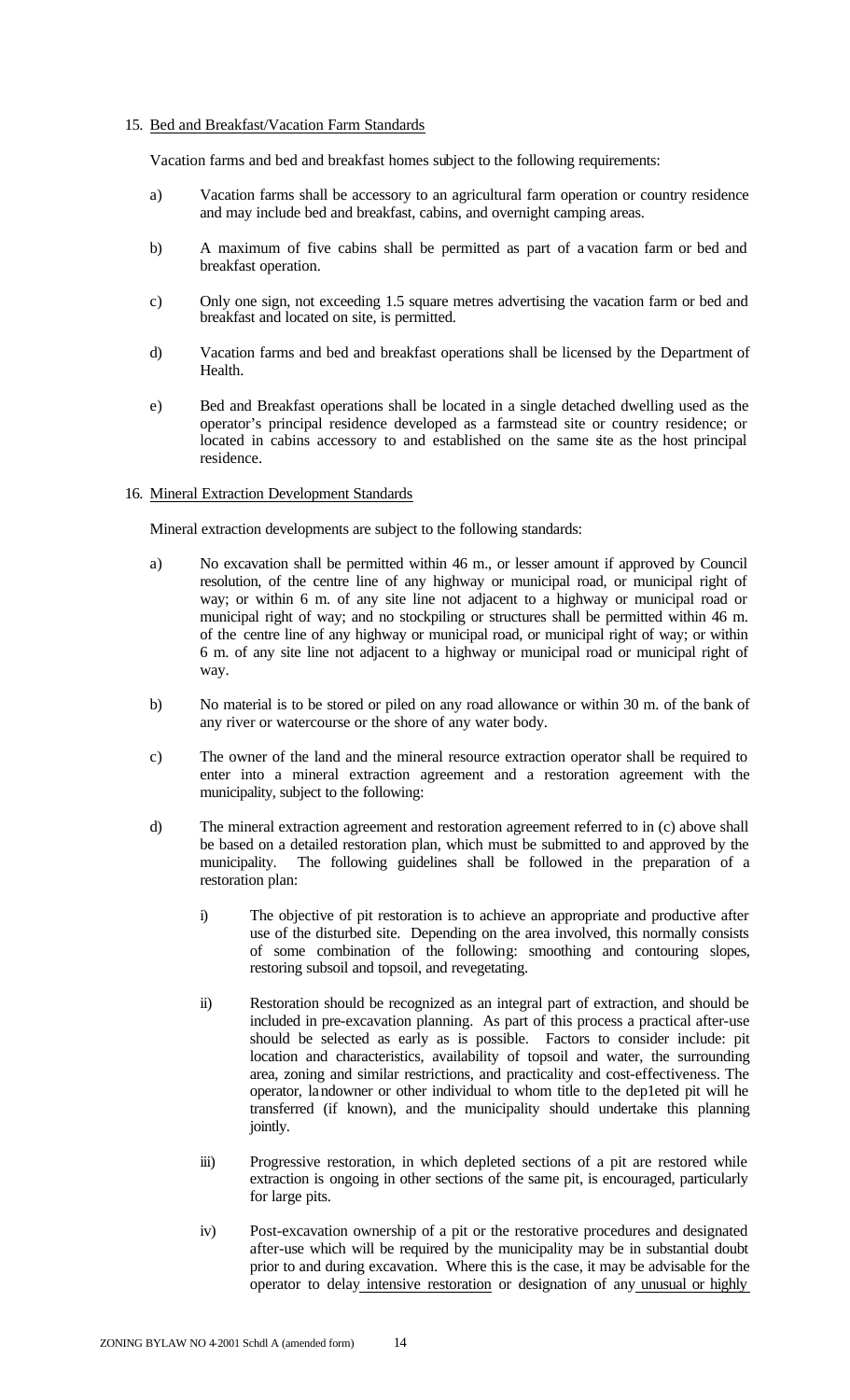specialized after-use until final agreements are reached. This does not reduce the necessity for basic environmental protection and restoration during excavation to ensure public safety, slope stability, overburden management, drainage, and erosion and weed control. **Similarly, progressive restoration should not be delayed where the designated after-use does not require intensive restoration (e.g. an unimproved wildlife area).**

- v) Rehabilitative earthwork normally should include the covering of bare rock and subsoil. Nonusable or nonsalable materials, including overburden, screenings and rocks, should be placed in the pit bottom. Recontoured slopes generally should be no steeper than 4:1 where reasonably attainable and consistent with surrounding terrain and planned after use.
- vi) Topsoil should be applied to newly recontoured slopes to a minimum depth of 5 to 10 cm.
- vii) Revegetation as soon as possible following recontouring is the best way to stabilize slopes, control weeds, minimize erosion and promote an aesthetic and productive after use.
- viii) The most essential aspect of revegetation is rapid establishment of a ground cover. Grasses are usually the best species for doing this. Fertilizers, including manure, will enhance growth. Spreading of slash on recontoured slopes will speed natural revegetation.
- ix) Underwater slopes should have a gentle grade where wildlife are to be encouraged.
- x) The operator should restore, in a mutually agreeable manner, access and haul roads constructed by the operator and considered unnecessary by the final land owner.
- xi) Restoration normally should be finished within three years of completing excavation.
- d) The resource extraction operator and any person who hauls the aggregate shall be required to enter into a road maintenance agreement with the municipality.
- e) The mineral resource extraction operator must report the amount of aggregate extracted by December 15 of each year or the end of the hauling season whichever comes first.
- f) To ensure performance of the operator in accordance with the above provisions, Council shall require the mineral resource extraction operator to provide a performance guarantee, subject to the following:
	- i) The guarantee shall be in the amount of a minimum of \$5,000 for the first two (2) ha or portion thereof of the area disturbed by the operation (including the area disturbed by excavation, stockpiling, overburden and debris storage and on-site access / haul routes) and \$1,000 for each additional 0.4 ha or portion thereof.
	- ii) The guarantee may take the form of cash, performance bond, irrevocable letter of credit or other form acceptable to Council.
	- iii) Arrangements will be made for the guarantee to remain in effect for six months beyond the termination of mineral extraction, restoration and road maintenance agreements relating to the operation, to allow a discovery period by the municipality.
	- ix) Any performance bond which forms a part or all of the performance guarantee shall be renewed thirty (30) days before its date of expiry. Failure to provide written confirmation of renewal may lead to the municipality requiring a payout of the performance bond.
- g) An approval of a mineral resource extraction development shall be for a maximum period of two years and may be renewed at the discretion of Council providing the requirements of this Bylaw continue to be met.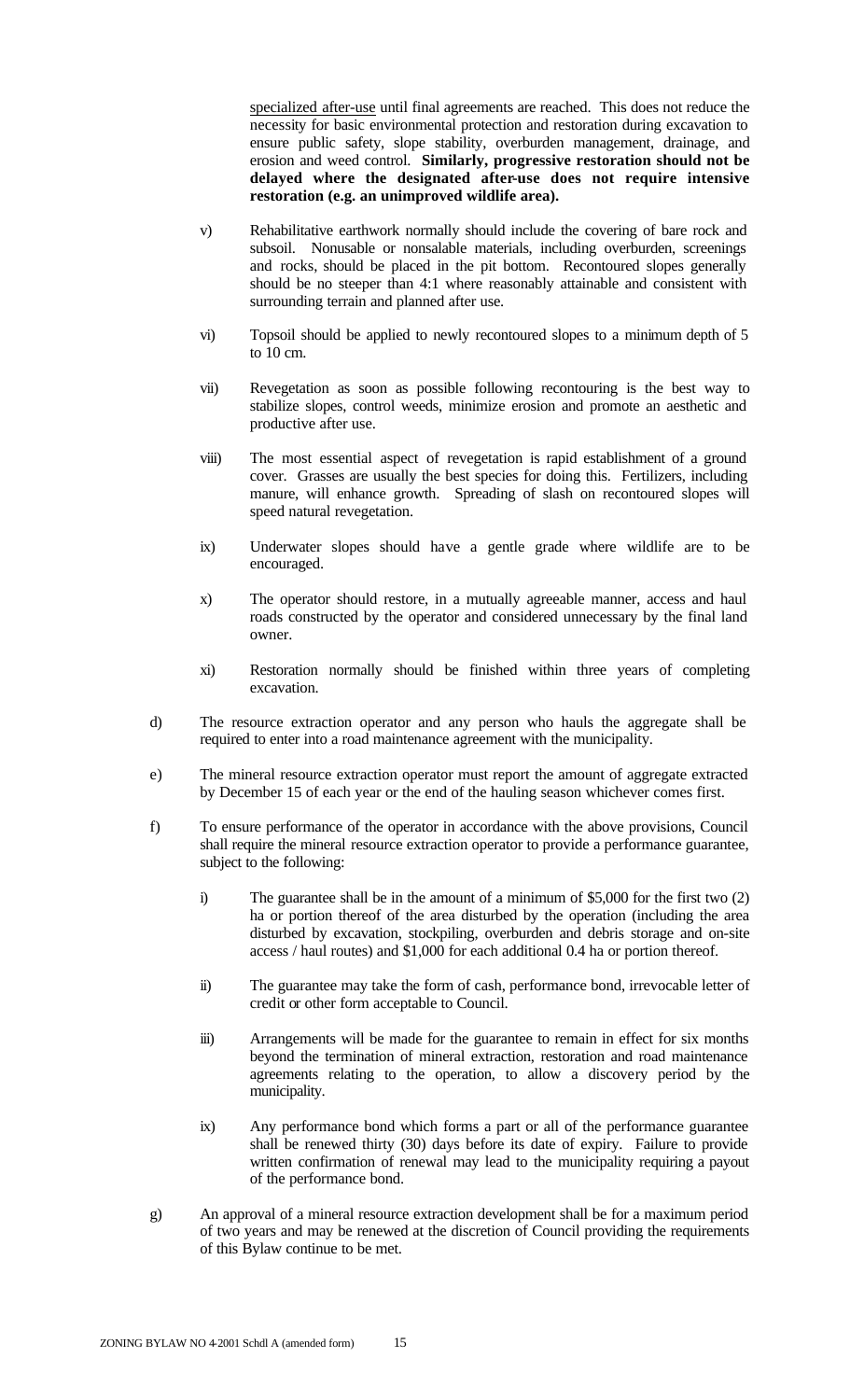# **PART IV – ZONING DISTRICTS**

For the purpose of applying this bylaw, the municipality is divided into zoning districts.

The boundaries of the zoning districts are shown on the map entitled, "Zoning District Map' which is attached to, and forms a part of this bylaw. Unless otherwise shown on the map, the boundaries of the said districts are site lines, centre lines of streets, lands, roads or such liens extended and the boundaries of the municipality.

Regulations for the zoning districts are outlined in the schedules, which are attached and form part of this bylaw.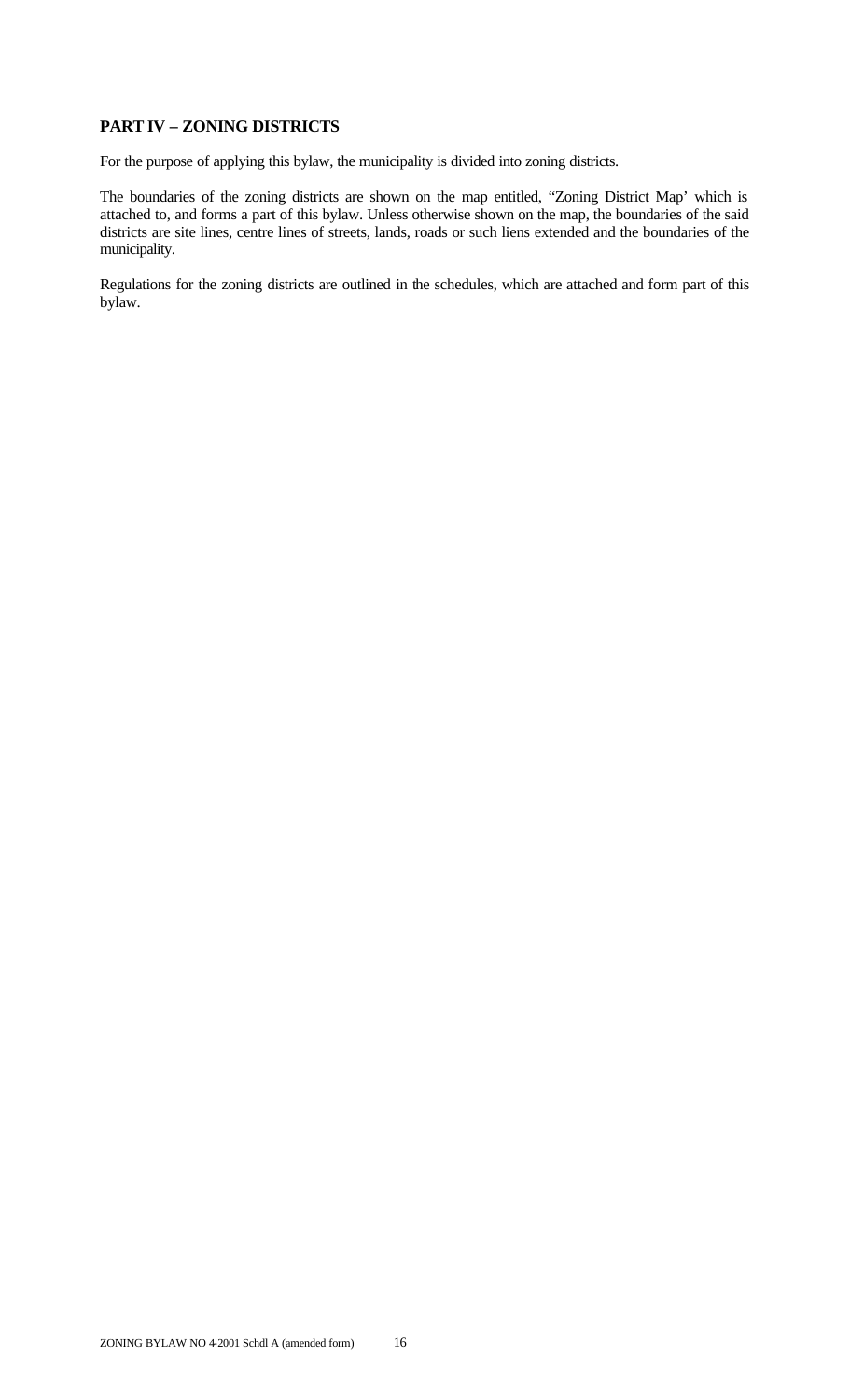# **SCHEDULE A: A – AGRICULTURAL DISTRICT**

#### A. PERMITTED USES

Subject to all other provisions of this bylaw, on any site, in any district defined in this bylaw as an A – Agricultural District, only the following uses and their respective accessory uses shall be permitted:

- 1. Principal Uses:
	- a) Agricultural:
		- i) Field Crops, bee keeping, animal and poultry raising, ranching, grazing, and other similar uses customarily carried out in the field of general agriculture, including the sale on the agricultural holding, of any produce grown or raised on the agricultural holding, but not including intensive agriculture or agricultural related commercial operations.
		- ii) Grain Elevators.
	- b) Resource based activities:

Natural resource developments including mineral products processing and related development facilities;

- c) Other:
	- i) Public Utilities excluding any solid and or liquid waste disposal facilities.
	- ii) Historical and archeological sites.

#### 2. Uses Permitted at Council's Discretion:

The following discretionary uses and their respective accessory uses may be permitted, but only by resolution of council and only in locations and with development standards specified by council in accordance with this bylaw:

- a) Agricultural, which are: i. Farmstead residential;
	- ii. Intensive agricultural uses.
- b) Commercial, which are: i. Adult Day Care – Type I;
	- ii. Adult Day Care Type II;
	- iii. Agricultural related commercial and other similar uses;
	- iv. Airports and private airstrips;
	- v. Ambulance Station;
	- vi. Automotive and machinery wrecking yards, R. V. and vehicle storage yards;
	- vii. Bed and Breakfast Home;
	- viii. Day Care Centre;
	- ix. Establishment for the servicing, storage and sale of motor vehicles, farm machinery and equipment;
	- x. Kennel(s);
	- xi. Liquid waste disposal facility;
	- xii. Machine shops and metal fabricators;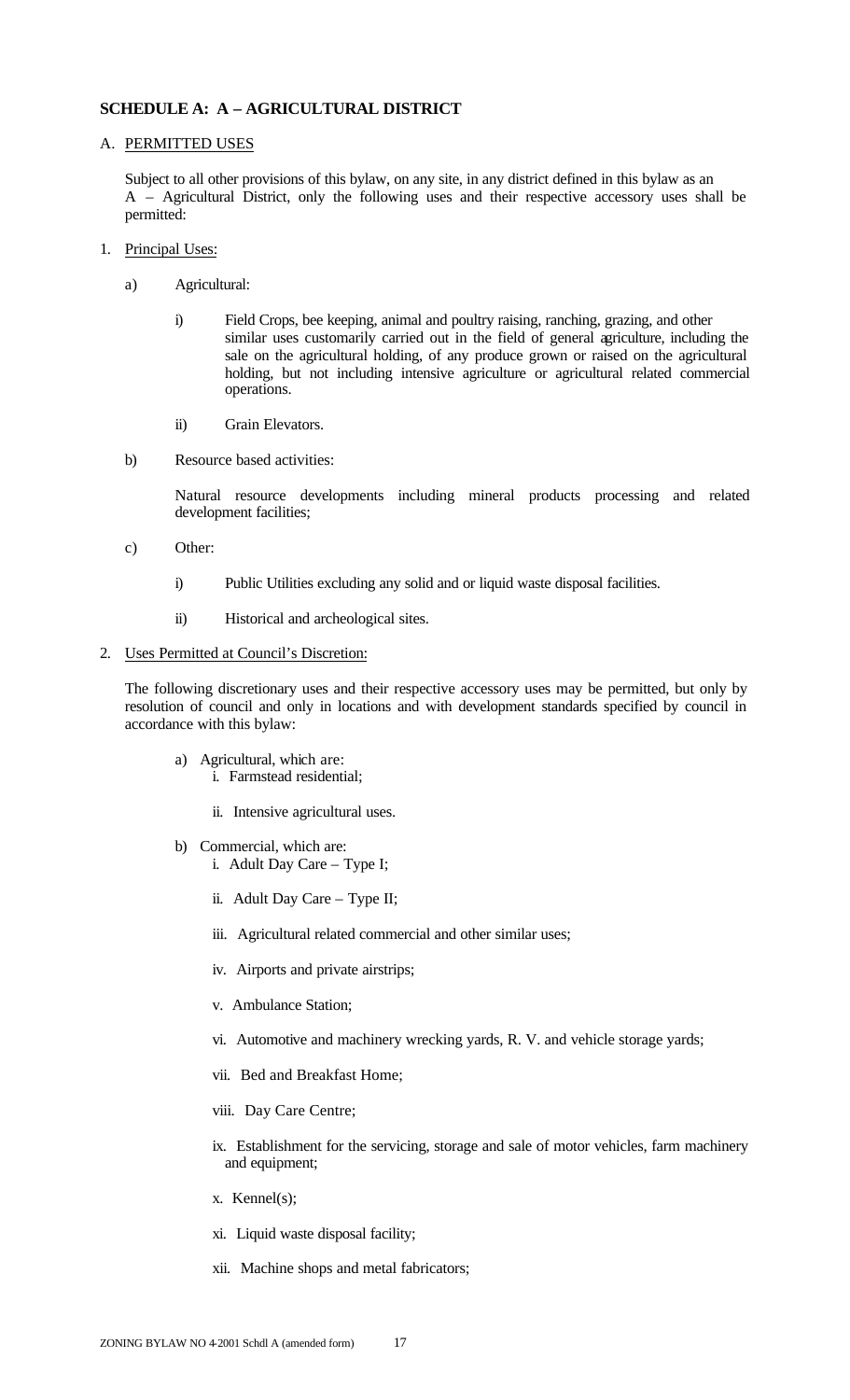- xiii. Neighbourhood Recycling Collection Depot;
- xiv. Private Club;
- xv. Private Art Gallery;
- xvi. Radio, television & microwave towers;
- xvii. Research Facility;
- xviii. Residential Care Facility Type I;
- xix. Residential Care Facility Type II;
- xx. Residential Care Facility Type III;
- xxi. School Private;
- xxii. Solid waste disposal facility, soil farms, clean fill sites;

xxiii. Vacation farms.

- c) Institutional, which are:
	- i. Cemetery;
	- ii. Community Centre;
	- iii. Convent or Monastery;
	- iv. Educational Institution;
	- v. Place of Worship;
	- vi. Pre-school;
	- vii. Public Art Gallery;
	- viii. Public Hospital;
	- ix. Public Library;
	- x. Recreational including sports fields, golf courses, tourist campsites, parks, and other similar uses;
	- xi. Recreational buildings and facilities;

xii. School – Public.

- d) Residential, which are:
	- i. Single parcel country residential, including a single detached residence or a mobile home;
		- ii. Special Needs Housing.
- e) Home based businesses, subject to Part III Section 12 of this bylaw.
- f) Other, which are: i. Gravel pits and gravel crushing operations.
- 3. Accessory Uses:

The following accessory uses are permitted:

- a) Buildings, structures or uses secondary to, and located on the same site with a permitted use.
- b) One single detached dwelling or mobile home on a permanent foundation is permitted as an accessory use to the principal agricultural use. Additional single detached dwellings or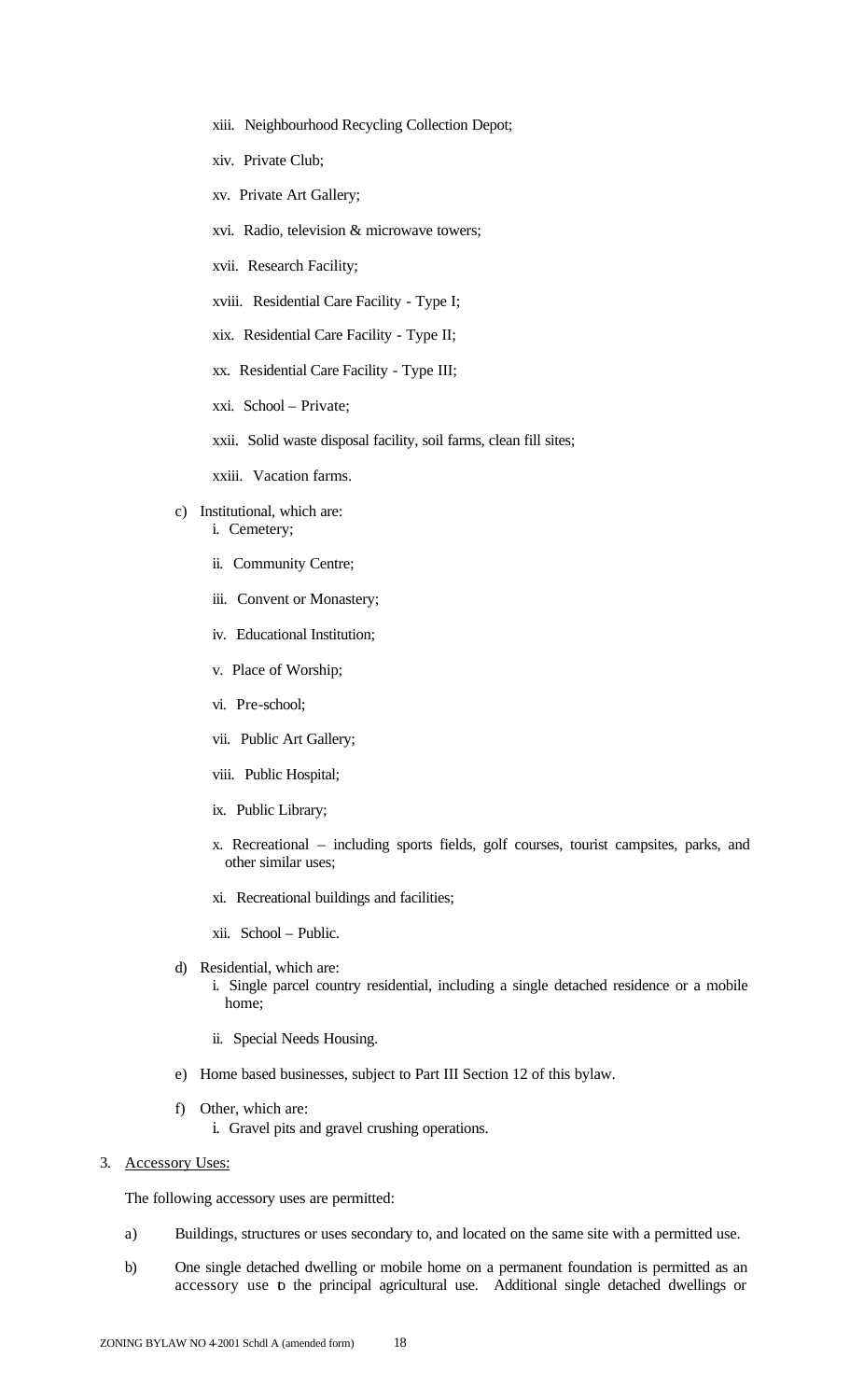mobile homes required to accommodate full-time workers engaged in the principle agricultural use of the land will be permitted, subject to a resolution of council.

- c) Dormitory dwelling(s) will be permitted, as required, to accommodate full-time workers engaged in a principal agricultural use of the land.
- d) The temporary confinement of livestock on a farmstead, in numbers and densities that correspond to those in Intensive Livestock Operations, during the period of November 1 – April 30 as part of a permitted use mixed farm operation

### B. REGULATIONS:

#### 1. Site Area Requirements:

- a) Agricultural use:
	- i) One-quarter section or equivalent shall be the minimum site area required to constitute a farmland holding. Equivalent shall mean 64.8 hectares (160 acres) or such lesser amount as remains in an agricultural holding because of the registration of road widening, road right-of-way or railway plans or pipeline development, or natural features such as streams or bodies of water, or as a result of subdivision, as permitted herein. Any agricultural holding, which does not conform to the minimum site area requirement, shall be deemed conforming with regard to site area, provided that a registered title for the site existed in the Land Titles Office prior to the coming into force of this bylaw.
	- ii) Reduced site areas:

A site with an area less than that required under (i) may be subdivided for agricultural purposes on the basis of a recommendation of council provided for in Part II, Section 2.3 (a) of the basic planning statement.

Development of a farm residence on such sites shall be permitted:

? ? if the site is part of a farmland holding of one quarter section or equivalent; or,

? ? if the site is determined to be a farmstead as defined in this bylaw; and,

? ? if the site meets all other requirements of this bylaw.

|    | $\ddot{\mathbf{u}}$ | Intensive agricultural uses<br>and existing occupied<br>farmstead residential: | Minimum $-4.0$ hectare (9.90 acre)<br>Maximum $-16.20$ hectare (40 acre), or as determined by<br>demonstrated space needs necessary for a viable<br>principal agricultural use, except that the minimum or<br>maximum site area may be amended depending on<br>existing physical circumstances, i.e. natural (river, creek,<br>coulee, etc.) or man made (roadway, railway, etc.)<br>barriers. |
|----|---------------------|--------------------------------------------------------------------------------|------------------------------------------------------------------------------------------------------------------------------------------------------------------------------------------------------------------------------------------------------------------------------------------------------------------------------------------------------------------------------------------------|
| b) |                     | Single parcel country residential:                                             | Minimum $-7.7$ hectare (19 acre).<br>Maximum $-16.20$ hectare (40 acre), except that the<br>minimum or maximum site area may be amended<br>depending on existing physical circumstances, i.e.<br>natural (river, creek, coulee, etc.) or man made<br>(roadway, railway, etc.) barriers.                                                                                                        |
| c) |                     | Agricultural related commercial:                                               | Minimum $-0.4$ hectare (1acre)                                                                                                                                                                                                                                                                                                                                                                 |
| d) |                     | All other Commercial:                                                          | Minimum - 222 square meters (2,400 square feet)                                                                                                                                                                                                                                                                                                                                                |
| e) | Institutional:      |                                                                                | Minimum $-418$ square meters (4,500 square feet)                                                                                                                                                                                                                                                                                                                                               |
| f) | All other uses:     |                                                                                | Minimum $-222$ square meters $(2,400)$ square feet)                                                                                                                                                                                                                                                                                                                                            |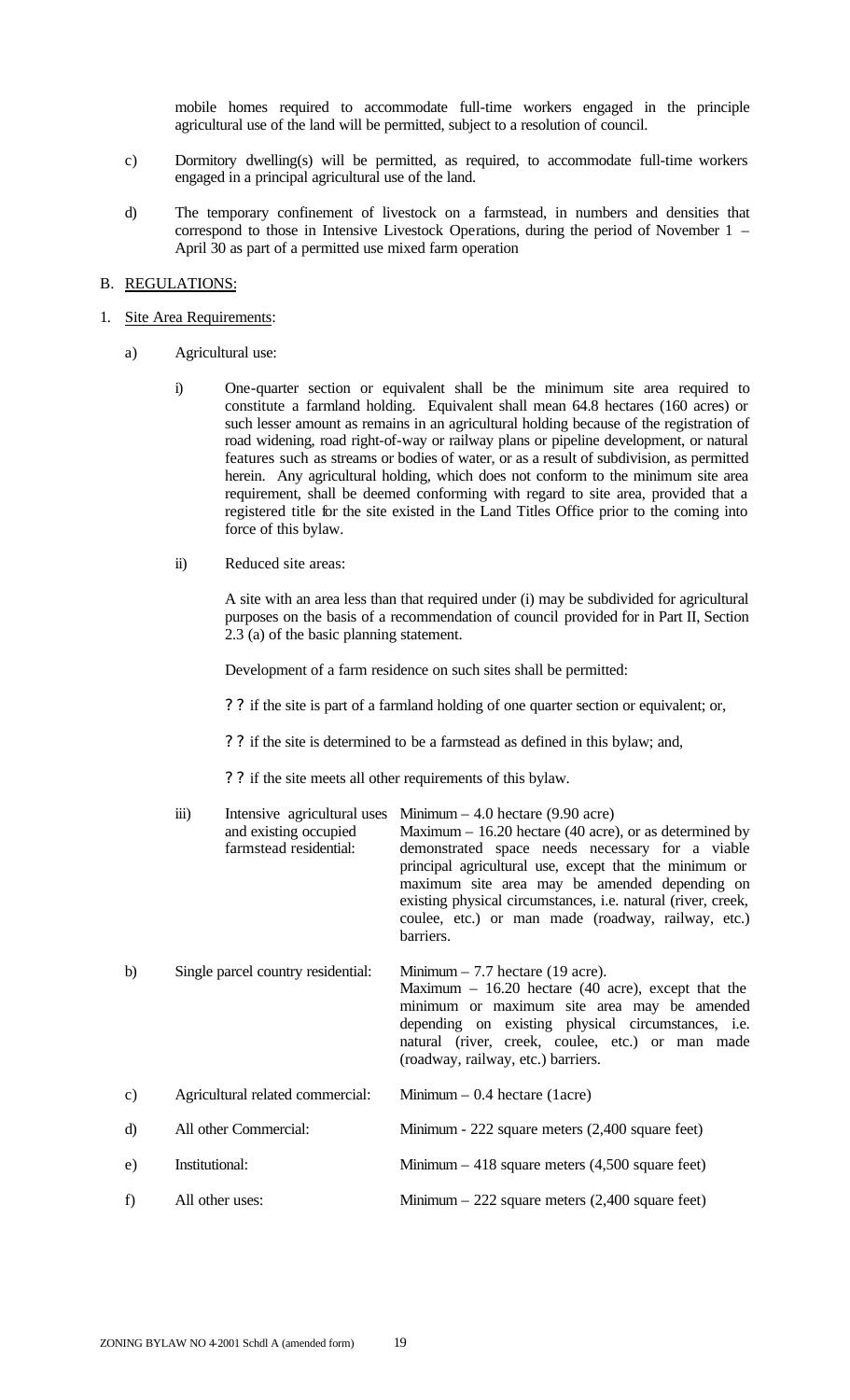- 2. Building Setback Requirements:
	- a) No dwelling shall be located within the minimum separation distance of an intensive livestock operation as prescribed in Part II Section 2.2 a) ii) of the Municipality's Basic Planning Statement being Schedule 'A' to Bylaw No. 3-2001.
	- b) Dwellings shall be located in accordance with the setback requirements as provided in Part III, Section 3.3 (a) of the Municipality's Basic Planning Statement being Schedule 'A' to Bylaw No. 3-2001.
	- c) Kennel(s) shall be located no closer than 305 metres (1,000 feet) from any dwelling not owned by the owner of the kennel(s).
- 3. Automotive and machinery wrecking yards, R.V. and vehicle storage yards and establishments for the servicing, storage and sale of motor vehicles, farm machinery and equipment:

Pumps and other devices shall be located at least 6 metres (19.7 feet) from any street, lot line, or road, and all automobile parts, dismantled vehicles and similar articles shall be stored within a building or located in a side or rear yard which shall be suitably screened to the satisfaction of council.

- 4. Development Standards for Discretionary Uses:
	- a) The issuance of a development permit by council for discretionary uses may be subject to additional requirements as follows:
		- i) The approval of the Saskatchewan Water Corporation and/or Department of Environment with respect to issuance of a ground water permit pursuant to The Water Rights Act.
		- ii) The approval of the Regional Health Authority with respect to issuance of a plumbing permit for sewer and water systems.
		- iii) The approval of the Department of the Environment and Public Safety with respect to issuance of a permit pursuant to The Air Pollution Control Act.
	- b) Solid and liquid waste disposal facilities:
		- i) Development and maintenance of a solid or liquid waste disposal facility shall be subject to Part III Section 14 of this bylaw.
	- c) Intensive livestock operations (ILO'S):
		- i) Council is governed by the locational policies contained in the Basic Planning Statement in issuing a discretionary approval for an ILO and associated facilities.
		- ii) Approval of an intensive livestock operation shall be for a specific maximum number of animal units specified by Council as a condition of the development permit. A new discretionary approval shall be required to expand the intensive livestock operation.
- 5. Country Residential Sites: Keeping of Animals
	- a) Two (2) large animals (horses or cows) will be permitted per 2-hectare (5-acre) site. Four (4) large animals will be permitted per 4-hectare (10-acre) site. For each additional 1.2 hectares (3 acres), one (1) large animal will be permitted.
	- b) Birds and small animals to be limited in numbers to the proportional equivalent per animal unit as determined by the regulations contained in The Pollution (By Live Stock) Control Act.
	- c) Animals shall not be pastured within 15 metres (49.2 feet) of any dwelling not owned by the owner of the animals and no buildings or structures intended to contain birds or animals shall be located within 100 feet of a dwelling or 15 meters (50 feet) of a property line.
- 6. Disposal of Manure
	- a) Liquid manure shall be spread by direct injection into the soil.
	- b) Solid manure shall be incorporated into the soil within 24 hours.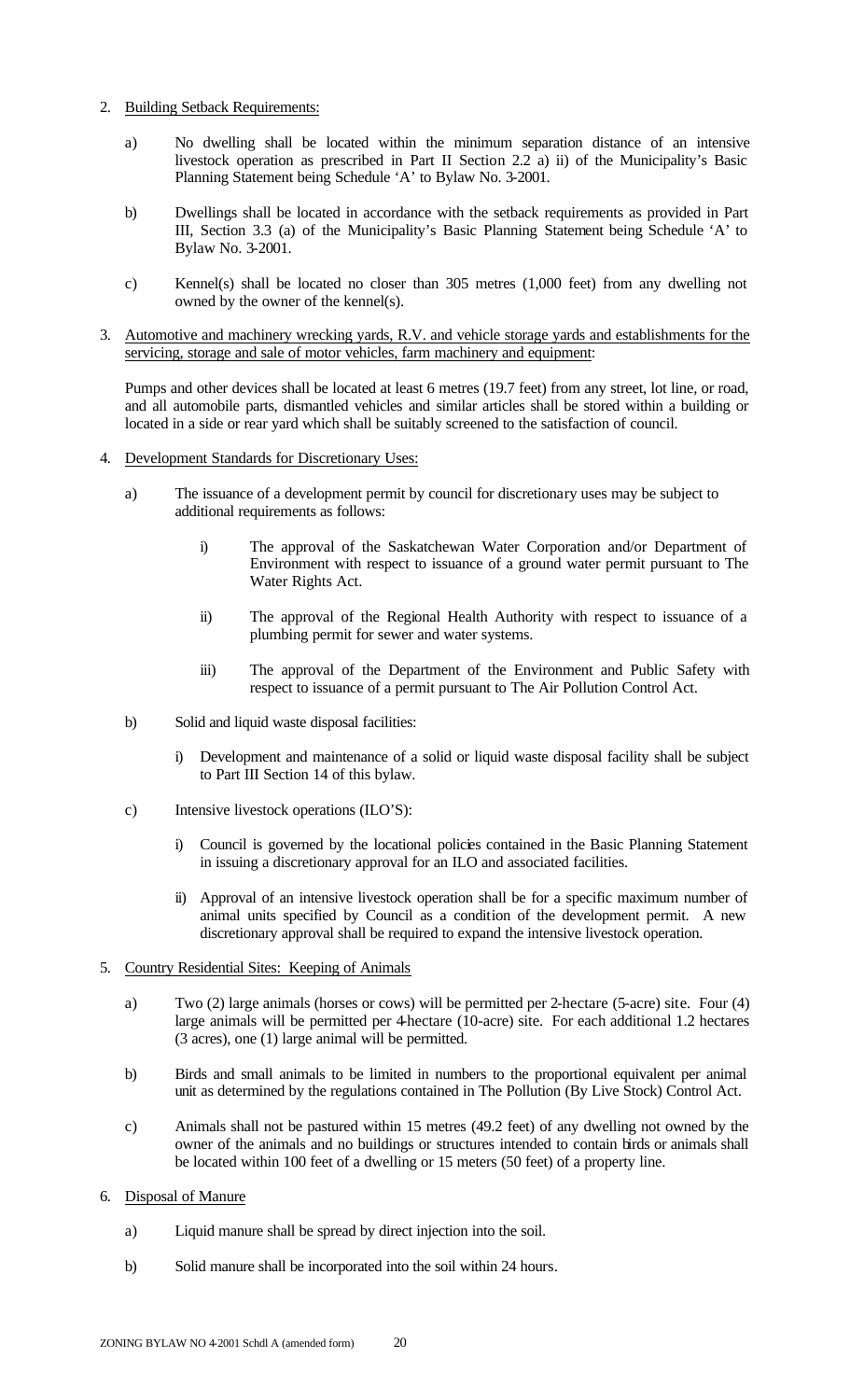- c) Solid or liquid manure shall not be spread on snow covered or frozen ground.
- d) Upon application to Council, other procedures for disposal of manure may be approved where the applicant establishes to the satisfaction of Council that they are consistent with the objectives and policies in the Basic Planning Statement. Council may specify a limited time during which the approval will be valid.
- e) Council may exempt, in whole or in part, an applicant from this section where adverse weather conditions prevent the incorporation of manure, in which case spreading of manure will be allowed until weather conditions permit incorporation.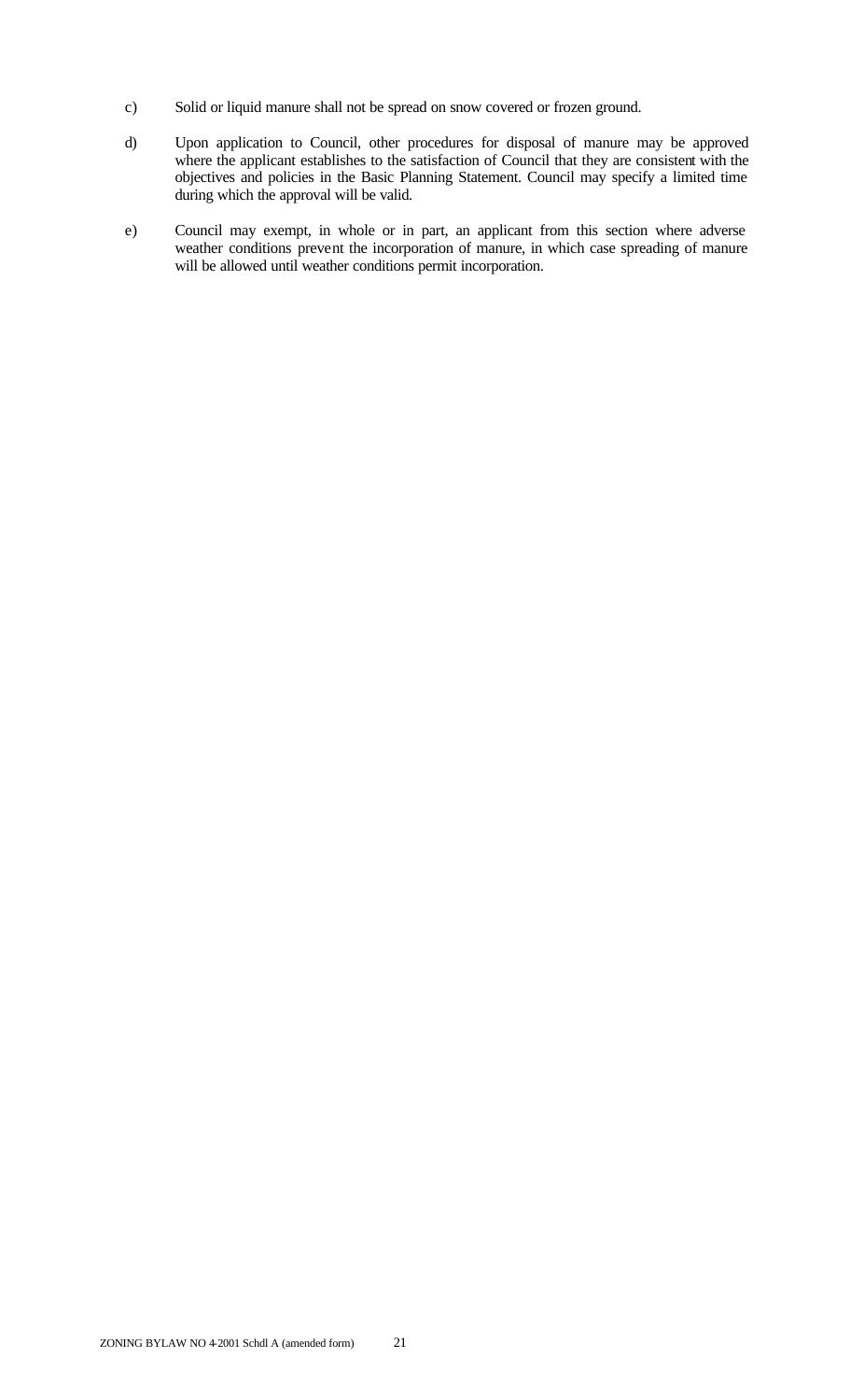### **SCHEDULE B: H – HAMLET DISTRICT**

A. Permitted Uses:

Subject to all other provisions of this bylaw, on any site, in any district defined in this bylaw as an H – Hamlet District, only the following uses and their respective accessory uses shall be permitted.

- 1. Principal Uses:
	- a) Residential:
		- i) Single detached dwellings, including mobile homes;
		- ii) Semi-detached dwellings
	- b) Recreational:
		- i) Open air rinks;
		- ii) Parks, playgrounds, golf courses and sports fields;
		- iii) Other similar outdoor uses.
	- c) Public utilities, excluding solid and liquid waste disposal facilities.

#### 2. Uses Permitted at Council's Discretion:

The following discretionary uses and their respective accessory uses my be permitted, but only by resolution of council and only in locations and with development standards specified by council in accordance with this bylaw:

- a) Commercial, which are: i. Adult Day Care – Type I;
	- ii. Ambulance Station;
	- iii. Bed and Breakfast Home;
	- iv. Day Care Centre;
	- v. Establishments for the servicing, storage and sale of motor vehicles, farm machinery and equipment;
	- vi. Grain elevators;
	- vii. Hotels and motels;
	- viii. Neighbourhood Recycling Collection Depot;
	- ix. Private Club;
	- x. Private Art Gallery;
	- xi. Residential Care Facility Type I;
	- xii. Restaurants, confectioneries and other places for the sale and consumption of food and related items;
	- xiii. Retail stores;
	- xiv. School Private;
	- xv. Special Care Home.
- b) Institutional, which are: i. Community Centre;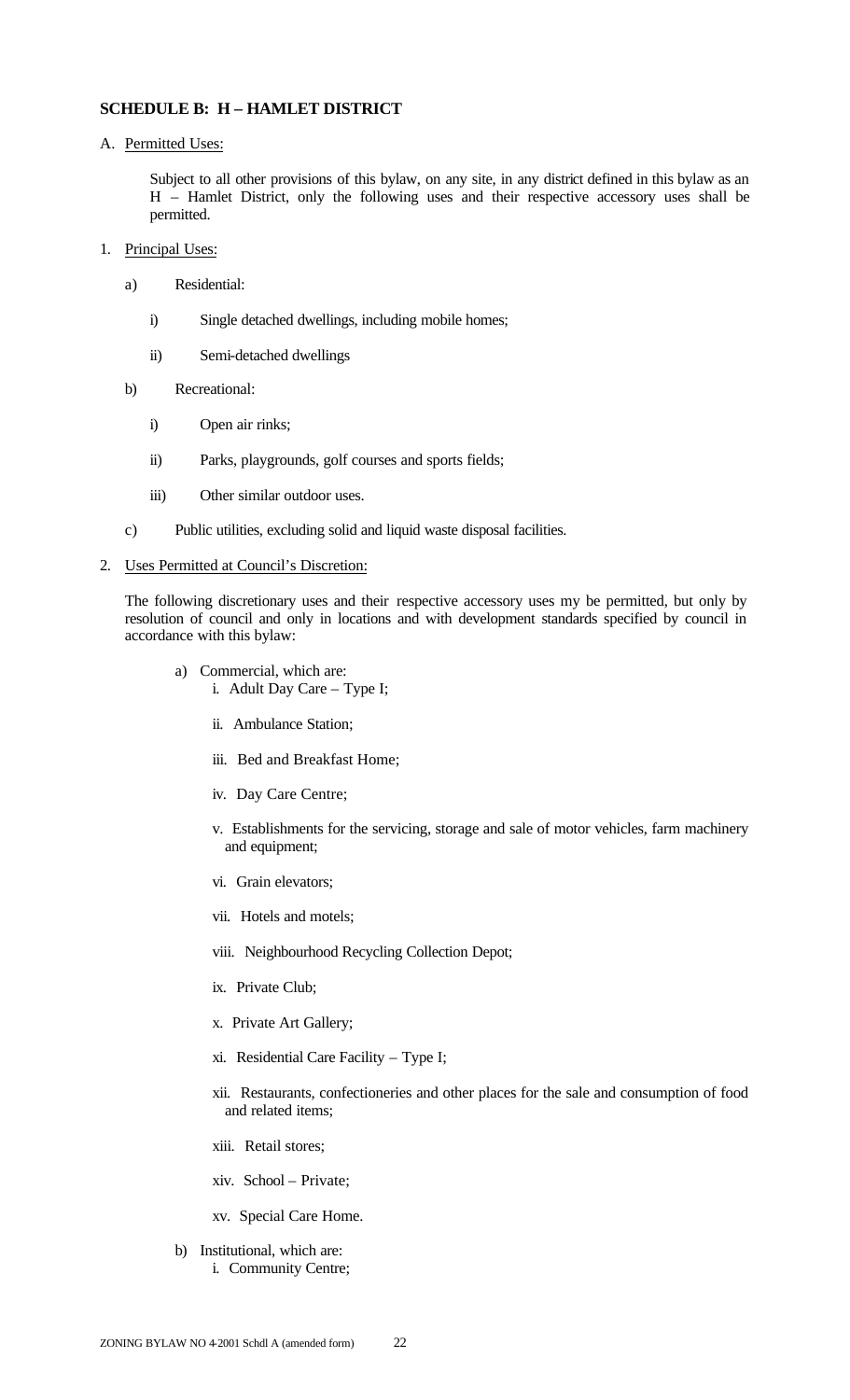- ii. Educational Institution;
- iii. Place of Worship;
- iv. Pre-school;
- v. Public Art Gallery;
- vi. Public Library;
- vii. Recreational buildings and facilities;
- viii. School Public.
- c) Residential, which are: i. Special Needs Housing.
- d) Home based businesses, subject to Part III Section 12 of this Bylaw.
- 3. Accessory Uses:
	- a) Buildings, structures, or uses accessory to, and located on the same site with the permitted building or use.

#### B. REGULATIONS

- 1. Any site which does not conform to the following area or minimum frontage requirements shall be deemed to be a conforming site provided that a Certificate of Title existed in the Land Titles Office prior to the coming into force of this bylaw.
- 2. Site Area:

|    | a)            | All commercial uses:      | Minimum $-222$ square metres $(2,400)$ square feet)  |
|----|---------------|---------------------------|------------------------------------------------------|
|    | b)            | Institutional uses:       | Minimum $-418$ square metres (4,500 square feet)     |
|    | $\mathbf{c})$ | All other uses:           | Minimum $-222$ square metres $(2,400)$ square feet)" |
| 3. |               | Site Frontage:            |                                                      |
|    | a)            | Commercial uses:          | Minimum $-15$ metres (49.20 feet)                    |
|    | b)            | Institutional uses:       | Minimum $-30$ metres (98.4 feet)                     |
|    | $\mathbf{c})$ | All other uses:           | Minimum $-15$ metres (49.2 feet)                     |
| 4. |               | <b>Yard Requirements:</b> |                                                      |
|    | a)            | Front (all uses):         | Minimum $-6$ metres (19.7 feet)                      |
|    | b)            | Side (all uses):          | Minimum $-1.5$ metres (4.9 feet)                     |
|    | $\mathbf{c})$ | Rear (all uses):          | Minimum $-6$ metres (19.7 feet)                      |
|    |               |                           |                                                      |

5. Servicing, storage and sale of motor vehicles, farm machinery and equipment:

Pumps and other devices shall be located at least 6 metres (19.7 feet) from any street, lot line, or road, and all automobile parts, dismantled vehicles and similar articles shall be stored within a building or located in a side or rear yard which shall be suitably screened to the satisfaction of council

- 6. Outside Storage:
	- a) No outside storage shall be permitted in the front yard.
	- b) Outside storage located in a side or rear yard shall be suitably screened to the satisfaction of council.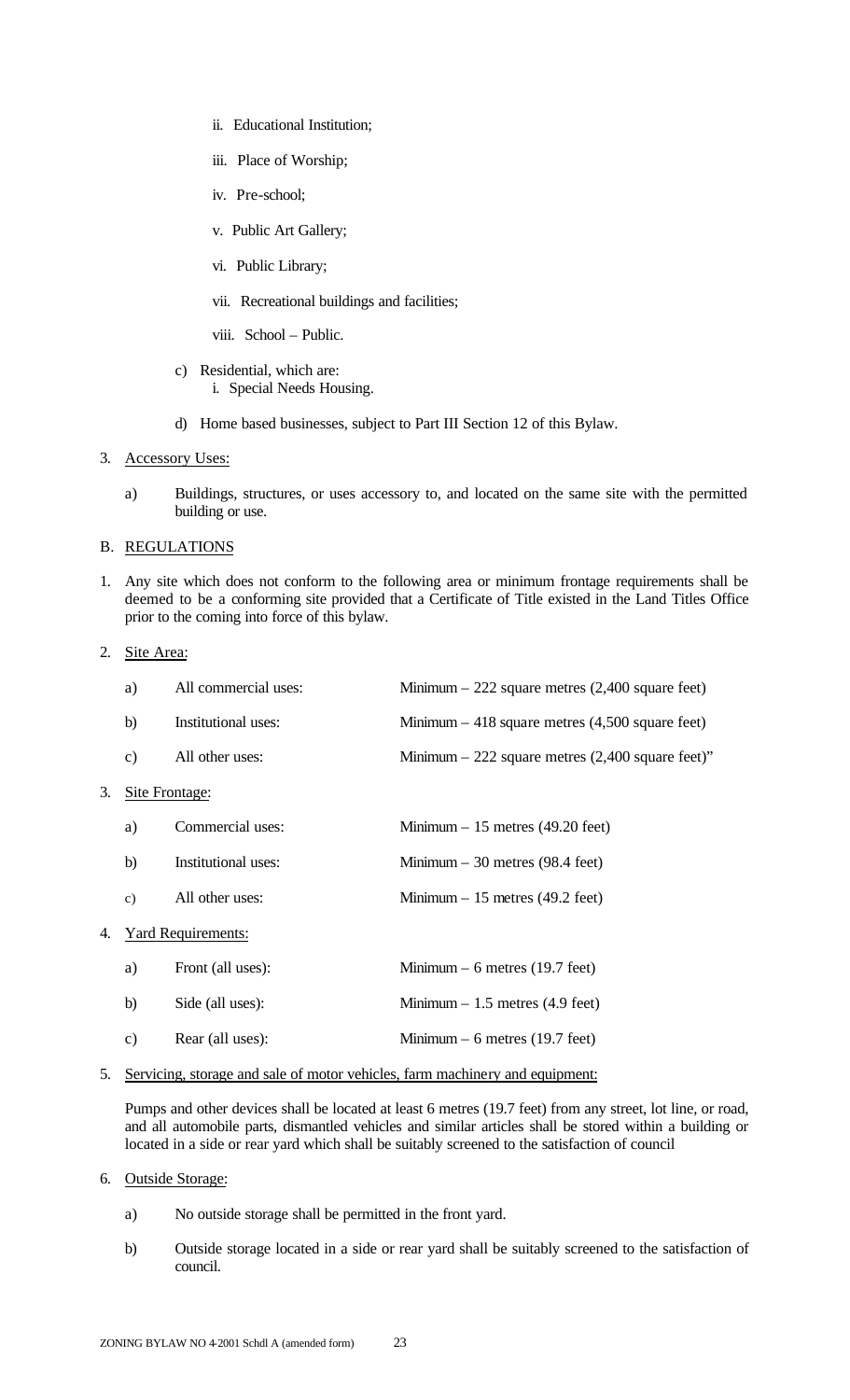- 7. Development Standards for Mobile Homes:
	- a) All mobile homes shall be equipped with a skirting acceptable to the proper local authority within 30 days of the mobile home being placed on the site. An accessible removable panel shall be incorporated into the skirting as a service panel.
	- b) An accessory building structure which specifically includes but is not limited to a porch, a canopy, an addition, or an oil tank covering will be permitted provided they are designed and clad in keeping with the original mobile home.
- 8. Development Standards for Discretionary Uses:
	- a) The issuance of a development permit by council for discretionary uses may be subject to additional requirements as follows:
		- i) The approval of the Saskatchewan Water Corporation and/or Department of Environment and Public Safety with respect to issuance of a ground water permit pursuant to The Water Rights Act.
		- ii) The approval of the Department of Health with respect to issuance of a plumbing permit for sewer and water systems.
		- iii) The approval of the Department of the Environment and Public Safety with respect to issuance of a permit pursuant to The Air Pollution Control Act.
	- b) Solid and liquid waste disposal facilities:

Development and maintenance of a solid or liquid waste disposal facility shall be subject to Part III Section 14 of this bylaw.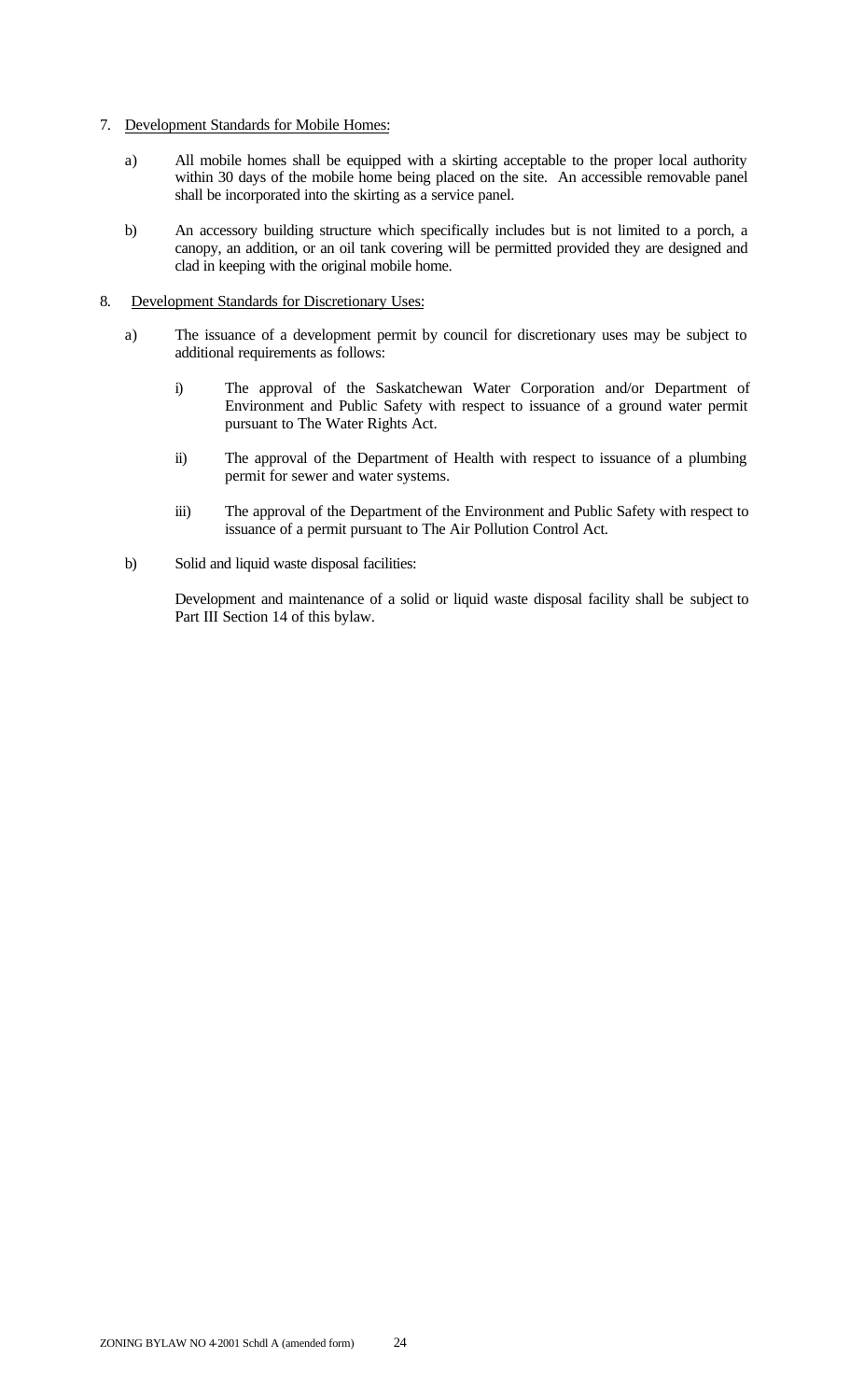# **SCHEDULE C: ICR – INTENSIVE COUNTRY RESIDENTIAL DISTRICT**

A. Permitted Uses:

Subject to all other provisions of this bylaw, on any site, in any district defined in this bylaw as an ICR – Intensive Country Residential District, only the following uses and their respective accessory uses shall be permitted.

- 1. Permitted Uses:
	- a) Residential:
		- i) Single detached dwelling;
		- ii) A mobile home on a permanent foundation.
	- b) Public utilities, except solid and liquid waste disposal facilities.
- 2. Uses Permitted at Council's Discretion:

The following discretionary uses and their respective accessory uses my be permitted, but only by resolution of council and only in locations and with development standards specified by council in accordance with this bylaw:

"The following discretionary uses and their respective accessory uses may be permitted but only by resolution of council and only in locations and with development standards specified by council in accordance with this bylaw:

- a) Commercial, which are: i. Ambulance Station;
	- ii. Bed and Breakfast Home;
	- iii. Convenience stores;
	- iv. Day Care Centre;
	- v. Neighbourhood Recycling Collection Depot.
- b) Institutional, which are:
	- i. Community Centre;
	- ii. Parks, playgrounds, golf courses, open air rinks and sports fields;
	- iii. Pre-school.
- c) Home based businesses, subject to Part III Section 12 of this Bylaw.
- 3. Accessory uses:

Buildings, structures or uses secondary to and located on the same site with the principal or discretionary use are permitted, including:

- a) Private garages, whether detached or attached to a dwelling unit;
- b) Garden sheds used for the storage of non-industrial yard maintenance equipment;
- c) Greenhouses;
- d) Barns and stables;
- e) Small scale agriculture such as field crops, hobby farming.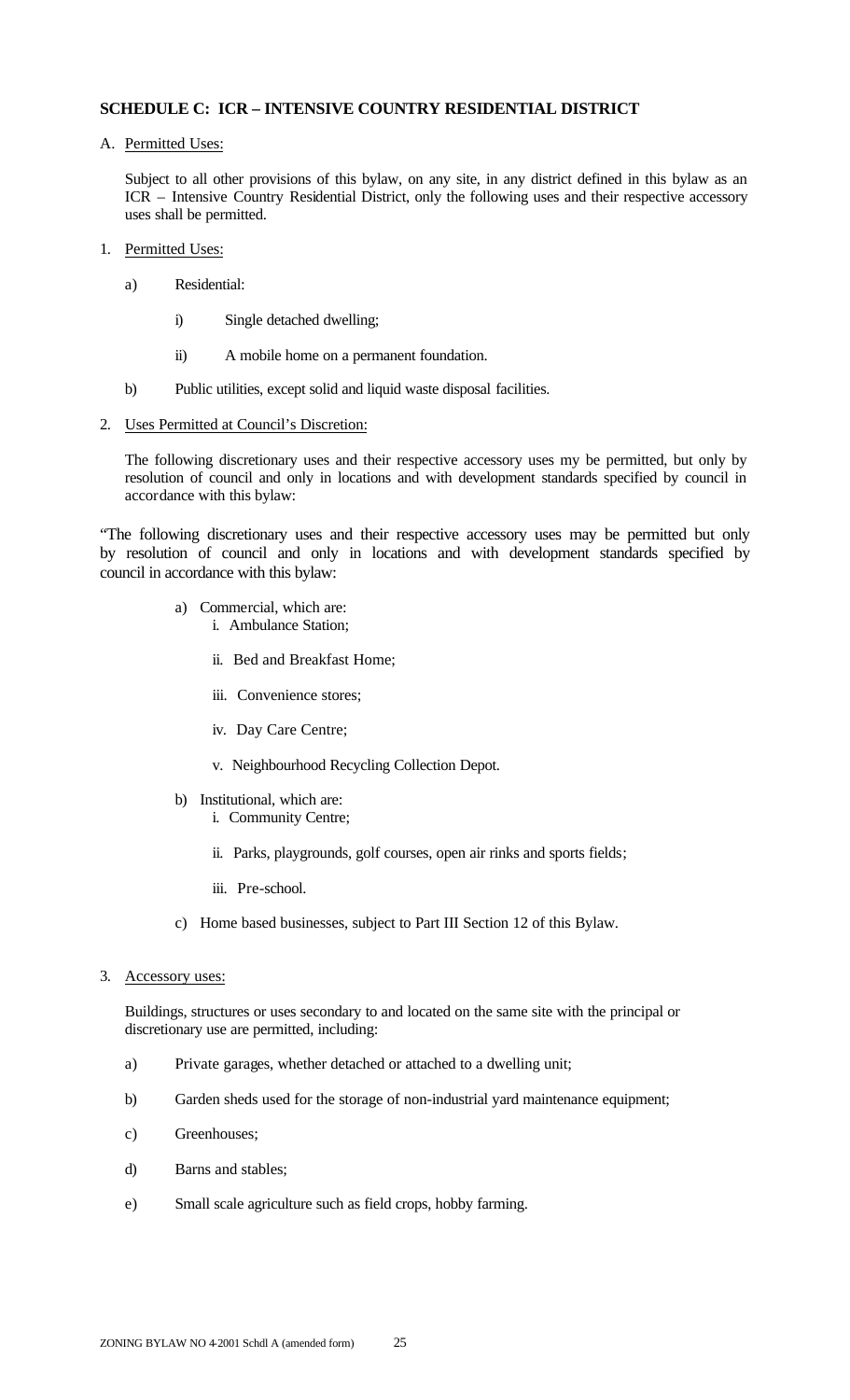#### B. REGULATIONS

- 1. Any site which does not conform to the following area or minimum frontage requirements shall be deemed to be a conforming site provided that a Certificate of Title existed in the Land Titles Office prior to the coming into force of this bylaw.
- 2. Density Requirements:
	- a) A maximum of 40 sites for residential use shall be permitted in any quarter section.
- 3. Site Area Regulations:

| a) | Residential:    | Minimum $-0.61$ hectares (2 acres)<br>Maximum - 16 hectares (40 acres). |
|----|-----------------|-------------------------------------------------------------------------|
| h  | All other uses: | Minimum - none.                                                         |

4. Site Frontage Requirements:

| a) | Residential:    | Minimum - 30 meters (100 feet) |
|----|-----------------|--------------------------------|
| b) | All other uses: | Minimum - none                 |

- 5. Yard Requirements:
	- a) In any yard abutting a municipal road allowance, municipal grid road, main farm access road, or provincial highway all buildings shall be set back at least 45 meters (150 feet) from the centerline of the road or road allowance.
	- b) A yard abutting any other road Minimum 7.6 meters (25 feet)
	- c) Any other yard Minimum 3 meters (10 feet)
	- d) The yard requirements shall not apply to any public utility, municipal facility, or public recreational use.
- 6. Floor Area:

| Maximum cumulative floor area of all detached                              |
|----------------------------------------------------------------------------|
| accessory buildings – 111.5 m <sup>2</sup> (1,200 ft <sup>2</sup> ) or the |
| cumulative total developed residence floor area,                           |
| whichever is greater.                                                      |
|                                                                            |

#### 7. Outside Storage:

- a) No outside storage shall be permitted in the front yard.
- b) Outside storage located in a side or rear yard shall be suitably screened to the satisfaction of council.
- 8. Keeping of Animals:
	- a) Two (2) large animals (horses or cows) will be permitted per 2-hectare (5-acre) site. Four (4) large animals will be permitted per 4-hectare (10-acre) site. For each additional 1.2 hectares (3 acres), one (1) large animal will be permitted.
	- b) Birds and small animals to be limited in numbers to the proportional equivalent per animal unit as determined by the regulations contained in The Pollution (By Live Stock) Control Act.
	- c) Animals shall not be pastured within 15 meters (49.2 feet) of any dwelling not owned by the owner of the animals and no buildings or structures intended to contain birds or animals shall be located with 30 meters (100 feet) of a dwelling or 15 meters (50 feet) of a property line.
- 9. Solid and liquid waste disposal facilities:

Development and maintenance of a solid or liquid waste disposal facility shall be subject to Part III Section 14 of this bylaw.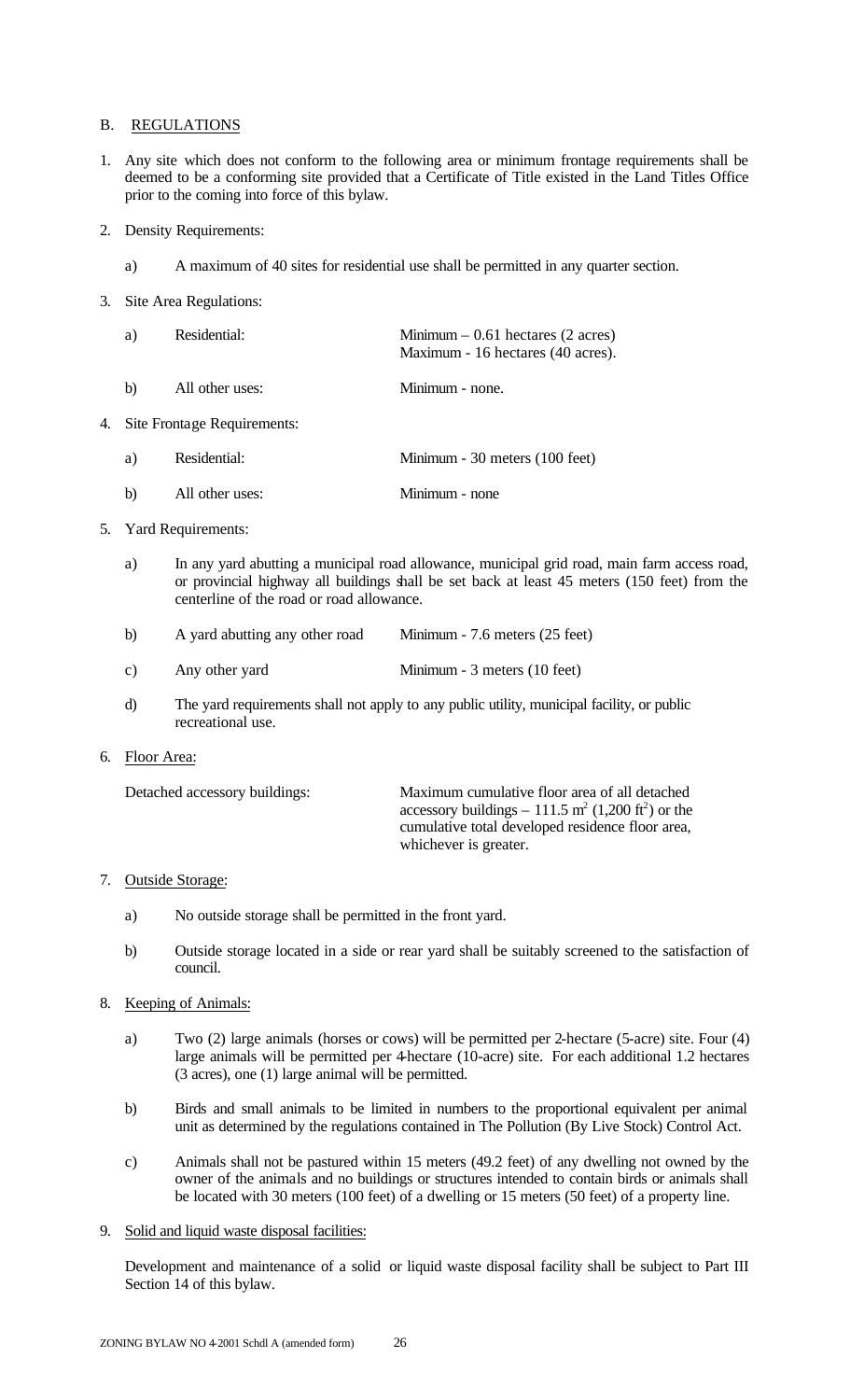# **SCHEDULE D: MCR – MEDIUM COUNTRY RESIDENTIAL DISTRICT**

A. Permitted Uses

Subject to all other provisions of this bylaw, on any site, in any district defined in this bylaw as an MCR – Medium Country Residential District, only the following uses and their respective accessory uses shall be permitted.

- 1. Permitted Uses:
	- a) Residential:
		- i) Single detached dwelling.
		- ii) Mobile home on a permanent foundation.
	- b) Public utilities, except solid and liquid waste disposal facilities.

#### 2. Uses Permitted at Council's Discretion:

The following discretionary uses and their respective accessory uses my be permitted, but only by resolution of council and only in locations and with development standards specified by council in accordance with this bylaw:

- a) Commercial, which are: i. Ambulance Station;
	- ii. Bed and Breakfast Home;
	- iii. Day Care Centre;
	- iv. Neighbourhood Recycling Collection Depot.
- b) Institutional, which are:
	- i. Community Centre;
	- ii. Parks, playgrounds, golf courses, open air rinks and sports fields;
	- iii. Pre-school.
- c) Home based businesses, subject to Part III Section 12 of this Bylaw.
- 3. Accessory uses:

Buildings, structures or uses secondary to and located on the same site with the principal or discretionary use are permitted, including:

- a) Private garages, whether detached or attached to a dwelling unit;
- b) Garden sheds used for the storage of non-industrial yard maintenance equipment;
- c) Greenhouses;
- d) Barns and stables;
- e) Small scale agriculture such as field crops, hobby farming.

# B. Regulations:

- 1. Any site which does not conform to the following area or minimum frontage requirement shall be deemed to be a conforming site provided that a Certificate of Title existed in the Land Titles Office prior to the coming into force of this bylaw.
- 2. Density Requirements:
	- a) A maximum of 15 sites for residential use shall be permitted in any quarter section.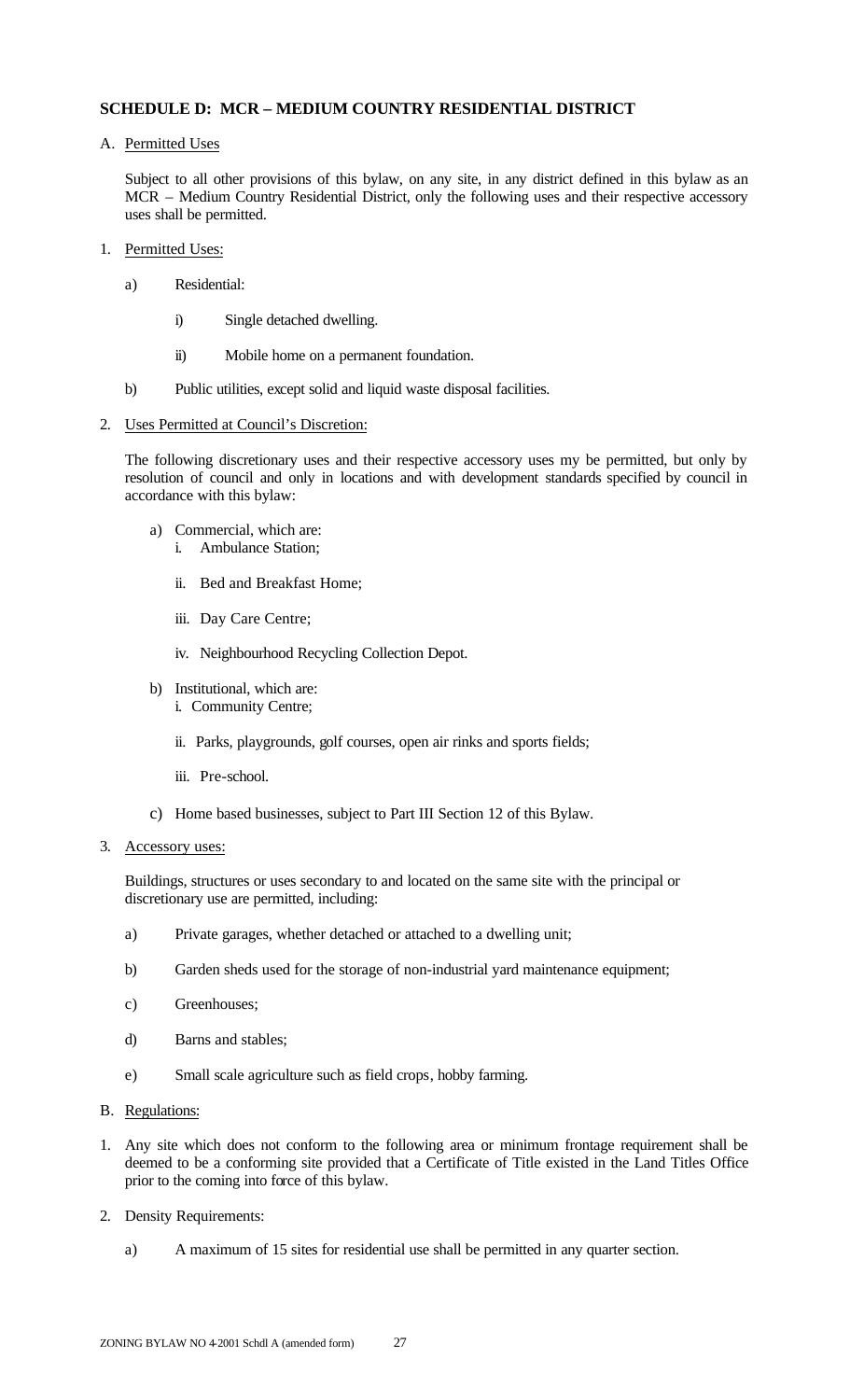#### 3. Site Area Regulations:

| a)           | Residential:    | Minimum - 2 hectares (5 acres)<br>Maximum - 16 hectares (40 acres). |
|--------------|-----------------|---------------------------------------------------------------------|
| $\mathbf{b}$ | All other uses: | Minimum - none.                                                     |

4. Site Frontage Requirements:

| a) | Residential: | Minimum - 30 meters (100 feet) |  |
|----|--------------|--------------------------------|--|
|    |              |                                |  |

- b) All other uses: Minimum none
- 5. Yard Requirements:
	- a) In any yard abutting a municipal road allowance, municipal grid road, main farm access road, or provincial highway all buildings shall be set back at least 45 meters (150 feet) from the centerline of the road or road allowance.
	- b) A yard abutting any other road Minimum 7.6 meters (25 feet)
	- c) Any other yard Minimum 3 meters (10 feet)
	- d) The yard requirements shall not apply to any public utility, municipal facility, or public recreational use.
- 6. Floor Area:

| a) | Detached accessory buildings: | Maximum cumulative floor area of all detached<br>accessory buildings – 111.5 m <sup>2</sup> (1,200 ft <sup>2</sup> )<br>or the cumulative total developed residence floor |
|----|-------------------------------|---------------------------------------------------------------------------------------------------------------------------------------------------------------------------|
|    |                               | area, whichever is greater.                                                                                                                                               |

### 7. Outside Storage:

- a) No outside storage shall be permitted in a yard abutting a road.
- b) Outside storage located in a side or rear yard shall be screened by landscaping or vegetation so as not to be visible from a road or abutting property.

#### 8. Keeping of animals:

- a) Two (2) large animals (horses or cows) will be permitted per 2-hectare (5-acre) site. Four (4) large animals will be permitted per 4-hectare (10-acre) site. For each additional 1.2 hectares (3 acres), one (1) large animal will be permitted.
- b) Birds and small animals to be limited in numbers to the proportional equivalent per animal unit as determined by the regulations contained in The Pollution (By Live Stock) Control Act.
- c) Animals shall not be pastured within 15 meters (50 feet) of any dwelling not owned by the owner of the animals and no buildings or structures intended to contain birds or animals shall be located with 30 meters (100 feet) of a dwelling or 15 meters (50 feet) of a property line.
- d) The use of vacant residential sites for pasture of animals is prohibited.
- 9. Solid and Liquid Waste Disposal Facilities:

Development and maintenance of a solid or liquid waste disposal facility shall be subject to Part III section 14 of this bylaw.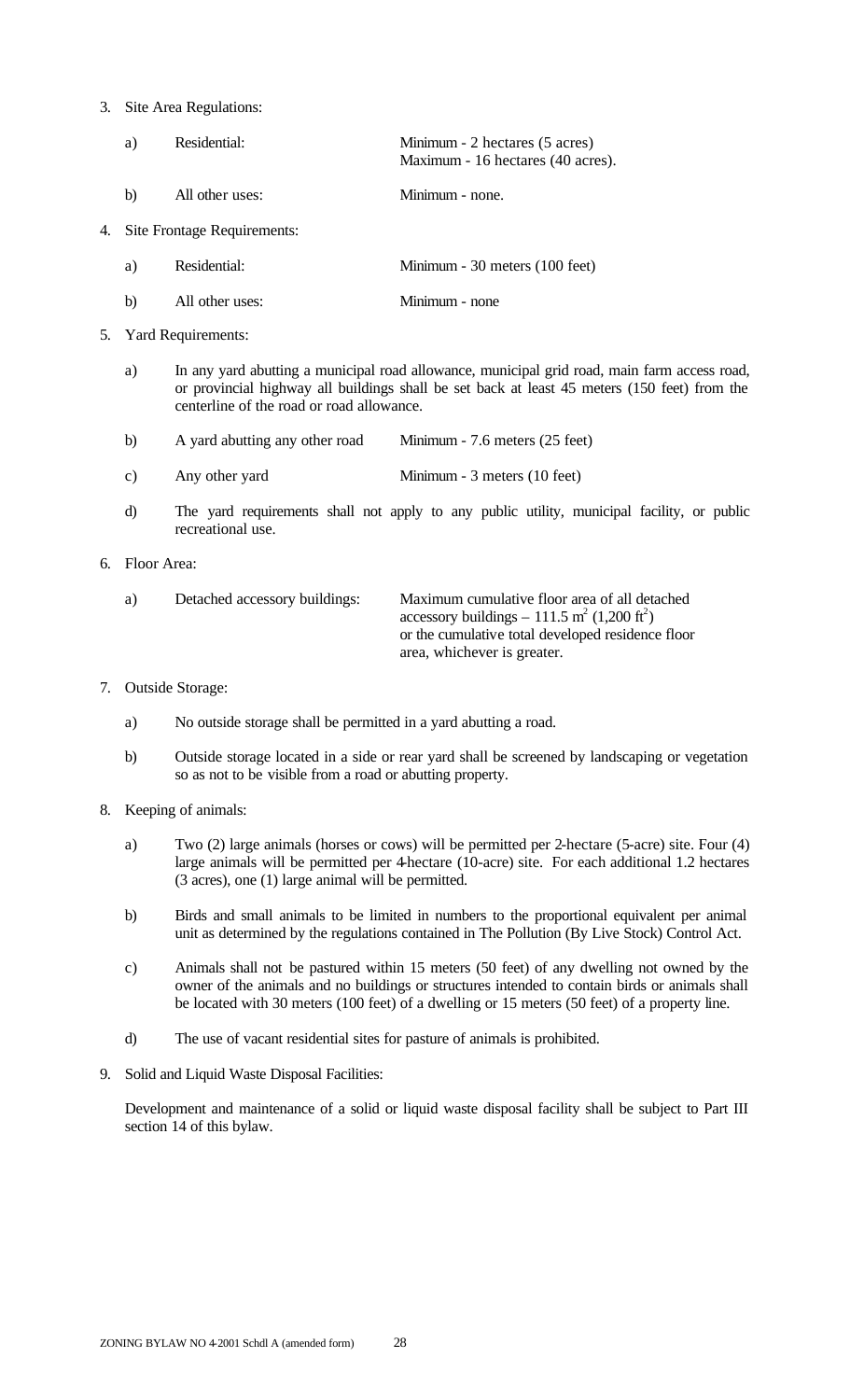# **SCHEDULE E: C – COMMERCIAL DISTRICT**

A. Permitted Uses

Subject to all other provisions of this bylaw, on any site, in any district defined in this bylaw as a C-Commercial District, only the following uses and their respective accessory uses shall be permitted:

- 1. Principal Uses:
	- a) Retail stores;
	- b) Restaurants, confectioneries, and other places for the sale and consumption of food and related items;
	- c) Establishments for the servicing, storage, and sale of motor vehicles, marine and farm equipment and machinery, car wash establishments;
	- d) Nurseries, greenhouses, and veterinary clinics;
	- e) Agriculture related commercial
	- f) Motels and hotels; and
	- g) Public utilities, except solid and liquid waste disposal facilities.
- 2. Uses Permitted at Council's Discretion:

The following discretionary uses and their respective accessory uses may be permitted, but only by resolution of council and only in locations and with development standards specified by council in accordance with this bylaw:

- a) Solid and liquid waste disposal facilities;
- b) Auction marts;
- c) Welding, machine shops, metal fabricating, auto and machinery wreckers;
- d) Product processing and fabrication;
- e) Storage facilities, warehousing, supply and distribution facilities;
- f) Abattoirs, hide defleshing and tanning facilities, and stockyards;
- g) Outdoor storage yards for construction materials and extractive industries, and
- h) Agricultural implement and prefabricated building component manufacturing.
- i) Research Facility.
- 3. Accessory Uses:

For the purpose of this bylaw, uses customarily incidental and subordinate to the permitted uses shall be considered an accessory use. Single detached residences shall not be permitted, however, living quarters for caretakers, etc., will be allowed subject to a resolution of the council.

#### B. REGULATIONS

1. Any site which does not conform to the following area or minimum frontage requirements shall be deemed to be a conforming site provided that a Certificate of Title existed in the Land Titles Office prior to the coming into force of this bylaw.

#### 2. Site Area:

| a) | Principal uses, excluding<br>public utilities: | Minimum - $1,114.8$ square metres $(12,000)$ square feet) |
|----|------------------------------------------------|-----------------------------------------------------------|
| b) | Public utilities and<br>discretionary uses:    | Minimum - none.                                           |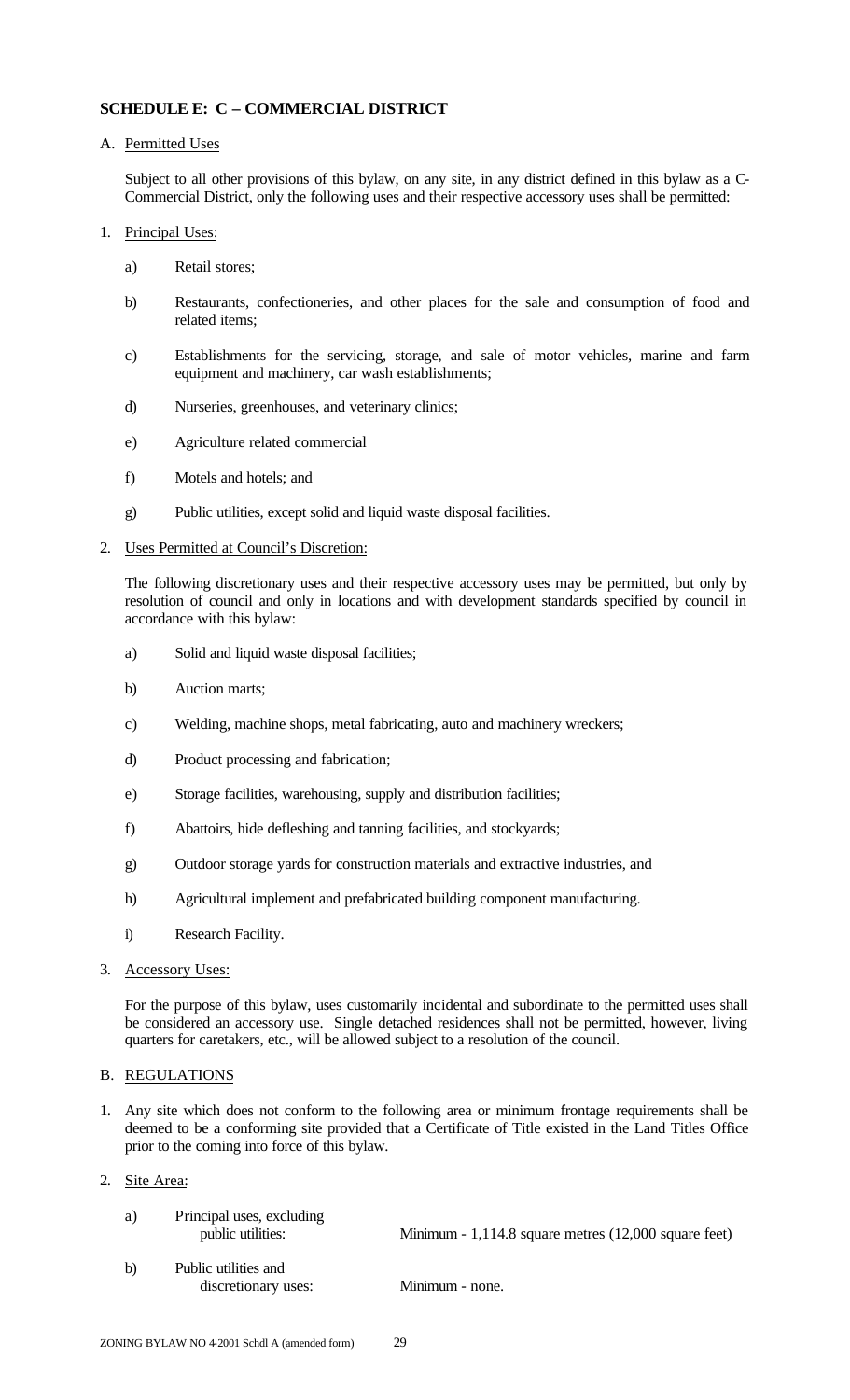#### 3. Site Frontage:

|    | a) | Principal uses, excluding<br>public utilities: | Minimum $-30.5$ meters (100 feet)                                                                                                                                                                             |
|----|----|------------------------------------------------|---------------------------------------------------------------------------------------------------------------------------------------------------------------------------------------------------------------|
|    | b) | Public utilities and<br>discretionary uses:    | Minimum - none                                                                                                                                                                                                |
| 4. |    | <b>Yard Requirements:</b>                      |                                                                                                                                                                                                               |
|    | a) | Front Yard:                                    |                                                                                                                                                                                                               |
|    |    | All uses:                                      | Minimum $-45.7$ meters (150 feet) from the center<br>line of any municipal road allowance or provincial<br>highway, or such greater distance as required by the<br>Department of Highways and Transportation. |
|    | b) | Side Yard:                                     |                                                                                                                                                                                                               |
|    |    | All uses:                                      | Minimum $-$ 3 meters (9.8 feet) on each side rear.                                                                                                                                                            |
|    | c) | Rear Yard:                                     |                                                                                                                                                                                                               |
|    |    | All uses:                                      | Minimum $-10\%$ of the depth of the site.                                                                                                                                                                     |

#### 5. Off Street Parking and Loading:

- a) All principal buildings or uses shall provide 1 parking space for each 27.9 square meters (300 square feet) or gross floor area, or 1 space for each 5 employees, whichever is the greater. Restaurants shall provide 1 parking space for each 4 seats and hotel shall provide 1 parking space for each rented room. Council, through resolution, may require additional parking spaces for uses permitted in the C- Commercial District.
- b) Off-street loading and unloading space shall be provided where the use of a building or site involves the receipt, distribution or dispatch by vehicle of materials, good, or merchandise, so that adequate space for such vehicles to stand for loading and loading is provided on the site.

#### 6. Outside Storage:

Outside storage will be permitted provided it meets the following requirements:

- a) No outside storage shall be located in the front yard, except for the display of items for sale, which shall be neatly arranged.
- b) If an outside storage area is located in the side or rear yard, that yard shall be fenced or suitably screened to the satisfaction of council.
- 7. Solid and Liquid Waste Disposal Facilities:

Development and maintenance of a solid or liquid waste disposal facility shall be subject to Part III Section 14 of this bylaw.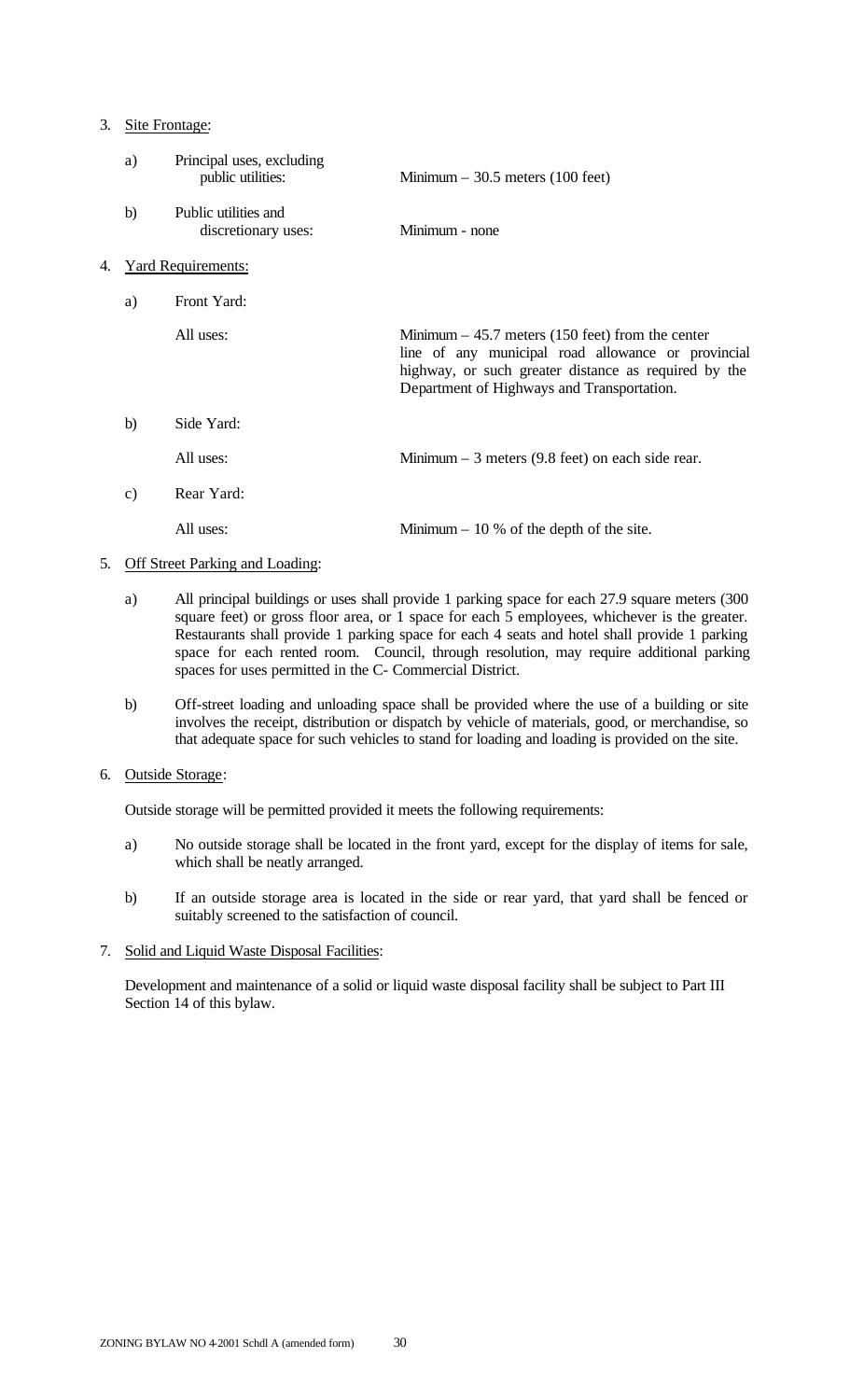# **SCHEDULE F: I – INDUSTRIAL DISTRICT**

# A. Permitted Uses

Subject to all other provisions of this bylaw, on any site, in any district defined in this bylaw as an M-Industrial District, only the following uses and their respective accessory uses shall be permitted:

- 1. Principal Uses:
	- a) Storage facilities, warehousing, supply and distribution facilities, and wholesale establishments;
	- b) Agriculturally related commercial;
	- c) Agricultural implement and prefabricating building component manufacturing and assembly;
	- d) Grain elevators, feed mills, and seed cleaning and drying plants;
	- e) Manufacturing, processing and refining; and
	- f) Public utilities, excluding solid and liquid waste disposal sites.

# 2. Uses Permitted at Council's Discretion:

The following discretionary uses and their respective accessory uses may be permitted, but only by resolution of council and only in locations and with development standards specified by council in accordance with this bylaw:

- a) Abattoirs, hatcheries, hide defleshing and tanning facilities, and stockyards;
- b) Auto wreckers;
- c) Establishments for the servicing, storage and sale of trailers and construction/recreation equipment;
- d) Machine and welding shops;
- e) Mineral extraction operations;
- f) Outdoor storage yards for construction materials and extractive industries, and contract yards;
- g) Petroleum enterprises, storage sheds, coal yards, and gravel yards;
- h) Solid and liquid waste disposal sites; and
- i) all permitted uses as stated in Schedule E: C Commercial District
- j) Research Facility.
- 3. Accessory Uses:

For the purpose of this bylaw, uses customarily incidental and subordinate to the permitted uses shall be considered an accessory use. Single detached residences shall not be permitted, however, living quarters for caretakers, etc., will be allowed subject to a resolution of the council.

#### B. REGULATIONS

1. Any site which does not conform to the following area or minimum frontage requirements shall be deemed to be a conforming site provided that a Certificate of Title existed in the Land Titles Office prior to the coming into force of this bylaw.

#### 2. Site Area:

a) Permitted uses: Minimum – 2.0 hectare (5 acre) Maximum – As determined by demonstrated space needs.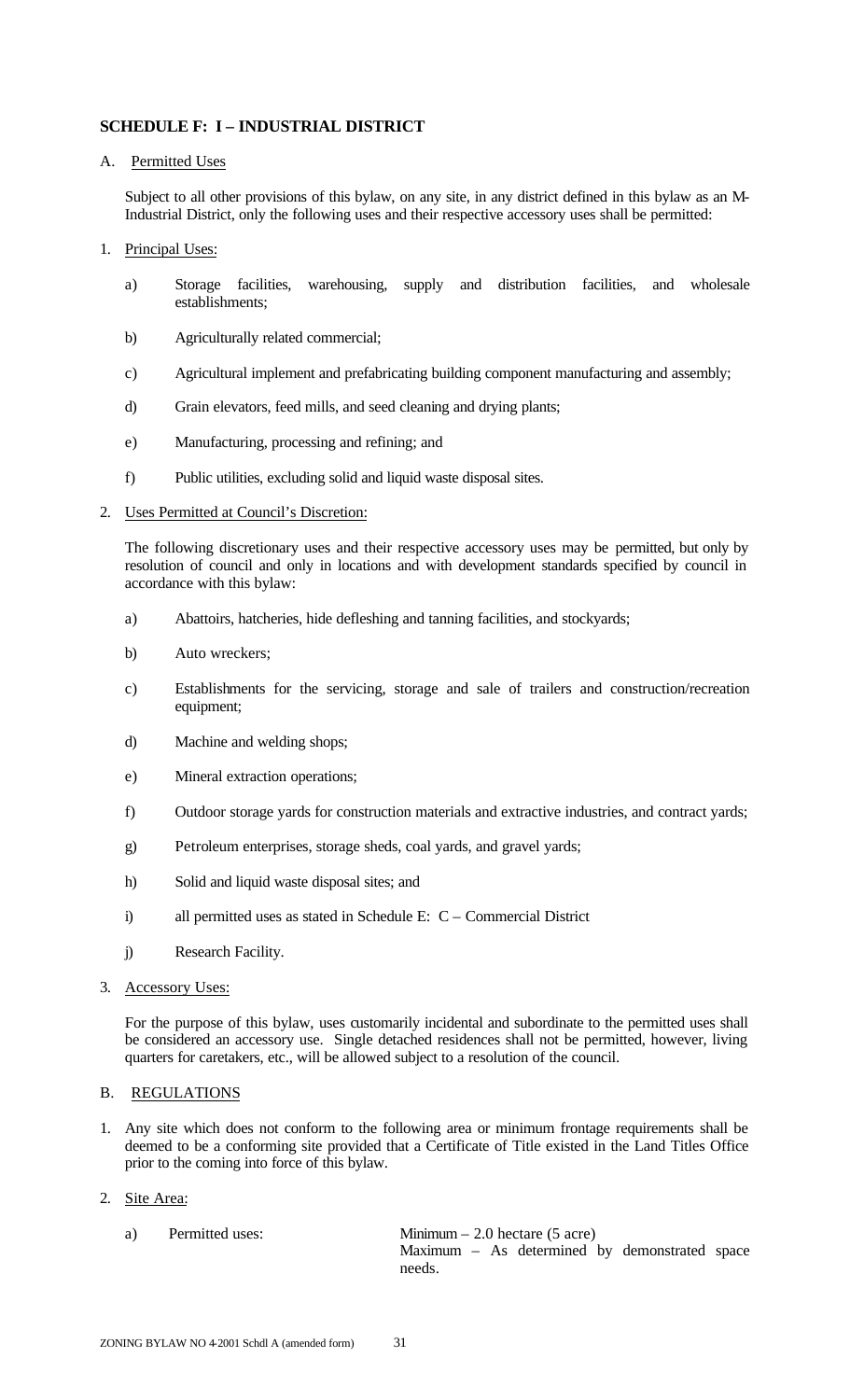|    | b)            | Discretionary uses:       | Minimum $-0.4$ hectare (1 acre)<br>Maximum – As determined by demonstrated space<br>needs.                                                                                                                   |
|----|---------------|---------------------------|--------------------------------------------------------------------------------------------------------------------------------------------------------------------------------------------------------------|
| 3. |               | <b>Yard Requirements:</b> |                                                                                                                                                                                                              |
|    | a)            | Front Yard:               |                                                                                                                                                                                                              |
|    |               | All uses:                 | Minimum $-45.7$ meters (150 feet) from the centerline of<br>any municipal road allowance or provincial highway, or<br>such greater distance as required by the Department of<br>Highways and Transportation. |
|    | b)            | Side Yard:                |                                                                                                                                                                                                              |
|    |               | All uses:                 | Minimum $-4$ meters (13.1 feet).                                                                                                                                                                             |
|    | $\mathbf{c})$ | Rear Yard:                |                                                                                                                                                                                                              |
|    |               | All uses:                 | Minimum $-10\%$ of the depth of the side, except where<br>the rear yard abuts a railway track or railway yard, in<br>which case, no rear yard is required.                                                   |

# 4. Off Street Parking and Loading:

- a) All principal buildings or uses shall provide 1 parking space for each 46.5 square meters (500 square feet) or gross floor area, or 1 space for each 5 employees, whichever is the greater. Council, through resolution, may require additional parking spaces for use permitted in the M- Industrial District.
- b) Off-street loading and unloading space shall be provided where the use of a building or site involves the receipt, distribution or dispatch by vehicle of materials, good, or merchandise, so that adequate space for such vehicles to stand for loading and loading is provided on the site.

#### 5. Outside Storage:

Outside storage shall be suitably screened to the satisfaction of council.

#### 6. Solid and Liquid Waste Disposal Facilities:

Development and maintenance of a solid or liquid waste disposal facility shall be subject to Part III Section 14 of this bylaw.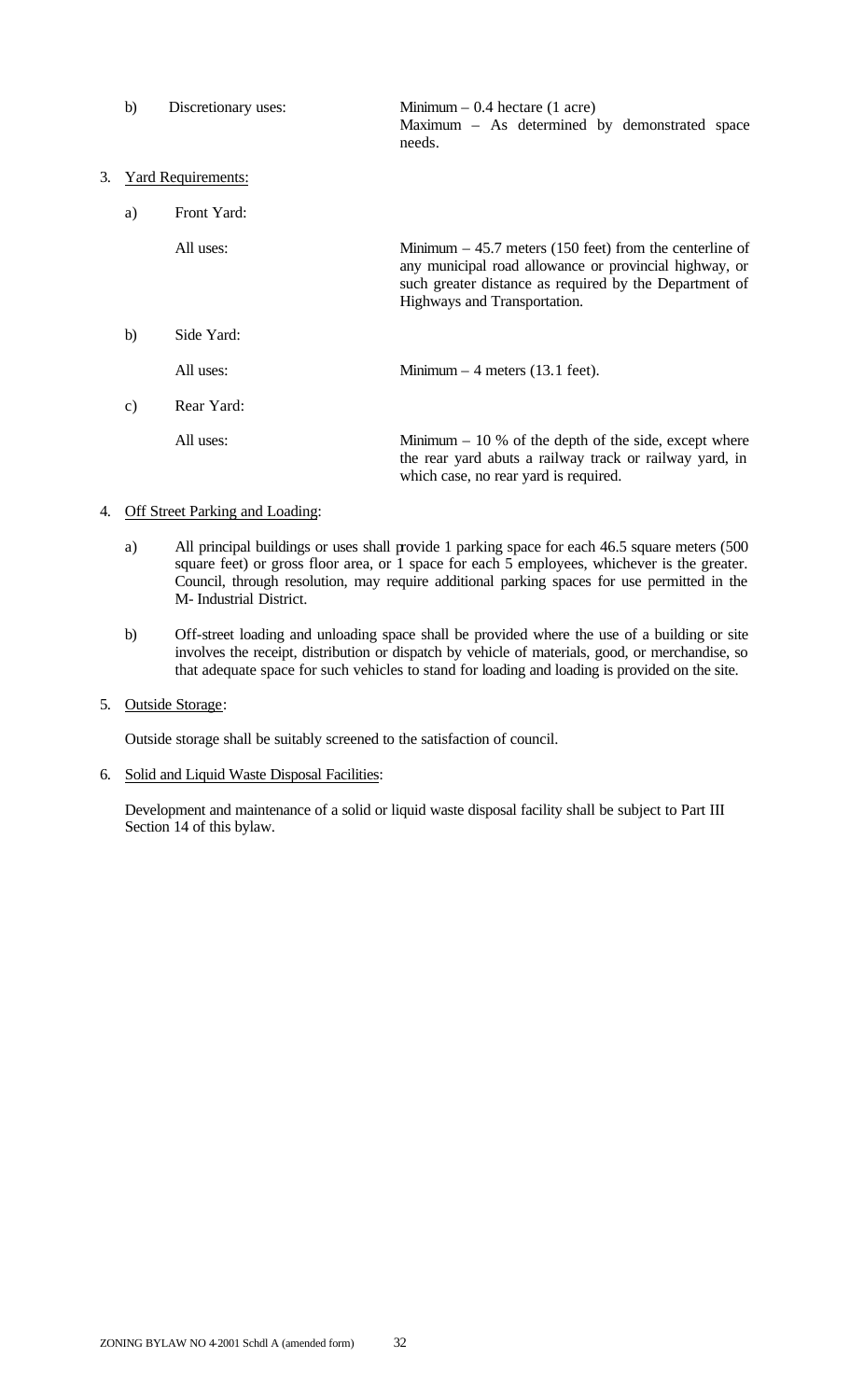# **SCHEDULE G: RD – RESERVOIR DEVELOPMENT DISTRICT**

A. The uses and regulations pertaining to the RD – Reservoir Development District (Bradwell Reservoir Development Area) as governed by the Reservoir Development Area Regulations, 1976, shall apply to this district. Council will inform prospective developers that an application for development must be submitted to Saskatchewan Water Corporation – Moose Jaw.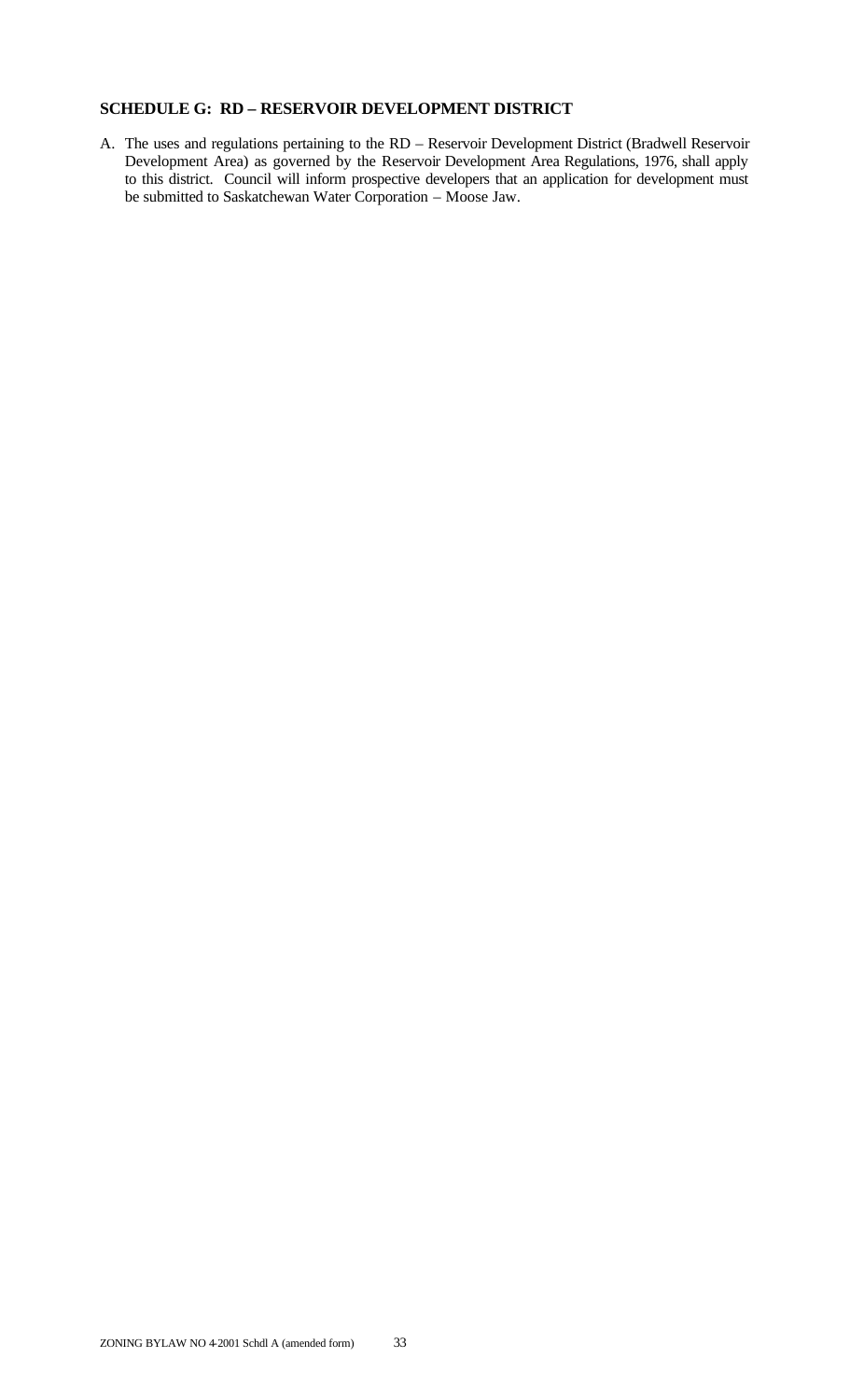# **SCHEDULE H: MH – MOBILE HOME PARK DISTRICT**

A. Permitted Uses

Subject to all other provisions of this bylaw, on any site, in any district defined in this bylaw as MH-Mobile Home Park District, only the following uses shall be permitted:

- 1. Principal Uses:
	- a) Residential:
		- i) Singlewide and doublewide mobile homes in mobile home parks.
	- b) Recreational:
		- i) Open air Rinks
		- ii) Parks, playgrounds, golf courses and sports fields,
		- iii) other similar outdoor uses.
	- c) Public Utilities excluding any solid and or liquid waste disposal facilities."
- 2. Uses Permitted at Council's Discretion:

The following discretionary uses and their respective accessory uses may be permitted, but only by resolution of council and only in locations and with development standards specified by council in accordance with this bylaw:

- a) Commercial, which are:
	- i. Adult Day Care Type I;
		- ii. Ambulance Station;
		- iii. Day Care Centre;
		- iv. Neighbourhood Recycling Collection Depot;
		- v. Private Club;
		- vi. Private Art Gallery;
		- vii. Residential Care Facility Type I;
		- viii. Restaurants and confectionaries;
		- ix. Retail stores;
		- x. School Private;
		- xi. Special Care Home.
- b) Institutional, which are:
	- i. Community Centre;
	- ii. Place of Worship;
	- iii. Pre-school;
	- iv. Public Art Gallery;
	- v. Public Library;
	- vi. School Public.
- c) Residential, which are: i. Special Needs Housing.
- d) Home based businesses; subject to Part III Section 12 of this Bylaw.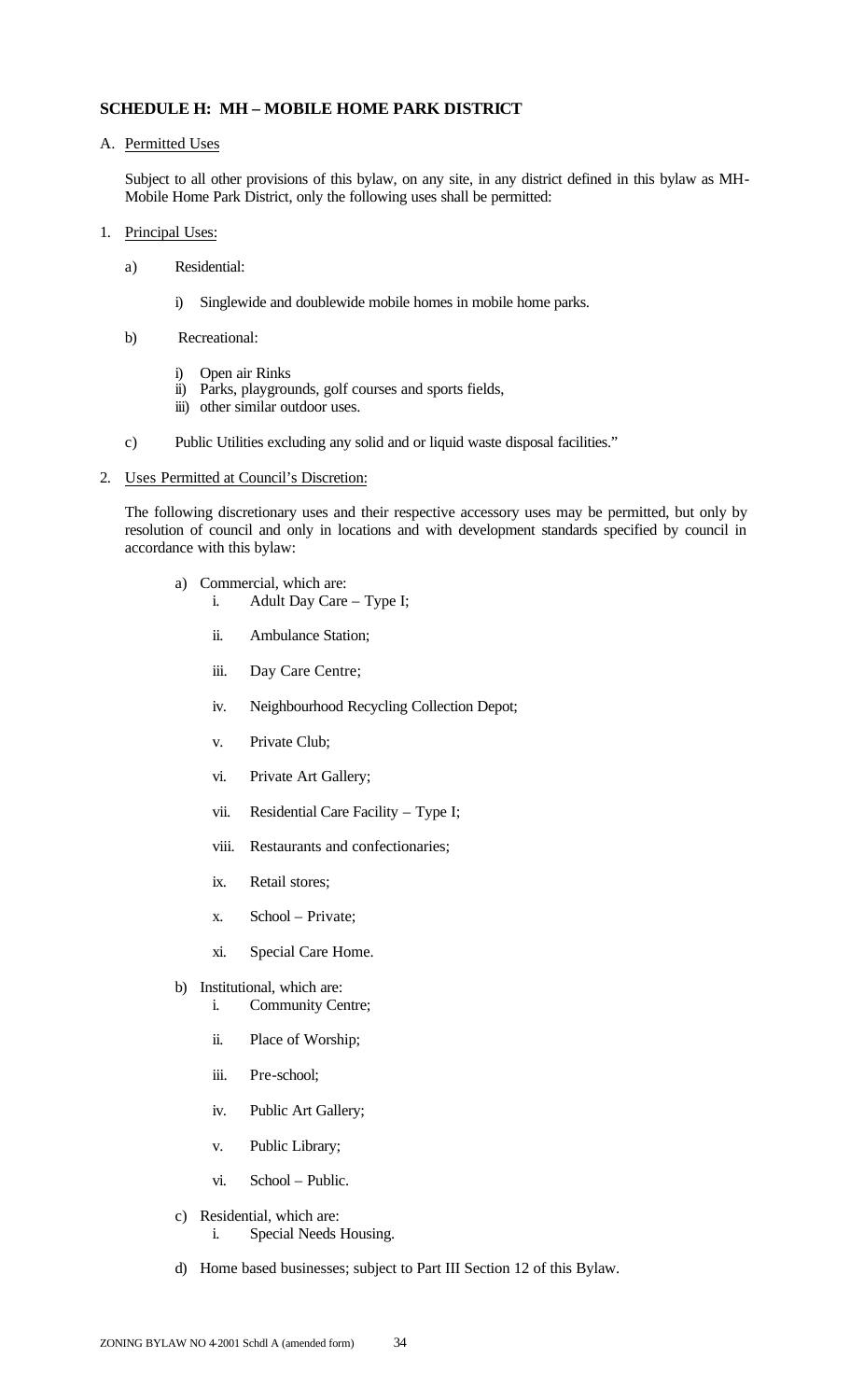#### 3. Accessory Uses:

Buildings, structures or uses secondary and accessory to but located on the same site with the main use.

#### B. REGULATIONS

- 1. Development Permission:
	- a) In addition to the requirement of obtaining development permission from the municipality, no person shall establish, construct, reconstruct, alter or enlarge a mobile home park before obtaining the approval of the Department of Public Health.
	- b) The development of a Mobile Home Park is subject to the provisions of the Mobile Home Regulations, 1969, as administered by the Department of Health.
	- c) In the municipality, the following regulations shall apply and take precedence over The Mobile Home Regulations, 1969.
- 2. General Regulations:
	- a) All mobile homes shall have Canadian Standards Association certificate.
	- b) All mobile homes shall be skirted from the floor level to the ground level.
	- c) Home Occupations:
		- i) A business or professional sign on the premises is permitted, not to exceed 0.09  $m<sup>2</sup>$ (1square foot) in area.
		- ii) No outside storage of materials or outside display shall be permitted.
		- iii) Home Occupations shall be conducted in the principal building, not in any accessory building.
	- d) Accessory Buildings:
		- i) No accessory building shall be placed in any front yard.
	- e) Signs

Signs under the provisions for home occupations, those showing the names and addresses of the occupants, signs bearing notice of sale or lease and information signs relating to a temporary condition affecting the premises are permitted.

f) Open Space

A minimum of 10 percent of the total of the mobile home park shall be set aside as open space for use by the park residents.

g) Roadways

All roadways in a mobile home park shall have a minimum 12 meters (39.4 feet) right-of-way and the roadway shall be hard-surfaced and well drained.

#### 3. Site Area:

|    | a)             | All commercial uses: | Minimum $-222$ square metres $(2,400)$ square feet) |
|----|----------------|----------------------|-----------------------------------------------------|
|    | b)             | Institutional uses:  | Minimum $-418$ square metres $(4,500)$ square feet) |
|    | C)             | All other uses:      | Minimum $-222$ square metres (2,400 square feet)    |
| 4. | Site Frontage: |                      |                                                     |
|    |                | a) Commercial uses:  | Minimum $-15$ metres (49.20 feet)                   |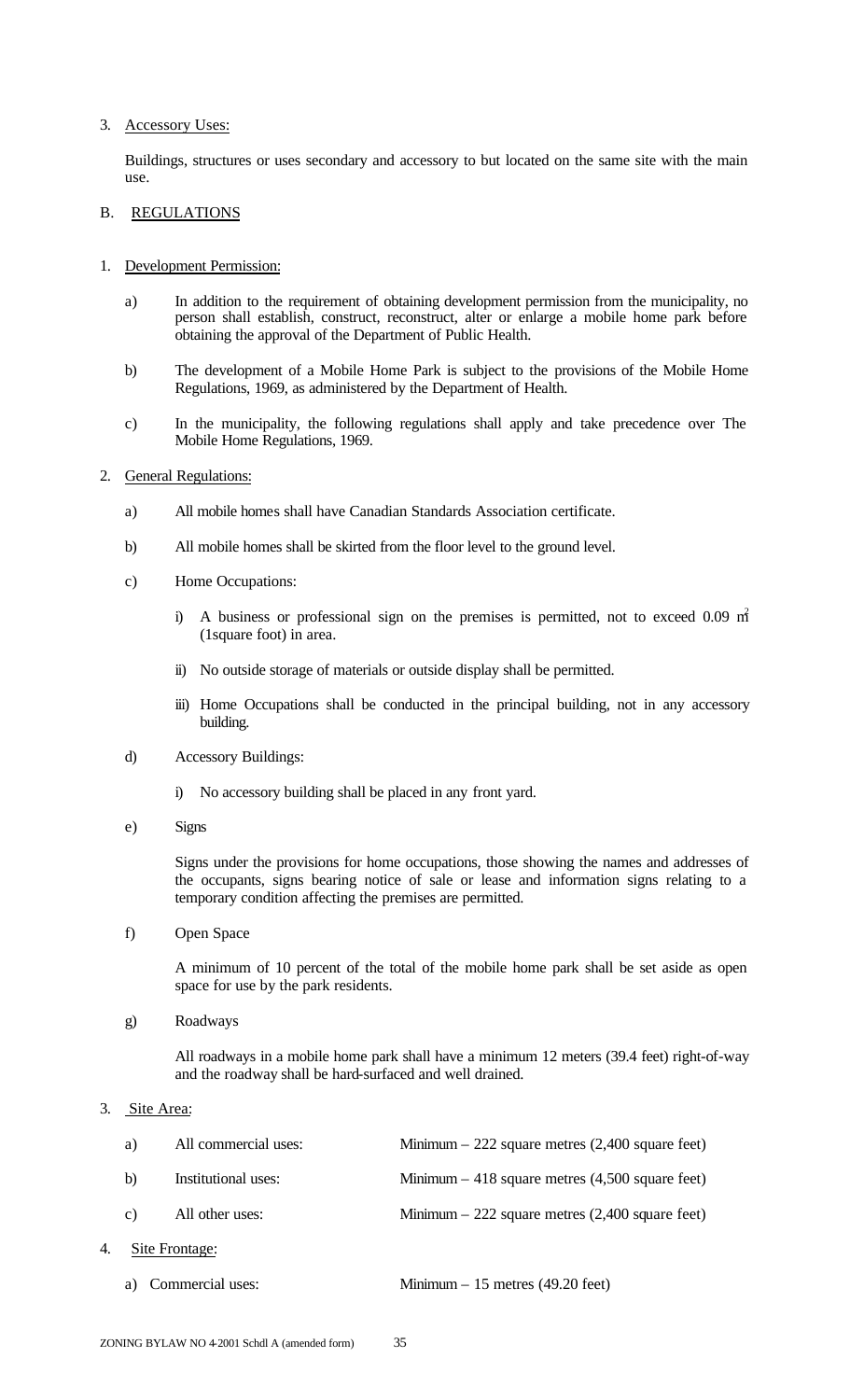- b) Institutional uses: Minimum 30 metres (98.4 feet)
- c) All other uses: Minimum 15 metres (49.2 feet)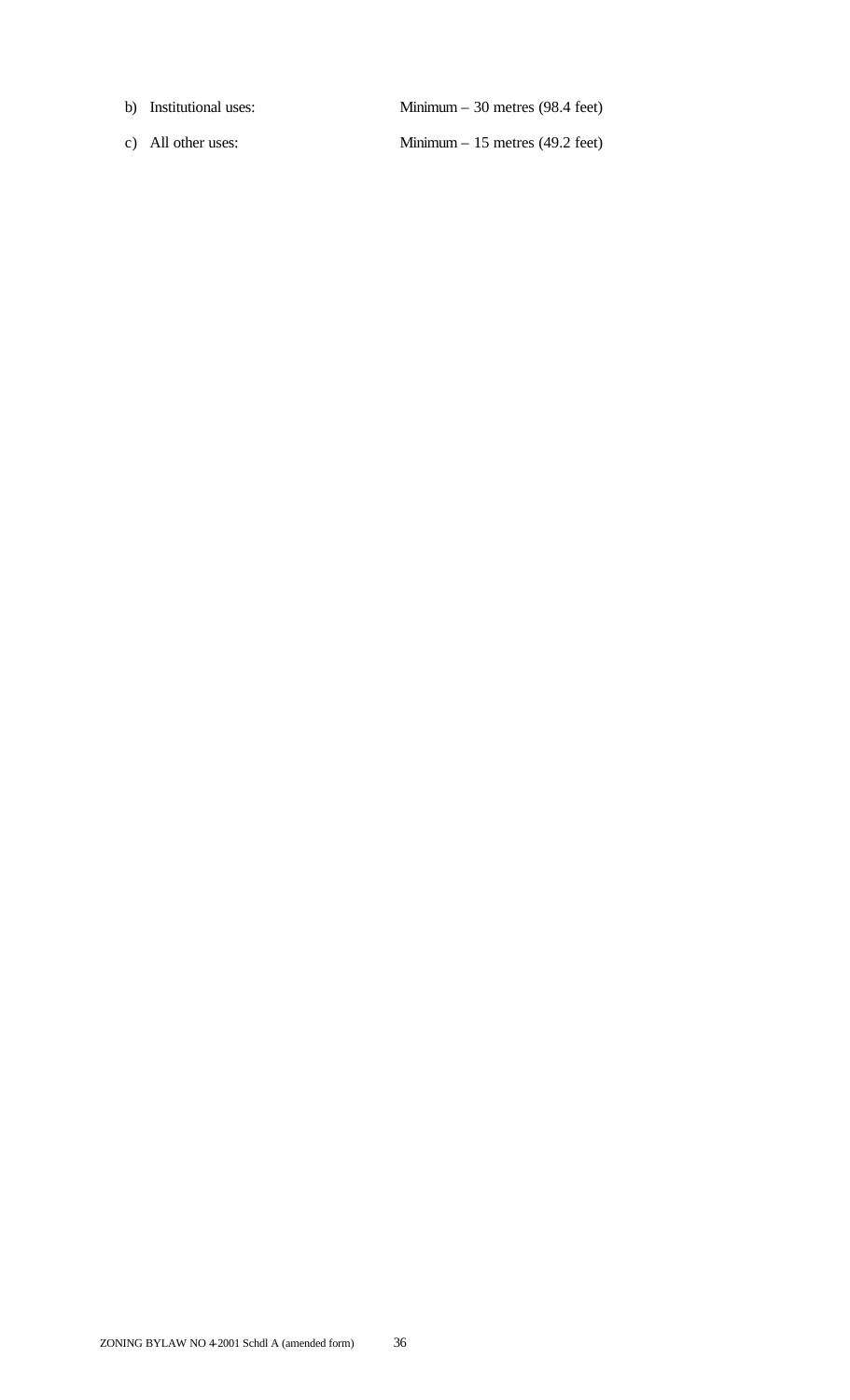### **PART V – DEFINITIONS**

Whenever in this bylaw the following words or terms are used, they shall, unless the context otherwise provides be held to have the following meaning:

Abattoir: Shall mean a building or structure licensed by the Federal and/or Provincial Government specifically designated to accommodate the penning and slaughtering of live animals and the processing of animal carcasses that may include but is not limited to the packing, treating, storing and sale of the product on the premises.

Accessory Building: Shall mean a separate building or structure normally incidental to the principal building or structure on the same site.

Accessory Use: Shall mean a use customarily incidental and subordinate to the principal use or building and located on the same site with such principal use or building.

Act: Shall mean The Planning and Development Act, 1983, as amended.

Adult Day Care: Shall mean an establishment for the placement, care and supervision of adults, but does not include the provision of overnight supervision.

Adult Day Care - Type I: Shall mean an adult day care with up to five persons under supervision at any one time.

Adult Day Care - Type II: Shall mean an adult day care with more than five persons under supervision at any one time.

Ambulance Station: Shall mean a facility for receiving requests for ambulance service and/or for the stationing of one or more ambulances until dispatched in response to calls for service, which is operated by a person or corporation having a valid and subsisting ambulance licence issued pursuant to The Ambulance Act and having a current contract with the Saskatoon District Health Board.

Agricultural Holding: Shall mean the accumulation of all sites owned by an agricultural operator and does not include a hobby farm or country residence.

Agricultural Operator: Shall mean a household unit whose principal source of income is derived from the agricultural production of an agricultural holding.

Agriculturally Related Commercial Use: See Use.

Alteration: Shall mean any structural change or addition made to any building or structure.

Animal Unit: Shall mean the kind and number of animals calculated in accordance with the following table:

#### ANIMAL UNITS

| Kind of Animal |                            | Number that Equals One Animal Unit |
|----------------|----------------------------|------------------------------------|
| 1.             | Poultry                    |                                    |
|                | a) hens, cockerels, capons | 100.0                              |
|                | b) chicks, broiler chicken | 200.0                              |
|                | c) turkeys, geese, ducks   | 50.0                               |
|                | d) ostrich                 | 7.0                                |
|                | e) emu                     | 16.0                               |
| 2.             | Hogs and Wild Boars        |                                    |
|                | a) boars or sows           | 3.0                                |
|                | b) gilts                   | 4.0                                |
|                | c) feeder pigs             | 6.0                                |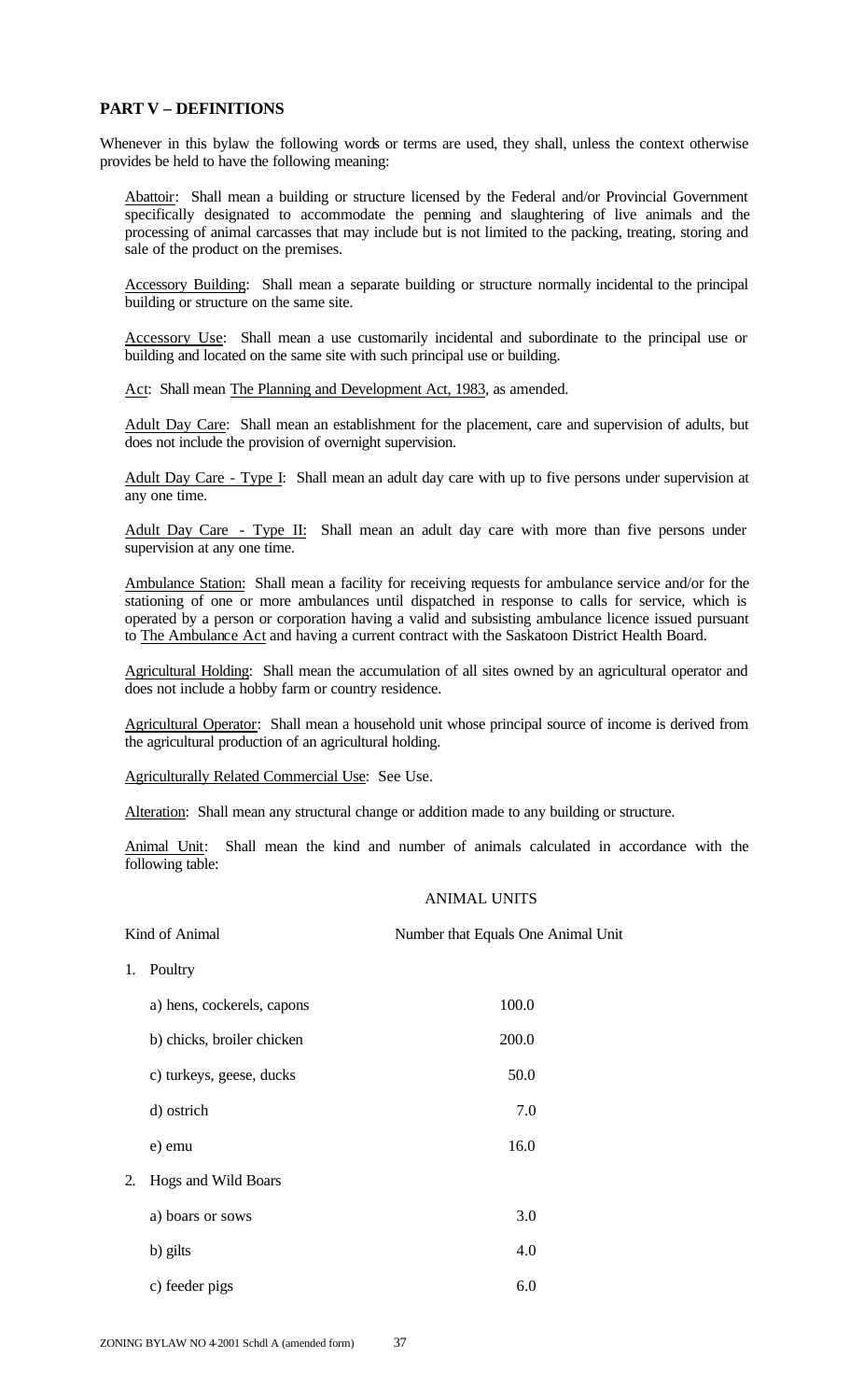|     | d) weanling pigs              | 20.0 |
|-----|-------------------------------|------|
| 3.  | Sheep                         |      |
|     | a) rams or ewes               | 7.0  |
|     | b) lambs                      | 14.0 |
| 4.  | Goats                         | 7.0  |
| 5.  | Cattle                        |      |
|     | a) cows or bulls              | 1.0  |
|     | b) feeder cattle              | 1.5  |
|     | c) replacement heifers        | 2.0  |
|     | d) calves                     | 4.0  |
| 6.  | Horses                        |      |
|     | a) colts or ponies            | 2.0  |
|     | b) other than colts or ponies | 1.0  |
| 7.  | <b>Bison</b>                  |      |
|     | a) cows or bulls              | 1.0  |
|     | b) calves                     | 4.0  |
| 8.  | <b>Fallow Deer</b>            |      |
|     | a) Fallow deer                | 8.0  |
|     | b) Fallow deer fawns          | 32.0 |
| 9.  | Domestic Indigenous           |      |
|     | a) elk                        | 5.0  |
|     | b) elk calves                 | 20.0 |
|     | c) white-tailed deer<br>8.0   |      |
|     | d) white-tailed deer fawns    | 32.0 |
|     | e) mule deer                  | 8.0  |
|     | f) mule deer fawns            | 32.0 |
| (1) | Llamas, Alpacas<br>10.        |      |
|     | a) adults                     | 8.0  |
|     | b) first year young           | 32.0 |

Applicant: Shall mean a developer or person applying for a development permit under this bylaw: or, a recommendation of council on a proposed plan of subdivision as per The Planning and Development Act, 1983.

Bed and Breakfast Home: Shall mean a dwelling unit, licensed as an itinerant use accommodation, pursuant to The Public Accommodation Regulations, in which overnight accommodation with the dwelling unit, along with one meal served before noon, is provided to the traveling public for a charge.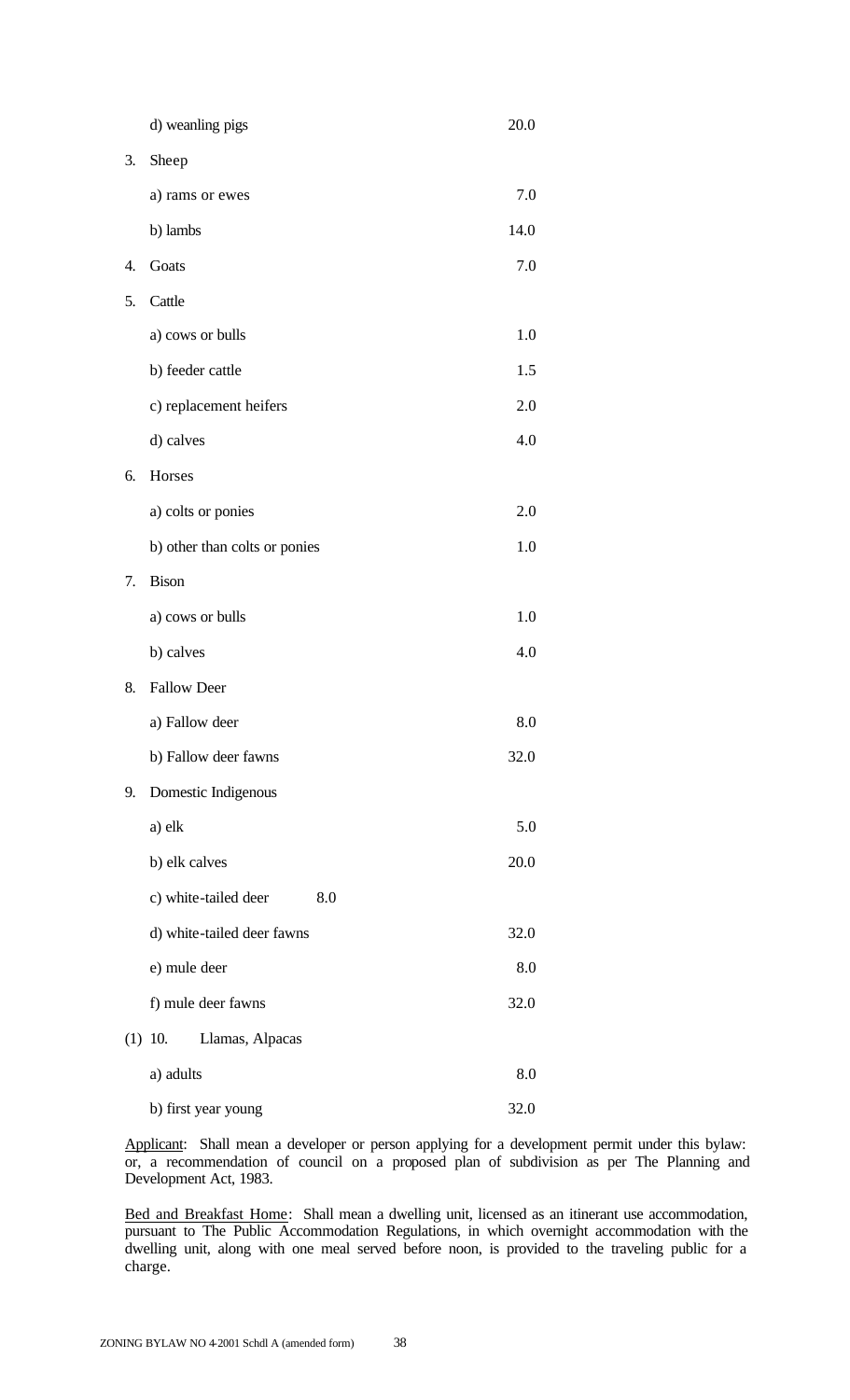Billboard: Shall mean a private free standing sign, including supporting structures, which advertises goods, products, services, organizations, or facilities that are available from, located on, or refer to, a site other than the site on which the sign is located, and which is greater than 2 square meters in facial area.

Building: Shall mean any structure constructed or placed on, in or over land, but does not include a public highway.

Building, Accessory: Shall mean a subordinate detached building appurtenant to a main building or main use and located in the same site, the purpose of which is to provide better and more convenient function of the main building or main use.

Building Permit: Shall mean a permit issued under a building bylaw of the municipality authorizing the construction of all or part of any building.

Building, Residential: Shall mean a single detached, semi-detached, duplex or mobile home dwelling unit.

Building Site: Shall mean the specific area on which the principal building is to be erected.

Campground, Tourist: Shall mean the seasonal operation of an area of land managed as a unit, providing temporary short-term accommodation for tents, tent trailers, travel trailers, recreational vehicles and campers, used by travelers and tourists.

Cemetery: Shall mean property used for the internment of the dead and may include facilities for the storage of ashes of human remains that have been cremated.

Clean Fill: Shall mean clean and inert concrete, reinforced concrete, stone, bricks, cindercrete, tile/ceramics, soil and sand that does not cause any adverse environmental impacts or any public health or safety concerns.

Clean Fill Site: Shall mean a site to accommodate the disposal of clean fill from off-site sources

Community Centre: Shall mean a building or facility used for recreational, social, educational or cultural activities and which is owned by a municipal corporation, non-profit corporation or other non-profit organization.

Convent or Monastery: Shall mean a building used as a residence, operated as a single housekeeping unit, solely by and for a group of individuals who have professed vows in a religious order and who live together as a community under the direction of a local supervisor.

Council: Shall mean the Council of the Rural Municipality of Blucher, No, 343.

Country Residence: Shall mean a swelling or site whose owner's principal source of household income is derived from a source other than the principal agricultural use of that site.

Day Care Centre: Shall mean an establishment providing for the care, supervision and protection of children, but does not include the provision of overnight supervision.

Developer: Shall mean the person or corporation, responsible for carrying out development.

Development: Shall mean the carrying out of any building, engineering, mining or other operations, in, on, or over land, or the making of any material change in the use or intensity of the use of any building or land.

Development Permit: Shall mean a document authorizing a development issued pursuant to this bylaw.

Discretionary Use: Shall mean a use or form of development specified in this bylaw, which may be allowed following application to, and approval of the Council; and which complies with the development standards, as required by Council, contained in this bylaw.

Disposal of Manure: Shall mean the use of agricultural land for the disposal and recycling of manure produced by a permitted intensive livestock operation.

Dwelling, Semi-Detached: Shall mean two dwelling units side by side in one building unit with a common party wall, which separates, without opening throughout the entire structure, the two dwelling units.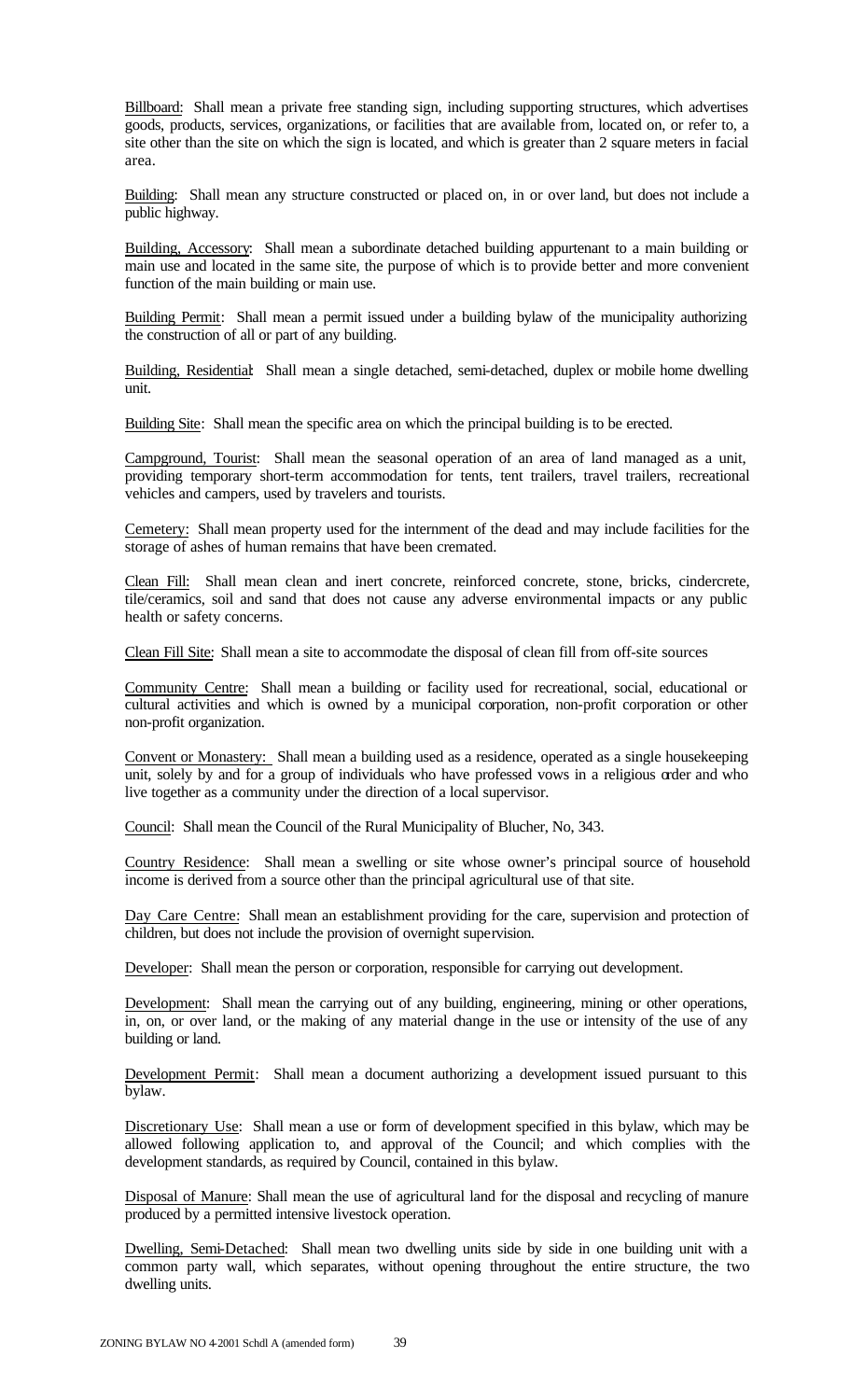Dwelling, Single Detached: Shall mean a detached building consisting of one dwelling unit as herein defined; and occupied or intended to be occupied as a permanent home or residence, but shall not include a mobile home or trailer coach as herein defined.

Dwelling Units: Shall mean one or more habitable rooms constituting a self-contained unit and used or intended to be used together for living and sleeping purposes by one or more persons.

Educational Institution: Shall mean a post-secondary college, university or technical institution, but shall not include a private school.

Farmer: See Agricultural Operator.

Farmstead Site: Shall mean a site, which includes the residence of the farm operator and those buildings, or facilities, which are related to the farm operation, and are normally surrounded by the farmstead shelterbelt.

Floor Area: Shall mean the maximum habitable area contained within the outside walls of a building, excluding in the case of a dwelling, any private garage, porch, veranda, sun lounge, unfinished basement, or attic.

Hazard Land: Shall mean land, which may be prone to flooding, slumping, subsidence, landslides, erosion, any other instability, or is located within a flood plain or watercourse.

Household Unit: Shall mean one or more persons occupying a dwelling and living as a single housekeeping unit.

Home Based Business/Home Occupation: Shall mean an accessory use of a dwelling unit for a business which is secondary and incidental to the primary use of the dwelling as a residence, and does not change the residential character of the buildings or site.

Highway Sign Corridor: Shall mean a strip of land parallel and adjacent to a provincial highway; where private signs may be permitted to advertise goods and services of local area businesses and attractions, as provided by regulations of the Department of Highways entitle "The Erection of Signs Adjacent to Provincial Highway Regulations, 1986", as may be amended from time to time.

Intensive Livestock Operations: Shall mean the rearing, confinement or feeding of more than 100 animal units of poultry, sheep, goats, cattle, hogs, horses, bison, deer, elk, wild boars, llamas or alpacas in an enclosure where the space per animal unit is less than 375 square metres.

Kennel(s): Shall mean a building(s) and/or enclosure(s) used for the breeding, raising, storing or keeping of small-domesticated animals such as cats, dogs, etc.

Mineral Extraction: Shall mean the extraction of mineral resources such as clay, sand, gravel and topsoil and includes associated storage, stockpiling, transportation, crushing, washing and similar operations and facilities.

Mobile Home: Shall mean a trailer coach:

- a) that is used as a dwelling;
- b) that has water faucets and shower, or other bathing facilities, that may be connected to a water distribution system, and,
- c) that is equipped with facilities for washing and water closet, or other similar facility, that may be connected to a sewage system.

Mobile Home Park: Shall mean any tract or parcel of land on which two or more occupied mobile homes are harbored or are permitted, and includes any building or structure used or intended to be used as part of the equipment of such mobile home park.

Municipality: Shall mean the Rural Municipality of Blucher, No, 343.

Neighbourhood Recycling Collection Depot: Shall mean a building or structure used for collection and temporary storage of recyclable household material such as bottles, cans, plastic containers and paper. The following shall not be allowed at a recycling collection depot:

(i) processing of recyclable material other than compaction;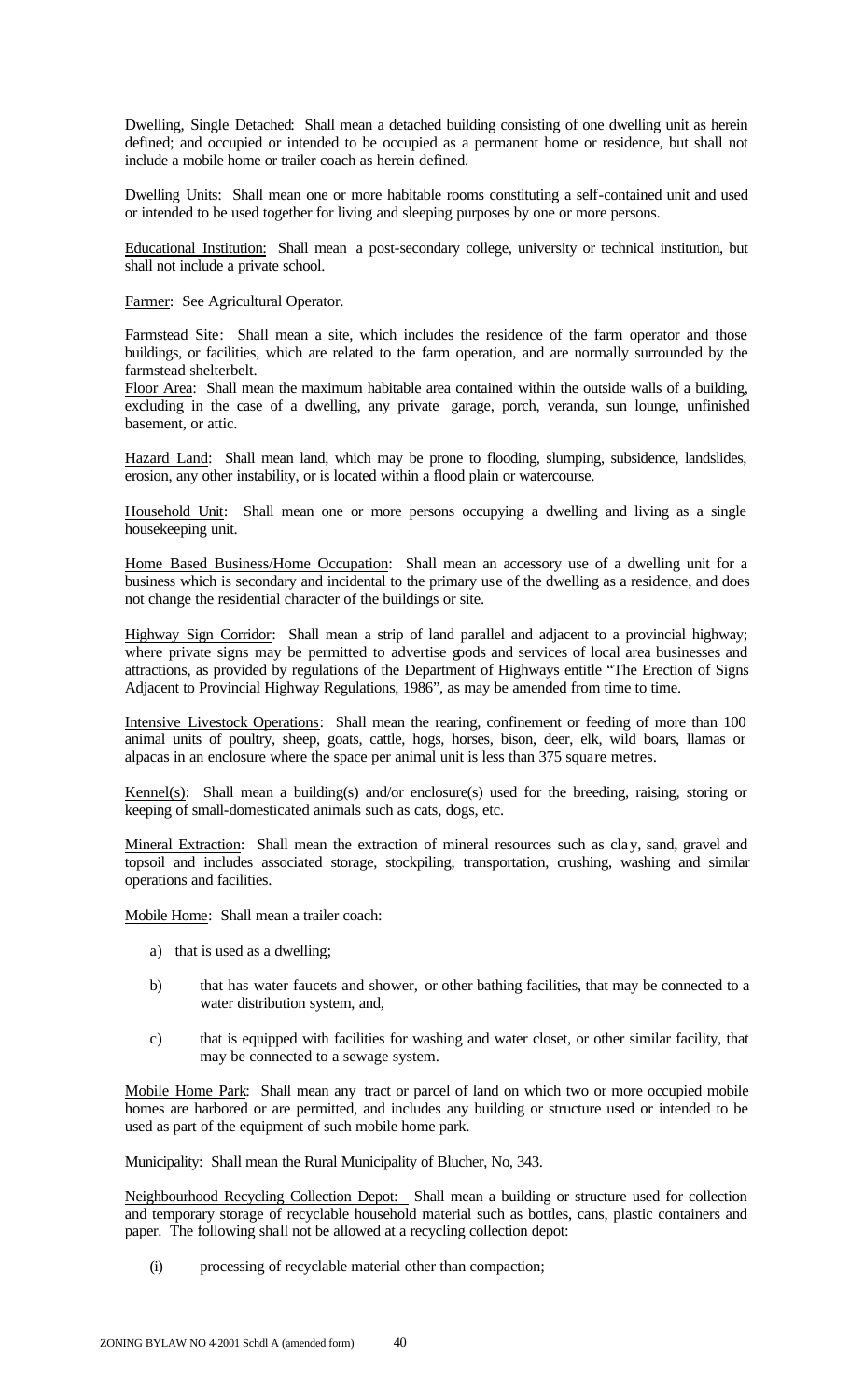- (ii) collection and storage of paints, oil, solvents or other hazardous material; and
- (iii) outdoor compaction or storage.

Non-Conforming Building: Shall mean a building:

- a) that is lawfully constructed or lawfully under construction, or in respect of which all required permits have been issued, at the date a zoning bylaw or any amendment to this bylaw affecting the building or land on which the building is situated or will be situated becomes effective; and
- b) that on the date this bylaw or any amendment to this bylaw becomes effective does not, or when constructed will not, comply with this bylaw.

Non-Conforming Use: Shall mean a lawful specific use:

- i) being made of land or a building or intended to be made of a building lawfully under construction, or in respect of which all required permits have been issued, at the date a zoning bylaw or any amendment to a zoning bylaw affecting the land or building becomes effective; and
- ii) that on the date a zoning bylaw or any amendment to a zoning bylaw becomes effective does not, or in the case of a building under construction or in respect of which all required permits have been issued will not, comply with the zoning bylaw.

Permitted Uses: Shall mean those land uses permitted within a zoning district in conformity with the requirements specified in this bylaw.

Petroleum Related Commercial Use: See Use.

Place of Worship: Shall mean a place used for worship and related religious, philanthropic or social activities and includes accessory rectories, manses, meeting rooms and other buildings. Typical uses include churches, chapels, mosques, temples, synagogues and parish halls.

Pre-school: Shall mean a facility which provides a part-time program for pre-school aged children.

Principal Use: Shall mean the main activities conducted on a site.

Principal Building: Shall mean the main building in which the principal use of the site is conducted.

Private Art Gallery: Shall mean an art gallery operated by an individual or corporation on private property.

Private Club: Shall mean a place used for the meeting, social or recreational activities of the members of a non-profit philanthropic, social service, athletic, business or fraternal organization, and may include rooms for eating, drinking and assembly but shall not include onsite residences.

Public Art Gallery: Shall mean an art gallery operated by the Municipality or other similar public agency.

Public Hospital: Shall mean a hospital operated by the Saskatoon District Health Board.

Public Library: Shall mean a library operated by the Wheatland Regional Library or other similar public agency.

Public Road: Shall mean a road allowance or a legally surveyed road vested in the name of Department of Highways.

Public Utility: Shall mean a system, work, plant, equipment or service, whether owned or operated by municipal, provincial or federal governments or by a corporation under Federal or Provincial statute, which furnishes any of the following services and facilities to, or for the use of, all or a portion of the inhabitants of the Municipality:

- (i) communication by way of telephone lines, optical cables, and cable television services;
- (ii) public transportation by bus and railway,
- (iii) production, transmission and delivery of water, gas and electricity;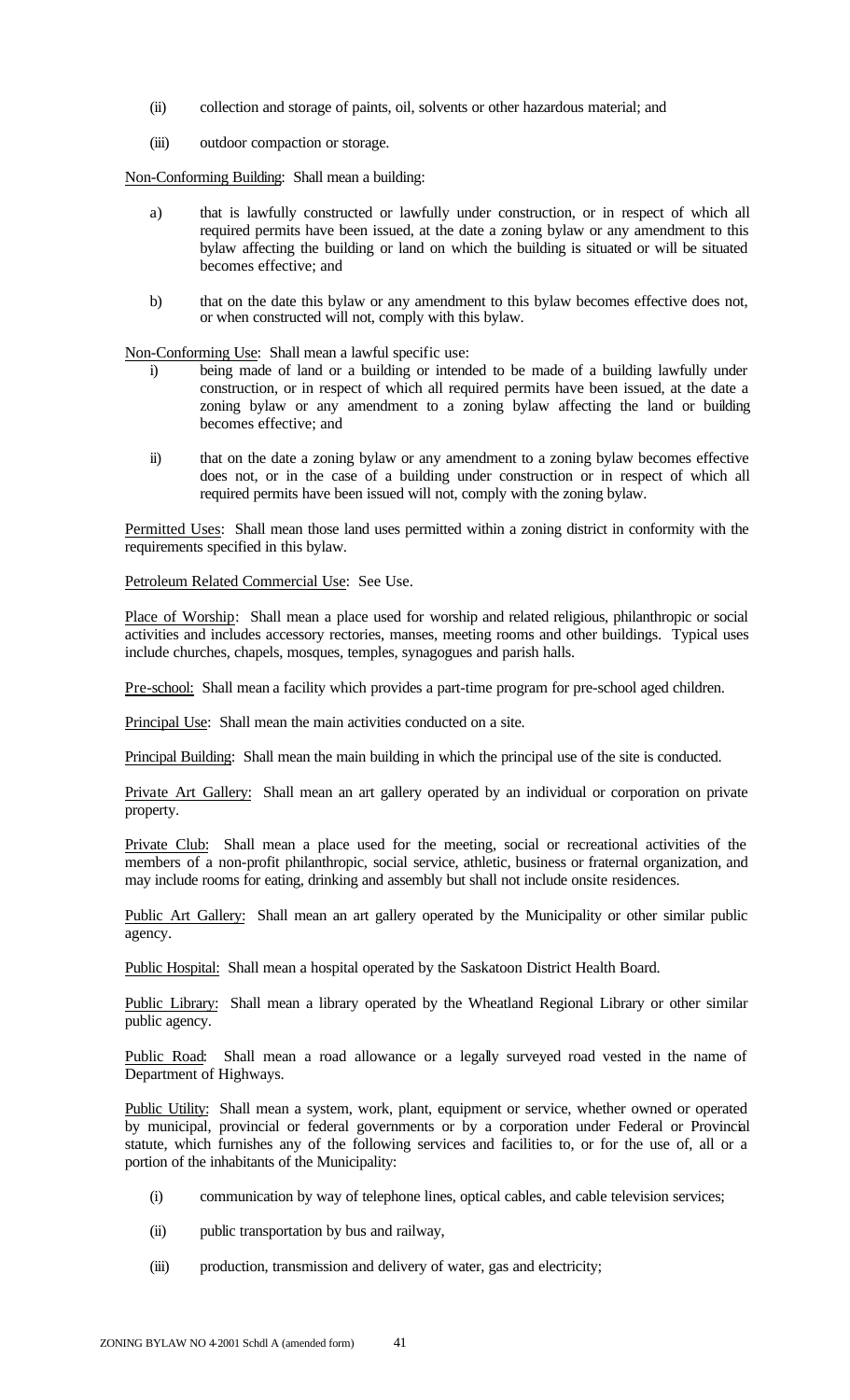- (iv) collection and disposal of solid waste, liquid waste or clean fill;
- (v) communications transmission towers.

Reeve: Shall mean the Reeve of the Rural Municipality of Blucher, No. 343.

Research Facility: Shall mean a place where facilities are located for scientific research, investigation, testing or experimentation, but does not include facilities for the manufacturing or sale of products, except as incidental to the main purpose of the facility.

Residential Care Facility: Shall mean a licensed or approved group care facility governed by Provincial regulations that provides, in a residential setting, 24 hour care of persons in need of personal services, supervision or assistance essential for sustaining the activities of daily living or for the protection of the individual.

Residential Care Facility - Type I: Shall mean a residential care facility in which the number of residents, excluding staff, does not exceed five.

Residential Care Facility - Type II: Shall mean a residential care facility in which the number of residents, excluding staff, is more than five and not more than 15.

Residential Care Facility - Type III: Shall mean a residential care facility in which the number of residents, excluding staff, is more than 15.

Retail Store: Shall mean the use of a building or portion thereof for the sale or display of merchandise to the public and includes the storage of merchandise on or about the premises in quantities sufficient only to supply the establishment, but does not include a confectionary or a retail food store.

Rural Municipal Administrator: Shall mean the official administrator for the municipality pursuant to The Municipalities Act.

School – Private: Shall mean a body of pupils that is organized as a unit for educational purposes, that comprises one or more instructional groups or classes, together with the principal and teaching staff and other employees assigned to such body of pupils, and includes the land, buildings or other premises and permanent improvements used by and in connection with that body of pupils, and which does not secure the majority of its funding from taxation or any governmental agency, and may include vocational and commercial schools, music or dance schools and other similar schools.

School - Public: Shall mean a body of pupils that is organized as a unit for educational purposes, that comprises one or more instructional groups or classes, together with the principal and teaching staff and other employees assigned to such body of pupils, and includes the land, buildings or other premises and permanent improvements used by and in connection with that body of pupils and secures a majority of its funding from taxation or governmental agency.

Sign: Shall mean any writing (including letter or word), billboard, pictorial representation (including illustration or decoration), emblem (including devise, symbol or trademark), flag (including banner or pennant), or any other figure of similar character which:

- a) is a structure or any part thereof or is attached to, painted on, or in any manner represented on a building;
- b) is used to announce direct attention to, or advertised; and
- c) is visible from outside the building.

Site: Shall mean an area of land with fixed boundaries and which has been registered in the Land Titles Office by Certificate of Title.

Site Line, Front or Site Frontage: Shall mean the boundary that divides the site from the street. In the case of a corner, site, the front site line shall mean the boundary separating the narrowest street frontage of the site from the street. Site frontage for a non-rectangular site shall be defined as the mean of the measured front and rear site lines.

Site Line, Rear: Shall mean the boundary at the rear of the site and opposite the front site line.

Site Line, Side: Shall mean a site boundary other than a front or rear site line.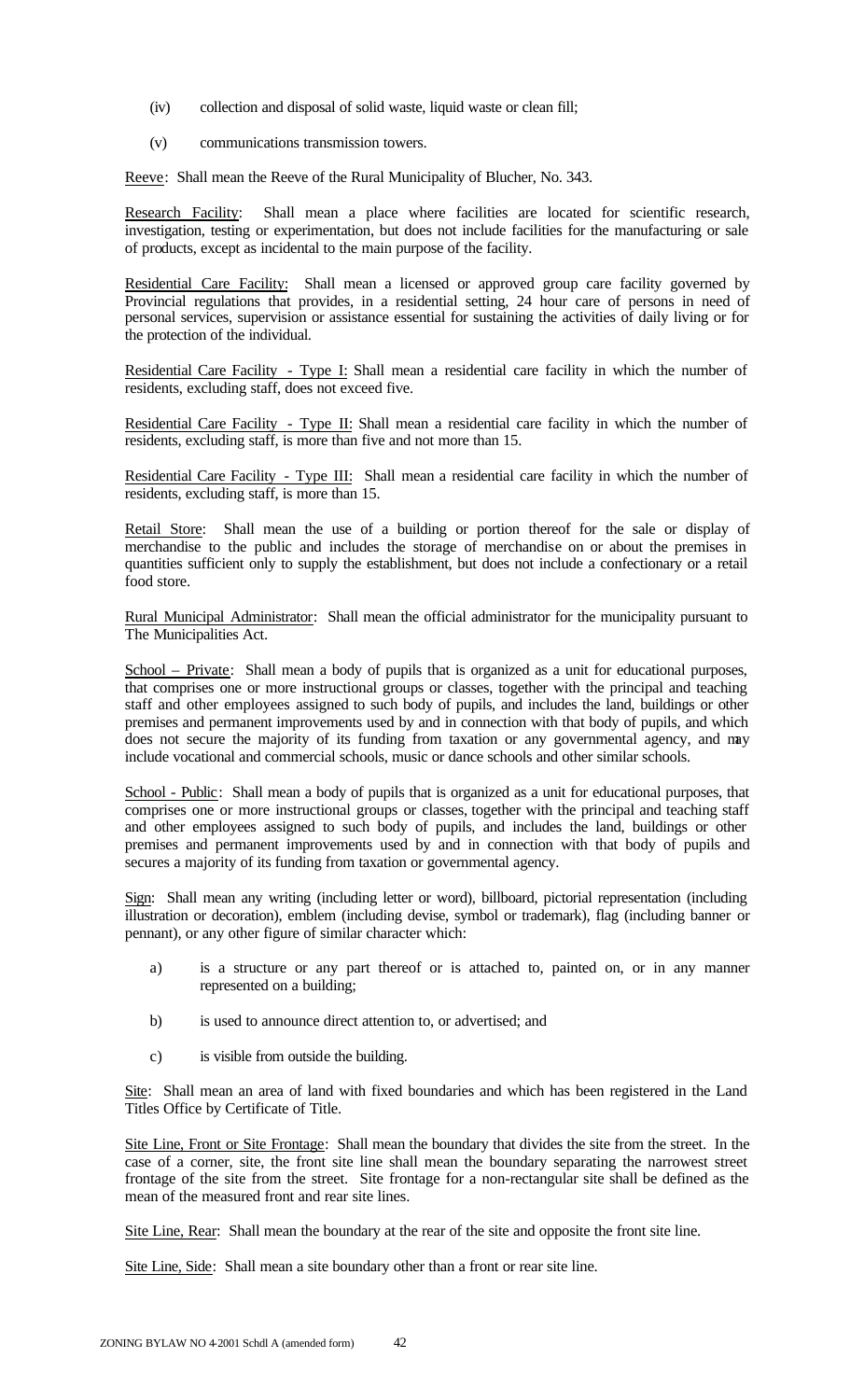Soil Farm: Shall mean a site used for treating petroleum contaminated soils by reducing concentrations of petroleum constituents using above-ground biodegradation."

Special Care Home: Shall mean a nursing home, supervisory care home, sheltered care home or other facility used for the purpose of providing supervisory care, personal care and nursing care.

Special Needs Housing: Shall mean multiple unit dwellings or dwelling groups owned and operated by a non-profit corporation or public authority and used exclusively for the domestic habitation of senior citizens, disabled persons, occupants of subsidized housing, or the cohabiting spouse and children of persons noted above.

Street: Shall mean a public road or thoroughfare registered by plan of survey, which affords the principal means of access to abutting property, but shall not include an easement or lane.

Structure: Shall mean anything that is built, constructed, or erected, located in, on, or over the ground, or attached to something located in or over the ground.

Subdivision: Shall mean any division of land.

Trailer Coach: Shall mean any vehicle used or constructed in such a way as to enable it to be used as a conveyance upon public roads or highways and includes a self-propelled or non-self-propelled vehicle designed, constructed or reconstructed in such a manner as to permit occupancy as a dwelling or sleeping place for one or more persons notwithstanding that its running gear is removed or that it is jacked-up.

Tree Nursery: Shall mean the use of land for raising shrubs, trees and bedding plants for the express purpose of commercial sale.

Use: Shall mean the purpose or activity for which a piece of land or its buildings is designed, arranged or intended or occupied or maintained.

Use, Agricultural: Means a system of tillage and/or animal husbandry through which one may gain livelihood from large areas of land by the raising of crops and/or the rearing of livestock.

Use, Agricultural Related Commercial: Shall mean a service to the agricultural community such as grain and seed cleaning and drying, crop research and development, fertilizer distribution, implement and machinery assemblage, sale and service, veterinary clinics, hatcheries, apiaries, bulk fuel sales, stock yards, auction marts, feed mills, oil seed processing plants, and other similar uses.

Use, Intensive Agricultural: Means an intensive system of tillage and/or operations for the concentrated rearing or keeping of livestock or poultry. Without restricting the generality of the above, intensive agricultural use includes:

a) intensive livestock d) greenhouses;

operations;

- b) sod farms; e) mushroom farms;
- c) market gardens; f) nurseries and other similar uses.

Use, Petroleum Related Commercial: Shall mean a service to the petroleum and natural gas extraction industry such as drilling and oil well servicing operations, hauling services and storage facilities and other similar uses.

Vacation Farm: Shall mean an operating farm which may, on a day basis or for overnight purposes, offer a farm life experience to groups, families, or individuals and which may provide either or both of the following:

- a) rental accommodation in the farm dwelling or adjacent private cabins comprising one or more rooms furnished in such a way as to enable the preparation of meals if full board is not provided;
- b) a tract of land on which one or more camping, tenting or parking sites is located, and the provision of electricity potable water and toilet facilities to any of the persons, families, groups occupying any of such sites.

Warehouse: Shall mean a building or part of a building used primarily for the operation of general merchandise warehousing, cold storage, and other storage facilities and also includes a center for the